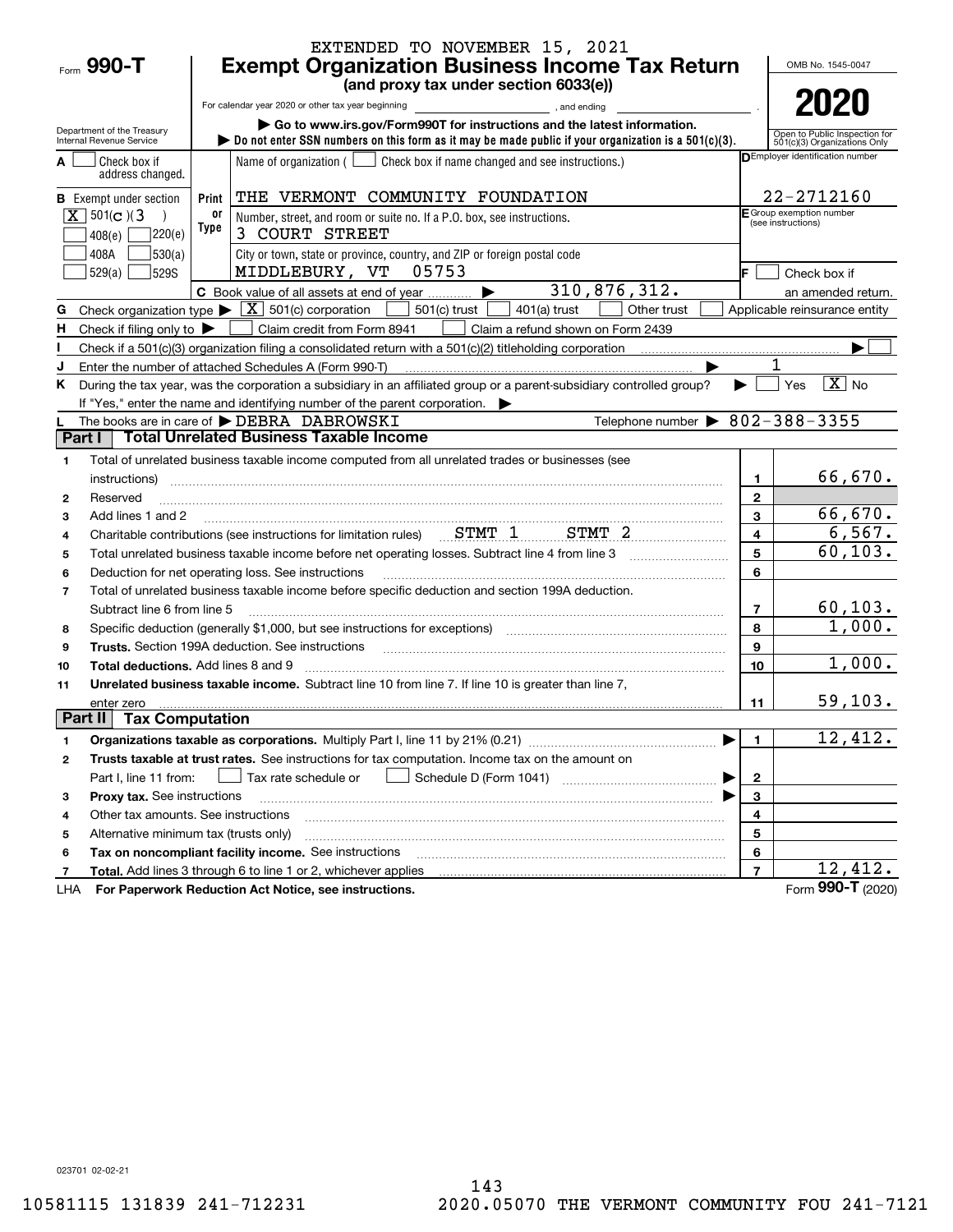|                 | Form 990-T (2020)                                                                                                       |              |                 | Page 2           |
|-----------------|-------------------------------------------------------------------------------------------------------------------------|--------------|-----------------|------------------|
| <b>Part III</b> | <b>Tax and Payments</b>                                                                                                 |              |                 |                  |
| 1a              | Foreign tax credit (corporations attach Form 1118; trusts attach Form 1116)<br>1a                                       |              |                 |                  |
| b               | Other credits (see instructions)<br>1b                                                                                  |              |                 |                  |
| c               | 1c                                                                                                                      |              |                 |                  |
| d               | 1 <sub>d</sub><br>Credit for prior year minimum tax (attach Form 8801 or 8827)                                          |              |                 |                  |
| е               |                                                                                                                         | 1e           |                 |                  |
| 2               | Subtract line 1e from Part II, line 7                                                                                   | $\mathbf{2}$ | 12,412.         |                  |
| 3               | Form 8611   Form 8697<br>Form 4255<br>Form 8866<br>Other taxes. Check if from:                                          |              |                 |                  |
|                 | Other (attach statement)                                                                                                | 3            |                 |                  |
| 4               | Check if includes tax previously deferred under<br>Total tax. Add lines 2 and 3 (see instructions).                     |              |                 |                  |
|                 | section 1294. Enter tax amount here                                                                                     | 4            | <u> 12,412.</u> |                  |
| 5               | 2020 net 965 tax liability paid from Form 965-A or Form 965-B, Part II, column (k), line 4                              | 5            |                 | $\overline{0}$ . |
| 6a              | 6a                                                                                                                      |              |                 |                  |
| b               | 2020 estimated tax payments. Check if section 643(g) election applies $\qquad \qquad \bullet$<br>6b                     |              |                 |                  |
| c               | Tax deposited with Form 8868<br>6c                                                                                      |              |                 |                  |
| d               | Foreign organizations: Tax paid or withheld at source (see instructions) [<br>6d                                        |              |                 |                  |
| e               | 6e                                                                                                                      |              |                 |                  |
| f               | 6f                                                                                                                      |              |                 |                  |
| g               | Other credits, adjustments, and payments:   Form 2439 _ _ _ _ _ _ _                                                     |              |                 |                  |
|                 | Other $\overline{\hspace{1cm}}$ Total $\blacktriangleright$ $\overline{\hspace{1cm}}$ 6g<br>Form 4136                   |              |                 |                  |
| 7               |                                                                                                                         | 7            |                 |                  |
| 8               | $\mathbf{E}$ $\mathbf{X}$<br>Estimated tax penalty (see instructions). Check if Form 2220 is attached                   | 8            |                 | 255.             |
| 9               | Tax due. If line 7 is smaller than the total of lines 4, 5, and 8, enter amount owed <b>Face and Conservers</b> in the  | 9            | 12,667.         |                  |
| 10              |                                                                                                                         | 10           |                 |                  |
| 11              | Enter the amount of line 10 you want: Credited to 2021 estimated tax<br>Refunded $\blacktriangleright$                  | 11           |                 |                  |
| <b>Part IV</b>  | <b>Statements Regarding Certain Activities and Other Information</b> (see instructions)                                 |              |                 |                  |
| 1               | At any time during the 2020 calendar year, did the organization have an interest in or a signature or other authority   |              | Yes             | No               |
|                 | over a financial account (bank, securities, or other) in a foreign country? If "Yes," the organization may have to file |              |                 |                  |
|                 | FinCEN Form 114, Report of Foreign Bank and Financial Accounts. If "Yes," enter the name of the foreign country         |              |                 |                  |
|                 | here $\blacktriangleright$                                                                                              |              |                 | х                |
| 2               | During the tax year, did the organization receive a distribution from, or was it the grantor of, or transferor to, a    |              |                 |                  |
|                 |                                                                                                                         |              |                 | X                |
|                 | If "Yes," see instructions for other forms the organization may have to file.                                           |              |                 |                  |
| 3               | Enter the amount of tax-exempt interest received or accrued during the tax year manufactured $\blacktriangleright$ \$   |              |                 |                  |
| 4a              | Did the organization change its method of accounting? (see instructions)                                                |              |                 | x.               |
| b               | If 4a is "Yes," has the organization described the change on Form 990, 990-EZ, 990-PF, or Form 1128? If "No,"           |              |                 |                  |
|                 | explain in Part V                                                                                                       |              |                 |                  |
| Part V          | <b>Supplemental Information</b>                                                                                         |              |                 |                  |

Provide the explanation required by Part IV, line 4b. Also, provide any other additional information. See instructions.

| Sign            |                   | Under penalties of perjury, I declare that I have examined this return, including accompanying schedules and statements, and to the best of my knowledge and belief, it is true,<br>correct, and complete. Declaration of preparer (other than taxpayer) is based on all information of which preparer has any knowledge.<br>$\overline{\text{vP - FOR - F} \text{NANCE - & }}$ |                                    |                                                                            |                    |                                                   |           |  |  |  |
|-----------------|-------------------|---------------------------------------------------------------------------------------------------------------------------------------------------------------------------------------------------------------------------------------------------------------------------------------------------------------------------------------------------------------------------------|------------------------------------|----------------------------------------------------------------------------|--------------------|---------------------------------------------------|-----------|--|--|--|
| Here            |                   | Signature of officer                                                                                                                                                                                                                                                                                                                                                            | CFO<br>Title<br>Date               | the preparer shown below (see<br>$\overline{\mathbf{x}}$<br>instructions)? |                    | May the IRS discuss this return with<br>Yes<br>No |           |  |  |  |
|                 |                   | Print/Type preparer's name                                                                                                                                                                                                                                                                                                                                                      | Preparer's signature               | Date                                                                       | Check              | if                                                | PTIN      |  |  |  |
| Paid            |                   |                                                                                                                                                                                                                                                                                                                                                                                 |                                    |                                                                            | self-employed      |                                                   |           |  |  |  |
| Preparer        |                   | <b>BUDNICK</b><br>LORI                                                                                                                                                                                                                                                                                                                                                          | 11/15/21<br><b>BUDNICK</b><br>LORI |                                                                            |                    |                                                   | P00046310 |  |  |  |
| <b>Use Only</b> |                   | Firm's name CLIFTONLARSONALLEN LP                                                                                                                                                                                                                                                                                                                                               | Firm's $EIN$                       |                                                                            | 41-0746749         |                                                   |           |  |  |  |
|                 |                   | 29<br>S<br>MAIN                                                                                                                                                                                                                                                                                                                                                                 |                                    |                                                                            |                    |                                                   |           |  |  |  |
|                 |                   | WEST HARTFORD, CT 06127-2000<br>Firm's address $\blacktriangleright$                                                                                                                                                                                                                                                                                                            | Phone no.                          |                                                                            | $860 - 561 - 4000$ |                                                   |           |  |  |  |
|                 | Form 990-T (2020) |                                                                                                                                                                                                                                                                                                                                                                                 |                                    |                                                                            |                    |                                                   |           |  |  |  |

023711 02-02-21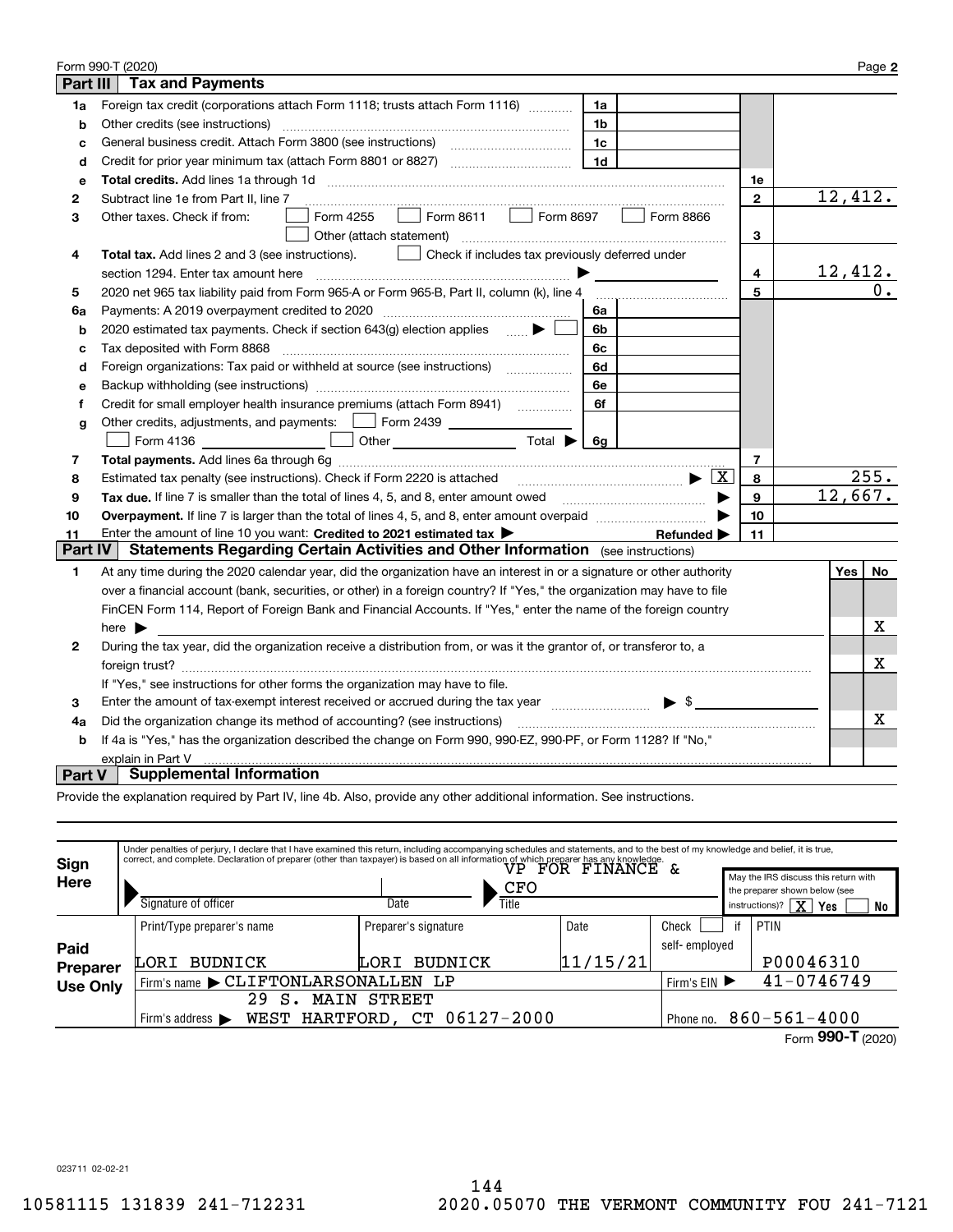| FORM $990-T$                                                                      | CONTRIBUTIONS                | STATEMENT 1         |
|-----------------------------------------------------------------------------------|------------------------------|---------------------|
| DESCRIPTION/KIND OF PROPERTY                                                      | METHOD USED TO DETERMINE FMV | <b>AMOUNT</b>       |
| <b>GRANTS</b><br>CHARITABLE CONTRIBUTIONS -<br>CONSONANCE PRIVATE EQUITY,<br>L.P. | N/A<br>N/A                   | 26,444,519.<br>128. |
| CHARITABLE CONTRIBUTIONS -<br>TIFF PRIVATE EQUITY PARTNERS<br>2008, LLC           | N/A                          | 1.                  |
| CHARITABLE CONTRIBUTIONS -<br>TIFF PRIVATE EQUITY PARTNERS<br>2010, LLC           | N/A                          | 1.                  |
| CHARITABLE CONTRIBUTIONS -<br>TIFF PRIVATE EQUITY PARTNERS<br>2011, LLC           | N/A                          | б.                  |
| TOTAL TO FORM 990-T, PART I, LINE 4                                               |                              | 26,444,655.         |

~~~~~~~~~~~~~~

}}}}}}}}}}}}}}}}}}}}}}}}}}}}}}}} }}}}}}}}}}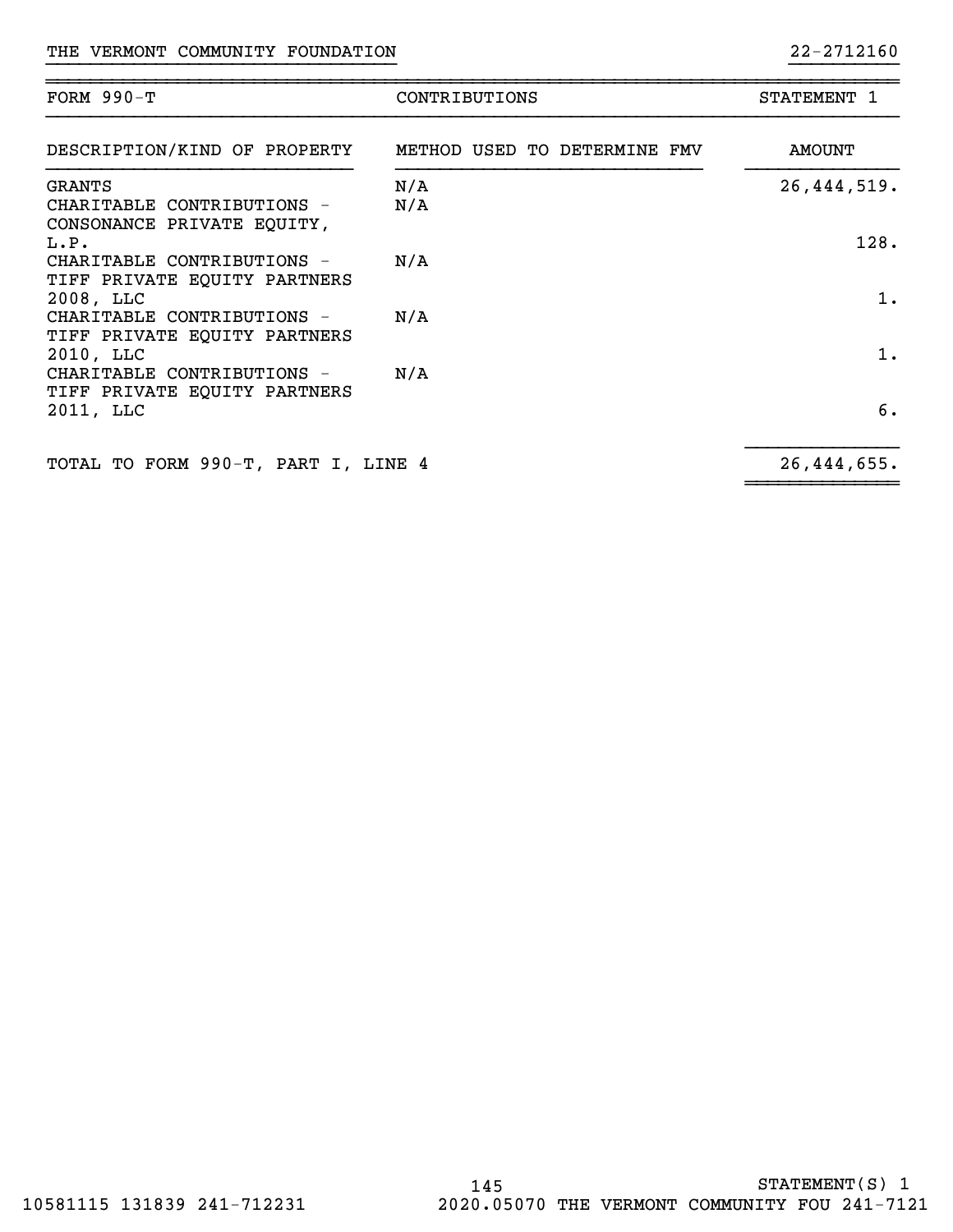| FORM 990-Т                                                                      | CONTRIBUTIONS SUMMARY                                                                         |                                          | STATEMENT 2 |
|---------------------------------------------------------------------------------|-----------------------------------------------------------------------------------------------|------------------------------------------|-------------|
|                                                                                 | QUALIFIED CONTRIBUTIONS SUBJECT TO 100% LIMIT<br>QUALIFIED CONTRIBUTIONS SUBJECT TO 25% LIMIT |                                          |             |
| FOR TAX YEAR 2015<br>FOR TAX YEAR 2016                                          | CARRYOVER OF PRIOR YEARS UNUSED CONTRIBUTIONS                                                 |                                          |             |
| FOR TAX YEAR 2017<br>FOR TAX YEAR 2018<br>FOR TAX YEAR 2019                     |                                                                                               | 13,680,008<br>15,624,700<br>22, 423, 524 |             |
| <b>TOTAL CARRYOVER</b>                                                          | TOTAL CURRENT YEAR 10% CONTRIBUTIONS                                                          | 51,728,232<br>26,444,655                 |             |
|                                                                                 | TOTAL CONTRIBUTIONS AVAILABLE<br>TAXABLE INCOME LIMITATION AS ADJUSTED                        | 78,172,887<br>6,567                      |             |
| EXCESS CONTRIBUTIONS<br>EXCESS 100% CONTRIBUTIONS<br>TOTAL EXCESS CONTRIBUTIONS |                                                                                               | 78,166,320<br>78,166,320                 |             |
|                                                                                 | ALLOWABLE CONTRIBUTIONS DEDUCTION                                                             |                                          | 6,567       |
|                                                                                 | TOTAL CONTRIBUTION DEDUCTION                                                                  |                                          | 6,567       |
|                                                                                 |                                                                                               |                                          |             |

}}}}}}}}}}}}}}}}}}}}}}}}}}}}}}}} }}}}}}}}}}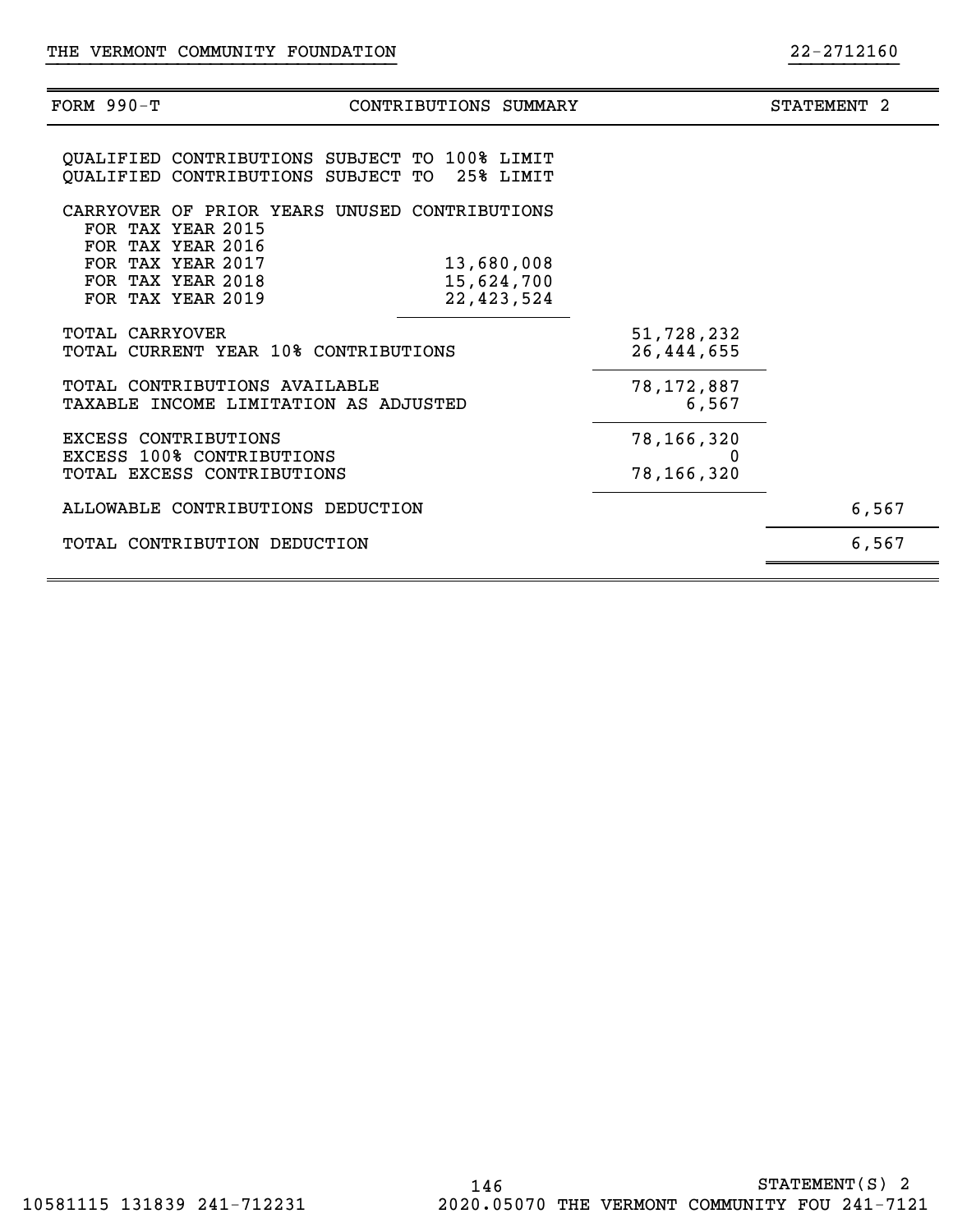| <b>SCHEDULE A</b> |
|-------------------|
| (Form 990-T)      |

## **Unrelated Business Taxable Income From an Unrelated Trade or Business**

**| Go to www.irs.gov/Form990T for instructions and the latest information.**

Department of the Treasury Internal Revenue Service **Do not enter SSN numbers on this form as it may be made public if your organization is a 501(c)(3). |** 

Open to Public Inspection for 501(c)(3) Organizations Only

**2020**

Name of the organization **mumber and the organization number contracts the organization number BEEnployer identification number A**

THE VERMONT COMMUNITY FOUNDATION THE 22-2712160

**C5**23000 1 **1 D** Sequence: 1 of 1 Unrelated business activity code (see instructions)  $\blacktriangleright$  523000 **D** Sequence: 1 of

#### **E**Describe the unrelated trade or business | ALTERNATIVE INVESTMENTS

| Part I | <b>Unrelated Trade or Business Income</b>                                         |              | (A) Income | (B) Expenses | (C) Net |
|--------|-----------------------------------------------------------------------------------|--------------|------------|--------------|---------|
|        | <b>1a</b> Gross receipts or sales<br>the control of the control of the control of |              |            |              |         |
| b      |                                                                                   | 1c           |            |              |         |
| 2      |                                                                                   | $\mathbf{2}$ |            |              |         |
| 3      |                                                                                   | 3            |            |              |         |
| 4 a    | Capital gain net income (attach Sch D (Form 1041 or Form                          |              |            |              |         |
|        |                                                                                   | 4a           | 294.       |              | 294.    |
|        | <b>b</b> Net gain (loss) (Form 4797) (attach Form 4797) (see instructions)        | 4b           |            |              |         |
| c      |                                                                                   | 4c           |            |              |         |
| 5      | Income (loss) from a partnership or an S corporation (attach                      |              |            |              |         |
|        | statement) STATEMENT 3                                                            | 5            | 77,816.    |              | 77,816. |
| 6      |                                                                                   | 6            |            |              |         |
| 7      |                                                                                   |              |            |              |         |
| 8      | Interest, annuities, royalties, and rents from a controlled                       |              |            |              |         |
|        |                                                                                   | 8            |            |              |         |
| 9      | Investment income of section $501(c)(7)$ , (9), or (17)                           |              |            |              |         |
|        |                                                                                   | 9            |            |              |         |
| 10     |                                                                                   | 10           |            |              |         |
| 11     |                                                                                   | 11           |            |              |         |
| 12     | Other income (see instructions; attach statement)                                 | 12           |            |              |         |
| 13     |                                                                                   | 13           | 78,110.    |              | 78,110. |

**Part II Deductions Not Taken Elsewhere** (See instructions for limitations on deductions) Deductions must be directly connected with the unrelated business income

|     | Compensation of officers, directors, and trustees (Part X) [11] [2010] [2010] [2010] [2010] [2010] [2010] [2010] [3010] [2010] [2010] [3010] [3010] [3010] [3010] [3010] [3010] [3010] [3010] [3010] [3010] [3010] [3010] [301                                                                                                                                                          | 1.             | 325.                         |
|-----|-----------------------------------------------------------------------------------------------------------------------------------------------------------------------------------------------------------------------------------------------------------------------------------------------------------------------------------------------------------------------------------------|----------------|------------------------------|
| 2   |                                                                                                                                                                                                                                                                                                                                                                                         | $\overline{2}$ |                              |
| 3   | Repairs and maintenance material content content content and maintenance material content and maintenance material content and maintenance material content and maintenance material content and material content and material                                                                                                                                                          | 3              |                              |
| 4   |                                                                                                                                                                                                                                                                                                                                                                                         | 4              |                              |
| 5   | Interest (attach statement) (see instructions)                                                                                                                                                                                                                                                                                                                                          | 5              |                              |
| 6   | Taxes and licenses <b>with the contract of the contract of the contract of the contract of the contract of the contract of the contract of the contract of the contract of the contract of the contract of the contract of the c</b>                                                                                                                                                    | 6              |                              |
| 7   | 1,225.                                                                                                                                                                                                                                                                                                                                                                                  |                |                              |
| 8   |                                                                                                                                                                                                                                                                                                                                                                                         | 8b             | 1,225.                       |
| 9   | Depletion <b>construction and construction of the construction of the construction of the construction of the construction of the construction of the construction of the construction of the construction of the construction o</b>                                                                                                                                                    | 9              |                              |
| 10  | Contributions to deferred compensation plans                                                                                                                                                                                                                                                                                                                                            | 10             |                              |
| 11  |                                                                                                                                                                                                                                                                                                                                                                                         | 11             |                              |
| 12  |                                                                                                                                                                                                                                                                                                                                                                                         | 12             |                              |
| 13  | Excess readership costs (Part IX) [11] [2000] [2000] [2010] [3000] [3000] [3000] [3000] [3000] [3000] [3000] [                                                                                                                                                                                                                                                                          | 13             |                              |
| 14  | Other deductions (attach statement) material material SEE STATEMENT 4                                                                                                                                                                                                                                                                                                                   | 14             | 9,890.                       |
| 15  | $\begin{bmatrix} \begin{bmatrix} 0 & 0 & 0 & 0 \\ 0 & 0 & 0 & 0 \\ 0 & 0 & 0 & 0 \\ 0 & 0 & 0 & 0 \\ 0 & 0 & 0 & 0 \\ 0 & 0 & 0 & 0 & 0 \\ 0 & 0 & 0 & 0 & 0 \\ 0 & 0 & 0 & 0 & 0 \\ 0 & 0 & 0 & 0 & 0 \\ 0 & 0 & 0 & 0 & 0 \\ 0 & 0 & 0 & 0 & 0 \\ 0 & 0 & 0 & 0 & 0 \\ 0 & 0 & 0 & 0 & 0 \\ 0 & 0 & 0 & 0 & 0 \\ 0 & 0 & 0 & 0 & $<br><b>Total deductions.</b> Add lines 1 through 14 | 15             | 11,440.                      |
| 16  | Unrelated business income before net operating loss deduction. Subtract line 15 from Part I, line 13,                                                                                                                                                                                                                                                                                   |                |                              |
|     | column (C)                                                                                                                                                                                                                                                                                                                                                                              | 16             | 66,670.                      |
| 17  |                                                                                                                                                                                                                                                                                                                                                                                         | 17             | 0.                           |
| 18  |                                                                                                                                                                                                                                                                                                                                                                                         | 18             | 66,670.                      |
| LHA | For Paperwork Reduction Act Notice, see instructions.                                                                                                                                                                                                                                                                                                                                   |                | Schedule A (Form 990-T) 2020 |

023741 12-23-20

147 10581115 131839 241-712231 2020.05070 THE VERMONT COMMUNITY FOU 241-7121

ENTITY

OMB No. 1545-0047

1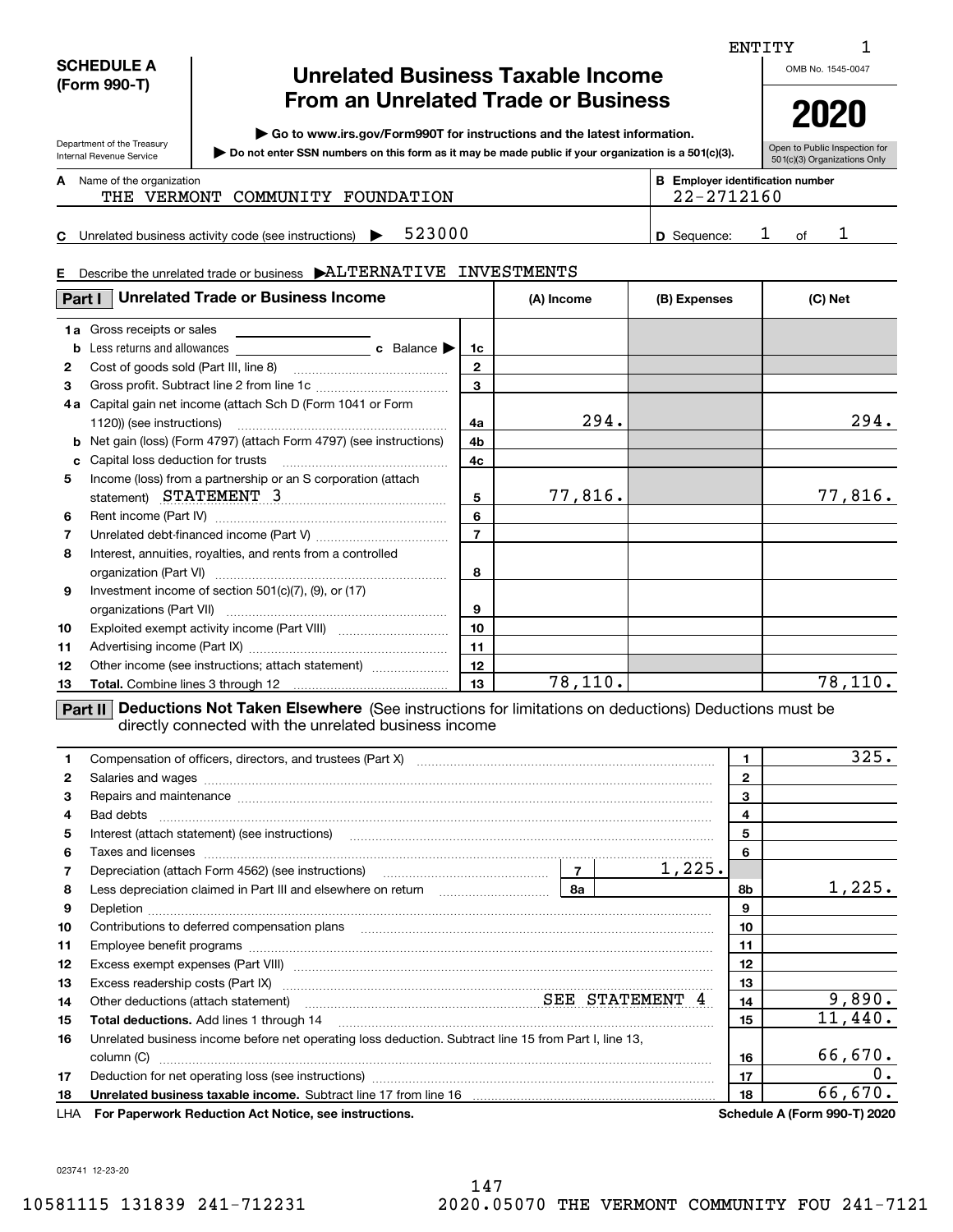|                | Schedule A (Form 990-T) 2020                                                                                                                                                                                                   |                                     |   |                | Page 2     |
|----------------|--------------------------------------------------------------------------------------------------------------------------------------------------------------------------------------------------------------------------------|-------------------------------------|---|----------------|------------|
| Part III       | <b>Cost of Goods Sold</b>                                                                                                                                                                                                      | Enter method of inventory valuation |   |                |            |
| 1              |                                                                                                                                                                                                                                |                                     |   | 1.             |            |
| 2              | Purchases                                                                                                                                                                                                                      |                                     |   | $\mathbf{2}$   |            |
| з              |                                                                                                                                                                                                                                |                                     |   | 3              |            |
| 4              |                                                                                                                                                                                                                                |                                     |   | 4              |            |
| 5              | Other costs (attach statement) manufactured and contract and contract and contract and contract and contract and contract and contract and contract and contract and contract and contract and contract and contract and contr |                                     |   | 5              |            |
| 6              |                                                                                                                                                                                                                                |                                     |   | 6              |            |
| 7              | Inventory at end of year                                                                                                                                                                                                       |                                     |   | $\overline{7}$ |            |
| 8              | Cost of goods sold. Subtract line 7 from line 6. Enter here and in Part I, line 2                                                                                                                                              |                                     |   | 8              |            |
| 9              | Do the rules of section 263A (with respect to property produced or acquired for resale) apply to the organization?                                                                                                             |                                     |   |                | Yes<br>No. |
| <b>Part IV</b> | Rent Income (From Real Property and Personal Property Leased with Real Property)                                                                                                                                               |                                     |   |                |            |
| 1              | Description of property (property street address, city, state, ZIP code). Check if a dual-use (see instructions)                                                                                                               |                                     |   |                |            |
|                | A                                                                                                                                                                                                                              |                                     |   |                |            |
|                | B                                                                                                                                                                                                                              |                                     |   |                |            |
|                | С                                                                                                                                                                                                                              |                                     |   |                |            |
|                | D                                                                                                                                                                                                                              |                                     |   |                |            |
|                |                                                                                                                                                                                                                                | A                                   | В | C              | D          |
| 2              | Rent received or accrued                                                                                                                                                                                                       |                                     |   |                |            |
| a              | From personal property (if the percentage of                                                                                                                                                                                   |                                     |   |                |            |
|                | rent for personal property is more than 10%                                                                                                                                                                                    |                                     |   |                |            |
|                |                                                                                                                                                                                                                                |                                     |   |                |            |
| b              | From real and personal property (if the                                                                                                                                                                                        |                                     |   |                |            |
|                | percentage of rent for personal property exceeds                                                                                                                                                                               |                                     |   |                |            |
|                | 50% or if the rent is based on profit or income)<br><b>Service</b>                                                                                                                                                             |                                     |   |                |            |
| с              | Total rents received or accrued by property.                                                                                                                                                                                   |                                     |   |                |            |
|                | Add lines 2a and 2b, columns A through D                                                                                                                                                                                       |                                     |   |                |            |
|                |                                                                                                                                                                                                                                |                                     |   |                |            |
| З              | Total rents received or accrued. Add line 2c columns A through D. Enter here and on Part I, line 6, column (A)                                                                                                                 |                                     |   |                | 0.         |
|                | Deductions directly connected with the income                                                                                                                                                                                  |                                     |   |                |            |
| 4              | in lines $2(a)$ and $2(b)$ (attach statement) $\ldots$                                                                                                                                                                         |                                     |   |                |            |
|                |                                                                                                                                                                                                                                |                                     |   |                |            |
| 5<br>Part V    |                                                                                                                                                                                                                                |                                     |   |                | 0.         |
|                | <b>Unrelated Debt-Financed Income</b> (see instructions)                                                                                                                                                                       |                                     |   |                |            |
| 1              | Description of debt-financed property (street address, city, state, ZIP code). Check if a dual-use (see instructions)                                                                                                          |                                     |   |                |            |
|                | A                                                                                                                                                                                                                              |                                     |   |                |            |
|                | В                                                                                                                                                                                                                              |                                     |   |                |            |
|                | C.                                                                                                                                                                                                                             |                                     |   |                |            |
|                | D                                                                                                                                                                                                                              |                                     |   |                |            |
|                |                                                                                                                                                                                                                                | A                                   | В | C              | D          |
| 2              | Gross income from or allocable to debt-financed                                                                                                                                                                                |                                     |   |                |            |
|                | property                                                                                                                                                                                                                       |                                     |   |                |            |
| 3              | Deductions directly connected with or allocable                                                                                                                                                                                |                                     |   |                |            |
|                | to debt-financed property                                                                                                                                                                                                      |                                     |   |                |            |
| а              | Straight line depreciation (attach statement)                                                                                                                                                                                  |                                     |   |                |            |
| b              | Other deductions (attach statement)                                                                                                                                                                                            |                                     |   |                |            |
| c              | Total deductions (add lines 3a and 3b,                                                                                                                                                                                         |                                     |   |                |            |
|                |                                                                                                                                                                                                                                |                                     |   |                |            |
| 4              | Amount of average acquisition debt on or allocable                                                                                                                                                                             |                                     |   |                |            |
|                | to debt-financed property (attach statement)                                                                                                                                                                                   |                                     |   |                |            |
| 5              | Average adjusted basis of or allocable to debt-                                                                                                                                                                                |                                     |   |                |            |
|                |                                                                                                                                                                                                                                |                                     |   |                |            |
| 6              |                                                                                                                                                                                                                                | %                                   | % | %              | %          |
| 7              | Gross income reportable. Multiply line 2 by line 6                                                                                                                                                                             |                                     |   |                |            |
| 8              |                                                                                                                                                                                                                                |                                     |   |                | 0.         |
|                |                                                                                                                                                                                                                                |                                     |   |                |            |
| 9              | Allocable deductions. Multiply line 3c by line 6                                                                                                                                                                               |                                     |   |                |            |
| 10             | Total allocable deductions. Add line 9, columns A through D. Enter here and on Part I, line 7, column (B)                                                                                                                      |                                     |   |                | 0.         |

**11 Total dividends-received deductions** included in line 10

023721 12-23-20

148 10581115 131839 241-712231 2020.05070 THE VERMONT COMMUNITY FOU 241-7121

 $\blacktriangleright$ 

**Schedule A (Form 990-T) 2020**

0.

ENTITY 1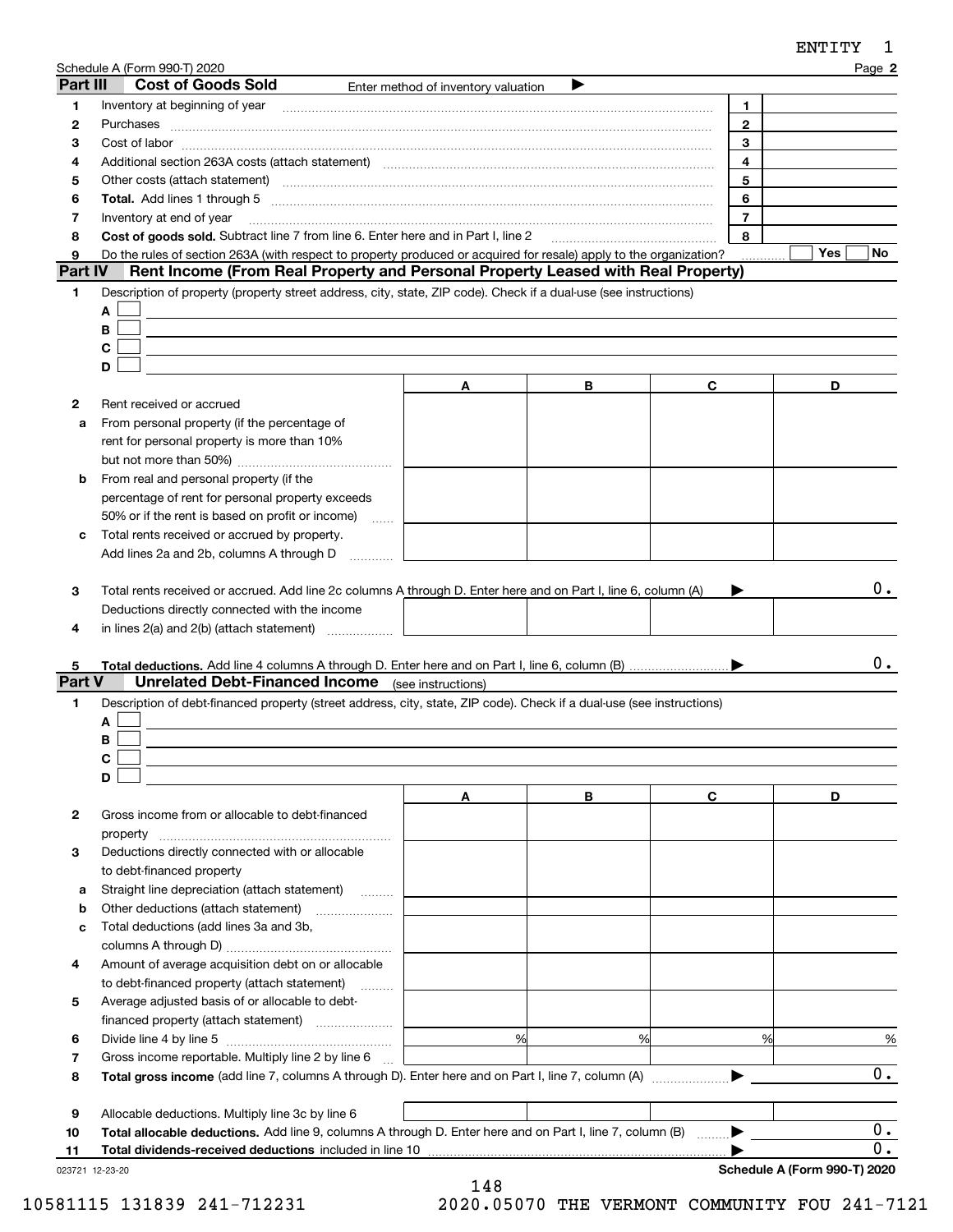|                  | Schedule A (Form 990-T) 2020                                                                                                                                                                                                                          |                          |                                                                        |                                        |                                     |    |                                                       |              |                                                |                | Page 3                                             |
|------------------|-------------------------------------------------------------------------------------------------------------------------------------------------------------------------------------------------------------------------------------------------------|--------------------------|------------------------------------------------------------------------|----------------------------------------|-------------------------------------|----|-------------------------------------------------------|--------------|------------------------------------------------|----------------|----------------------------------------------------|
|                  | Part VI Interest, Annuities, Royalties, and Rents from Controlled Organizations                                                                                                                                                                       |                          |                                                                        |                                        |                                     |    |                                                       |              | (see instructions)                             |                |                                                    |
|                  |                                                                                                                                                                                                                                                       |                          |                                                                        | <b>Exempt Controlled Organizations</b> |                                     |    |                                                       |              |                                                |                |                                                    |
|                  | 1. Name of controlled                                                                                                                                                                                                                                 |                          | 2. Employer                                                            |                                        | 3. Net unrelated                    |    | 4. Total of specified                                 |              | 5. Part of column 4<br>that is included in the |                | 6. Deductions directly                             |
|                  | organization                                                                                                                                                                                                                                          |                          | identification<br>number                                               |                                        | income (loss)<br>(see instructions) |    | payments made                                         |              | controlling organiza-                          |                | connected with<br>income in column 5               |
|                  |                                                                                                                                                                                                                                                       |                          |                                                                        |                                        |                                     |    |                                                       |              | tion's gross income                            |                |                                                    |
| (1)              |                                                                                                                                                                                                                                                       |                          |                                                                        |                                        |                                     |    |                                                       |              |                                                |                |                                                    |
| (2)<br>(3)       |                                                                                                                                                                                                                                                       |                          |                                                                        |                                        |                                     |    |                                                       |              |                                                |                |                                                    |
| (4)              |                                                                                                                                                                                                                                                       |                          |                                                                        |                                        |                                     |    |                                                       |              |                                                |                |                                                    |
|                  |                                                                                                                                                                                                                                                       |                          |                                                                        |                                        | Nonexempt Controlled Organizations  |    |                                                       |              |                                                |                |                                                    |
|                  | 7. Taxable Income                                                                                                                                                                                                                                     |                          | 8. Net unrelated                                                       |                                        | 9. Total of specified               |    | <b>10.</b> Part of column 9                           |              |                                                |                | 11. Deductions directly                            |
|                  |                                                                                                                                                                                                                                                       |                          | income (loss)                                                          |                                        | payments made                       |    | that is included in the<br>controlling organization's |              |                                                |                | connected with                                     |
|                  |                                                                                                                                                                                                                                                       |                          | (see instructions)                                                     |                                        |                                     |    |                                                       | gross income |                                                |                | income in column 10                                |
| (1)              |                                                                                                                                                                                                                                                       |                          |                                                                        |                                        |                                     |    |                                                       |              |                                                |                |                                                    |
| (2)              |                                                                                                                                                                                                                                                       |                          |                                                                        |                                        |                                     |    |                                                       |              |                                                |                |                                                    |
| (3)              |                                                                                                                                                                                                                                                       |                          |                                                                        |                                        |                                     |    |                                                       |              |                                                |                |                                                    |
| (4)              |                                                                                                                                                                                                                                                       |                          |                                                                        |                                        |                                     |    |                                                       |              |                                                |                |                                                    |
|                  |                                                                                                                                                                                                                                                       |                          |                                                                        |                                        |                                     |    | Add columns 5 and 10.<br>Enter here and on Part I,    |              |                                                |                | Add columns 6 and 11.<br>Enter here and on Part I, |
|                  |                                                                                                                                                                                                                                                       |                          |                                                                        |                                        |                                     |    | line 8, column (A)                                    |              |                                                |                | line $8$ , column $(B)$                            |
| Totals           |                                                                                                                                                                                                                                                       |                          |                                                                        |                                        |                                     |    |                                                       |              | Ο.                                             |                | $0$ .                                              |
| <b>Part VII</b>  |                                                                                                                                                                                                                                                       |                          | Investment Income of a Section 501(c)(7), (9), or (17) Organization    |                                        |                                     |    |                                                       |              | (see instructions)                             |                |                                                    |
|                  |                                                                                                                                                                                                                                                       | 1. Description of income |                                                                        |                                        | 2. Amount of                        |    | 3. Deductions                                         |              |                                                | 4. Set-asides  | 5. Total deductions                                |
|                  |                                                                                                                                                                                                                                                       |                          |                                                                        |                                        | income                              |    | directly connected                                    |              | (attach statement)                             |                | and set-asides                                     |
|                  |                                                                                                                                                                                                                                                       |                          |                                                                        |                                        |                                     |    | (attach statement)                                    |              |                                                |                | (add cols 3 and 4)                                 |
| (1)              |                                                                                                                                                                                                                                                       |                          |                                                                        |                                        |                                     |    |                                                       |              |                                                |                |                                                    |
| (2)              |                                                                                                                                                                                                                                                       |                          |                                                                        |                                        |                                     |    |                                                       |              |                                                |                |                                                    |
| (3)              |                                                                                                                                                                                                                                                       |                          |                                                                        |                                        |                                     |    |                                                       |              |                                                |                |                                                    |
| (4)              |                                                                                                                                                                                                                                                       |                          |                                                                        |                                        | Add amounts in                      |    |                                                       |              |                                                |                | Add amounts in                                     |
|                  |                                                                                                                                                                                                                                                       |                          |                                                                        |                                        | column 2. Enter                     |    |                                                       |              |                                                |                | column 5. Enter                                    |
|                  |                                                                                                                                                                                                                                                       |                          |                                                                        |                                        | here and on Part I,                 |    |                                                       |              |                                                |                | here and on Part I,                                |
| Totals           |                                                                                                                                                                                                                                                       |                          |                                                                        |                                        | line 9, column (A)                  | Ο. |                                                       |              |                                                |                | line $9$ , column $(B)$<br>0.                      |
| <b>Part VIII</b> |                                                                                                                                                                                                                                                       |                          | <b>Exploited Exempt Activity Income, Other Than Advertising Income</b> |                                        |                                     |    |                                                       |              | (see instructions)                             |                |                                                    |
| 1                | Description of exploited activity:                                                                                                                                                                                                                    |                          |                                                                        |                                        |                                     |    |                                                       |              |                                                |                |                                                    |
| 2                | Gross unrelated business income from trade or business. Enter here and on Part I, line 10, column (A)                                                                                                                                                 |                          |                                                                        |                                        |                                     |    |                                                       |              |                                                | 2              |                                                    |
| 3                | Expenses directly connected with production of unrelated business income. Enter here and on Part I,                                                                                                                                                   |                          |                                                                        |                                        |                                     |    |                                                       |              |                                                |                |                                                    |
|                  | line 10, column (B)                                                                                                                                                                                                                                   |                          |                                                                        |                                        |                                     |    |                                                       |              |                                                | 3              |                                                    |
| 4                | Net income (loss) from unrelated trade or business. Subtract line 3 from line 2. If a gain, complete                                                                                                                                                  |                          |                                                                        |                                        |                                     |    |                                                       |              |                                                |                |                                                    |
|                  |                                                                                                                                                                                                                                                       |                          |                                                                        |                                        |                                     |    | 4                                                     |              |                                                |                |                                                    |
| 5                | Gross income from activity that is not unrelated business income [11] [11] content material content from activity that is not unrelated business income [11] [11] [11] $\alpha$ [11] $\alpha$ [11] $\alpha$ [11] $\alpha$ [11] $\alpha$ [11] $\alpha$ |                          |                                                                        |                                        |                                     |    |                                                       |              |                                                | 5              |                                                    |
| 6                | Expenses attributable to income entered on line 5 [111] [12] manufacture attributable to income entered on line 5                                                                                                                                     |                          |                                                                        |                                        |                                     |    |                                                       |              |                                                | 6              |                                                    |
| 7                | Excess exempt expenses. Subtract line 5 from line 6, but do not enter more than the amount on line                                                                                                                                                    |                          |                                                                        |                                        |                                     |    |                                                       |              |                                                |                |                                                    |
|                  |                                                                                                                                                                                                                                                       |                          |                                                                        |                                        |                                     |    |                                                       |              |                                                | $\overline{7}$ | $\Lambda$ (Ferm 000 T) 0000                        |

**Schedule A (Form 990-T) 2020**

023731 12-23-20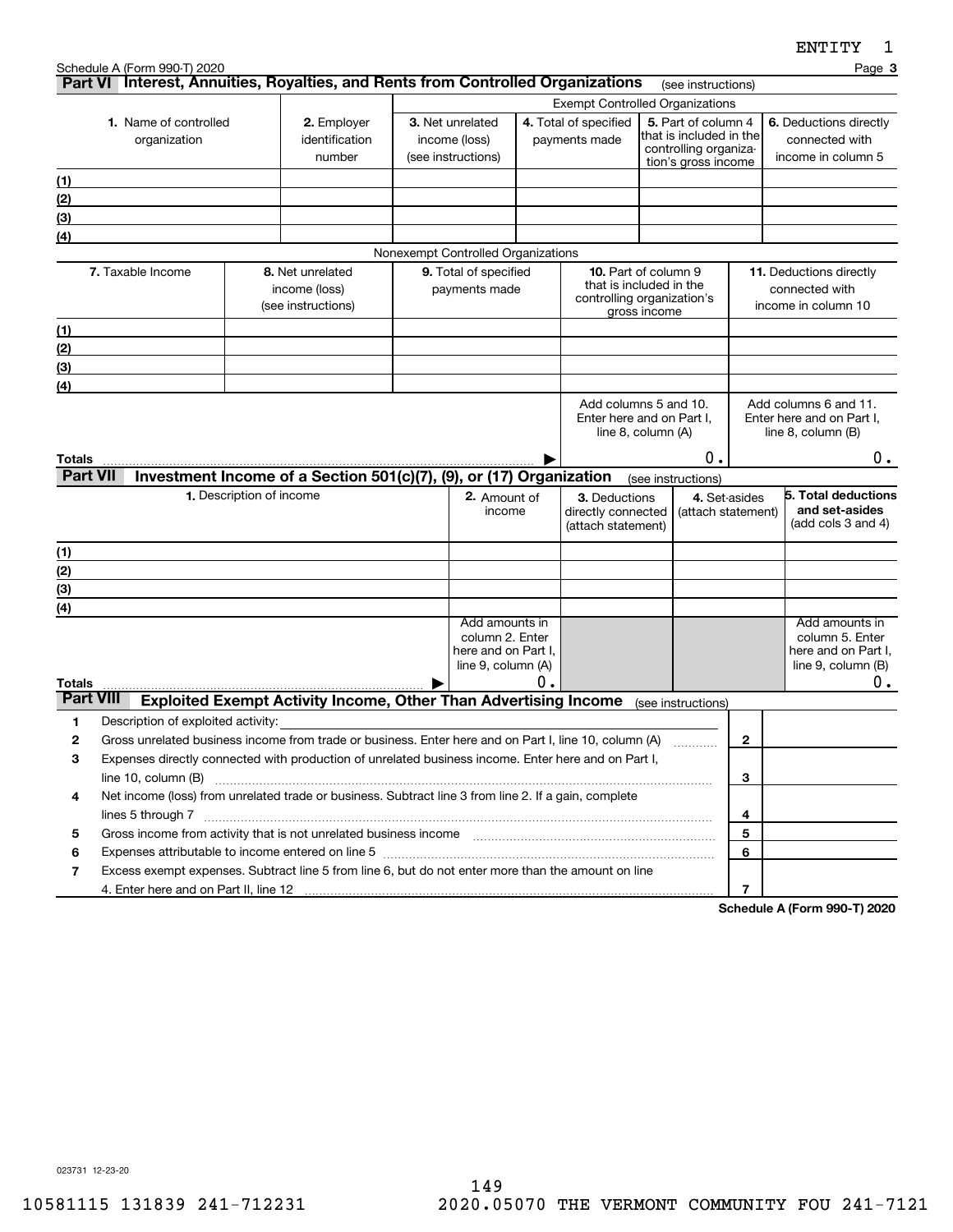| Part IX                                 | Schedule A (Form 990-T) 2020<br><b>Advertising Income</b>                                                                                                                                                                                                                                                                                                                                                                                                                                                                                                        |                    |          |   |                                                      | Page 4                                                   |
|-----------------------------------------|------------------------------------------------------------------------------------------------------------------------------------------------------------------------------------------------------------------------------------------------------------------------------------------------------------------------------------------------------------------------------------------------------------------------------------------------------------------------------------------------------------------------------------------------------------------|--------------------|----------|---|------------------------------------------------------|----------------------------------------------------------|
| 1                                       | Name(s) of periodical(s). Check box if reporting two or more periodicals on a consolidated basis.<br>A<br>B<br>C<br>D                                                                                                                                                                                                                                                                                                                                                                                                                                            |                    |          |   |                                                      |                                                          |
|                                         | Enter amounts for each periodical listed above in the corresponding column.                                                                                                                                                                                                                                                                                                                                                                                                                                                                                      |                    |          |   |                                                      |                                                          |
|                                         |                                                                                                                                                                                                                                                                                                                                                                                                                                                                                                                                                                  |                    | A        | В | C                                                    | D                                                        |
| 2                                       | Gross advertising income                                                                                                                                                                                                                                                                                                                                                                                                                                                                                                                                         |                    |          |   |                                                      |                                                          |
|                                         |                                                                                                                                                                                                                                                                                                                                                                                                                                                                                                                                                                  |                    |          |   |                                                      | $\overline{0}$ .                                         |
| a                                       |                                                                                                                                                                                                                                                                                                                                                                                                                                                                                                                                                                  |                    |          |   |                                                      |                                                          |
| 3                                       | Direct advertising costs by periodical                                                                                                                                                                                                                                                                                                                                                                                                                                                                                                                           |                    |          |   |                                                      |                                                          |
| a                                       |                                                                                                                                                                                                                                                                                                                                                                                                                                                                                                                                                                  |                    |          |   |                                                      | 0.                                                       |
| 4<br>5<br>6<br>$\overline{7}$<br>8<br>a | Advertising gain (loss). Subtract line 3 from line<br>2. For any column in line 4 showing a gain,<br>complete lines 5 through 8. For any column in<br>line 4 showing a loss or zero, do not complete<br>lines 5 through 7, and enter zero on line 8<br>Excess readership costs. If line 6 is less than<br>line 5, subtract line 6 from line 5. If line 5 is less<br>Excess readership costs allowed as a<br>deduction. For each column showing a gain on<br>Add line 8, columns A through D. Enter the greater of the line 8a, columns total or zero here and on |                    |          |   |                                                      |                                                          |
| Part X                                  | Part II, line 13.<br><b>Compensation of Officers, Directors, and Trustees</b> (see instructions)                                                                                                                                                                                                                                                                                                                                                                                                                                                                 |                    |          |   |                                                      | 0.                                                       |
| <u>(1)</u>                              | 1. Name                                                                                                                                                                                                                                                                                                                                                                                                                                                                                                                                                          |                    | 2. Title |   | 3. Percentage<br>of time devoted<br>to business<br>% | 4. Compensation<br>attributable to<br>unrelated business |
| (2)                                     |                                                                                                                                                                                                                                                                                                                                                                                                                                                                                                                                                                  |                    |          |   | %                                                    |                                                          |
| (3)                                     |                                                                                                                                                                                                                                                                                                                                                                                                                                                                                                                                                                  |                    |          |   | %                                                    |                                                          |
| (4)                                     |                                                                                                                                                                                                                                                                                                                                                                                                                                                                                                                                                                  |                    |          |   | %                                                    |                                                          |
| <b>Part XI</b>                          | Total. Enter here and on Part II, line 1<br><b>Supplemental Information</b>                                                                                                                                                                                                                                                                                                                                                                                                                                                                                      | (see instructions) |          |   |                                                      | $0$ .                                                    |
|                                         |                                                                                                                                                                                                                                                                                                                                                                                                                                                                                                                                                                  |                    |          |   |                                                      |                                                          |

023732 12-23-20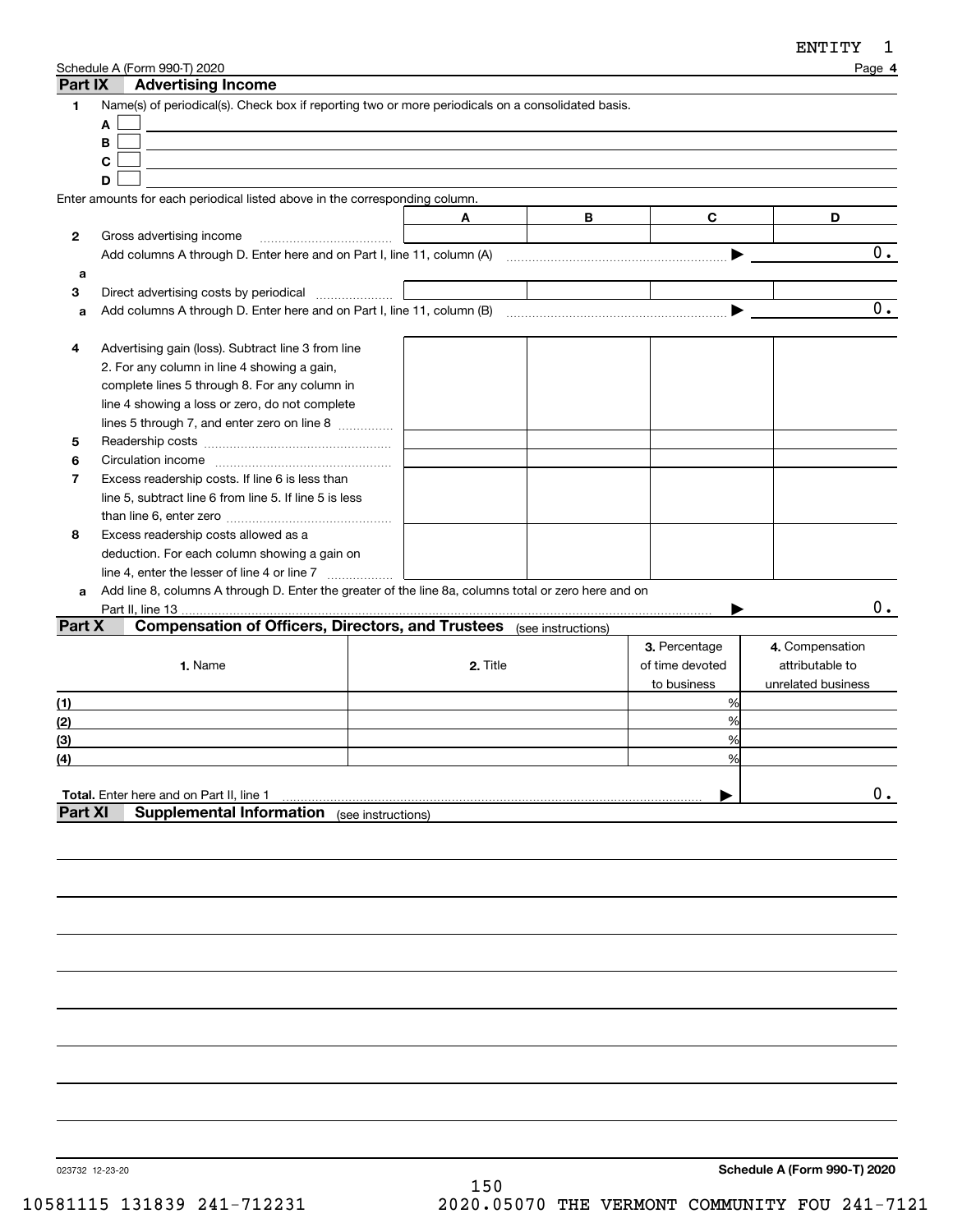| FORM $990-T(A)$                             | INCOME (LOSS) FROM PARTNERSHIPS                                                                                    | STATEMENT 3             |
|---------------------------------------------|--------------------------------------------------------------------------------------------------------------------|-------------------------|
| DESCRIPTION                                 |                                                                                                                    | NET INCOME<br>OR (LOSS) |
|                                             | GEM REALTY FUND VI, LP - ORDINARY BUSINESS INCOME (LOSS)<br>GEM REALTY FUND VI, LP - NET RENTAL REAL ESTATE INCOME | $-46.$                  |
|                                             | GEM REALTY FUND VI, LP - NET RENTAL REAL ESTATE INCOME                                                             | $-2,851.$               |
|                                             | TIFF PRIVATE EQUITY PARTNERS 2008, LLC - ORDINARY BUSINESS                                                         |                         |
| INCOME (LOSS)                               |                                                                                                                    | 2,586.                  |
|                                             | TIFF PRIVATE EQUITY PARTNERS 2008, LLC - NET RENTAL REAL                                                           |                         |
| ESTATE INCOME                               | TIFF PRIVATE EQUITY PARTNERS 2008, LLC - OTHER NET RENTAL                                                          | 3.                      |
| INCOME (LOSS)                               |                                                                                                                    | 4.                      |
|                                             | TIFF PRIVATE EQUITY PARTNERS 2008, LLC - INTEREST INCOME                                                           | 21.                     |
|                                             | TIFF PRIVATE EQUITY PARTNERS 2008, LLC - DIVIDEND INCOME                                                           | 119.                    |
|                                             | TIFF PRIVATE EQUITY PARTNERS 2008, LLC - ROYALTIES                                                                 | 268.                    |
|                                             | TIFF PRIVATE EQUITY PARTNERS 2008, LLC - OTHER INCOME                                                              |                         |
| (LOSS)                                      |                                                                                                                    | $-1,636.$               |
|                                             | TIFF PRIVATE EQUITY PARTNERS 2010, LLC - ORDINARY BUSINESS                                                         |                         |
| INCOME (LOSS)                               |                                                                                                                    | 4,639.                  |
|                                             | TIFF PRIVATE EQUITY PARTNERS 2010, LLC - NET RENTAL REAL                                                           |                         |
| ESTATE INCOME                               |                                                                                                                    | 4.                      |
|                                             | TIFF PRIVATE EQUITY PARTNERS 2010, LLC - OTHER NET RENTAL                                                          |                         |
| INCOME (LOSS)                               |                                                                                                                    | 5.                      |
|                                             | TIFF PRIVATE EQUITY PARTNERS 2010, LLC - INTEREST INCOME<br>TIFF PRIVATE EQUITY PARTNERS 2010, LLC - ROYALTIES     | 38.<br>417.             |
|                                             | TIFF PRIVATE EQUITY PARTNERS 2010, LLC - OTHER INCOME                                                              |                         |
| (LOSS)                                      |                                                                                                                    | $-6, 216.$              |
|                                             | CONSONANCE PRIVATE EQUITY, L.P. - ORDINARY BUSINESS INCOME                                                         |                         |
| (LOSS)                                      |                                                                                                                    | 65,511.                 |
|                                             | CONSONANCE PRIVATE EQUITY, L.P. - OTHER INCOME (LOSS)                                                              | $-5,606.$               |
|                                             | ABERDEEN REAL ESTATE PARTNERS II, LP - ORDINARY BUSINESS                                                           |                         |
| INCOME (LOSS)                               |                                                                                                                    | $-6,613.$               |
|                                             | ABERDEEN REAL ESTATE PARTNERS II, LP - NET RENTAL REAL                                                             |                         |
| ESTATE INCOME                               |                                                                                                                    | $-3, 213.$              |
|                                             | ABERDEEN REAL ESTATE PARTNERS II, LP - INTEREST INCOME                                                             | 4,320.                  |
|                                             | ABERDEEN REAL ESTATE PARTNERS II, LP - OTHER INCOME (LOSS)                                                         | $-653.$                 |
| BUSINESS INCOME (LOSS                       | ABERDEEN ENERGY & RESOURCES PARTNERS II, LP - ORDINARY                                                             |                         |
|                                             | ABERDEEN ENERGY & RESOURCES PARTNERS II, LP - NET RENTAL                                                           | $-2,885.$               |
| REAL ESTATE INCOME                          |                                                                                                                    | $-542.$                 |
|                                             | ABERDEEN ENERGY & RESOURCES PARTNERS II, LP - OTHER NET                                                            |                         |
| RENTAL INCOME (LOSS)                        |                                                                                                                    | 13.                     |
|                                             | ABERDEEN ENERGY & RESOURCES PARTNERS II, LP - OTHER INCOME                                                         |                         |
| (LOSS)                                      |                                                                                                                    | $-599.$                 |
| AT ONE VENTURES, LP - OTHER INCOME (LOSS)   |                                                                                                                    | $-363.$                 |
|                                             | GEM REALTY FUND V, LP - ORDINARY BUSINESS INCOME (LOSS)                                                            | 2,945.                  |
|                                             | GEM REALTY FUND V, LP - NET RENTAL REAL ESTATE INCOME                                                              | $-2,427.$               |
| GEM REALTY FUND V, LP - OTHER INCOME (LOSS) |                                                                                                                    | 10.                     |
|                                             | GOBI CONCENTRATED PARTNERS, LP - OTHER INCOME (LOSS)                                                               | 53,282.                 |
|                                             | THE LYME FOREST FUND II TE, LP - ORDINARY BUSINESS INCOME                                                          |                         |
| (LOSS)                                      |                                                                                                                    | $-5.$                   |
| INCOME (LOSS)                               | TIFF PRIVATE EQUITY PARTNERS 2011, LLC - ORDINARY BUSINESS                                                         | 2,288.                  |
|                                             | TIFF PRIVATE EQUITY PARTNERS 2011, LLC - INTEREST INCOME                                                           | 65.                     |
|                                             | TIFF PRIVATE EQUITY PARTNERS 2011, LLC - ROYALTIES                                                                 | 6.                      |
|                                             |                                                                                                                    |                         |

}}}}}}}}}}}}}}}}}}}}}}}}}}}}}}}} }}}}}}}}}}

151 STATEMENT(S) 3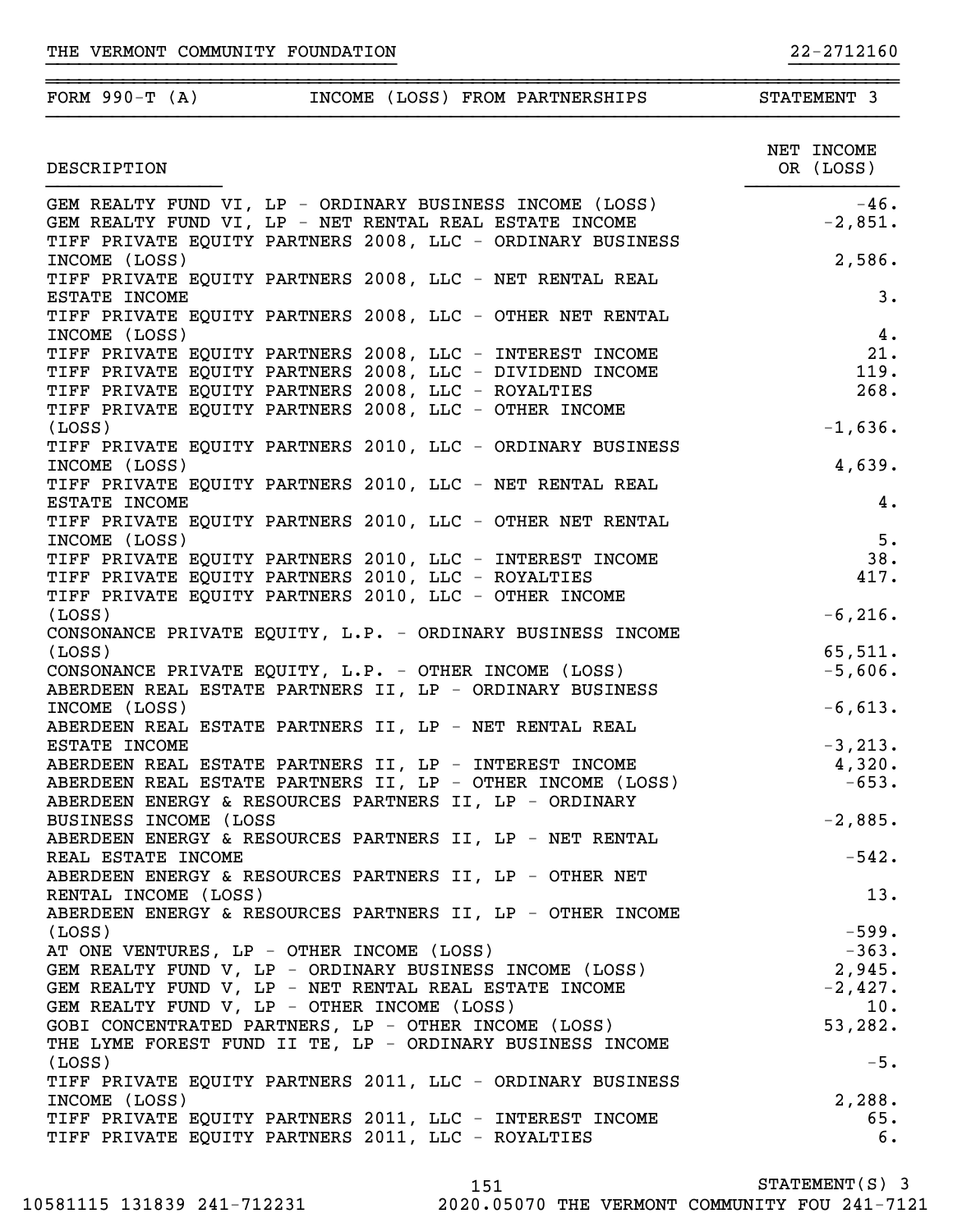| THE VERMONT COMMUNITY FOUNDATION                      | 22-2712160 |
|-------------------------------------------------------|------------|
| TIFF PRIVATE EQUITY PARTNERS 2011, LLC - OTHER INCOME |            |
| (LOSS)                                                | $-9,018.$  |
| LAKESTAR GROWTH I LP - OTHER INCOME (LOSS)            | $-3,969.$  |
| LAKESTAR III LP - ORDINARY BUSINESS INCOME (LOSS)     | $-39.$     |
| LAKESTAR III LP - INTEREST INCOME                     | 252.       |
| LAKESTAR III LP - OTHER INCOME (LOSS)                 | $-3,228.$  |
| SANGO PRIVATE EQUITY II LP - OTHER INCOME (LOSS)      | $-15.$     |
| SANGO PRIVATE EQUITY III LP - INTEREST INCOME         | 8.         |
| SANGO PRIVATE EQUITY III LP - OTHER INCOME (LOSS)     | $-9,064.$  |
| TOTAL INCLUDED ON SCHEDULE A, PART I, LINE 5          | 77,816.    |

| FORM $990-T (A)$                                 | OTHER DEDUCTIONS | STATEMENT 4      |
|--------------------------------------------------|------------------|------------------|
| DESCRIPTION                                      |                  | AMOUNT           |
| TAX PREPARATION FEE<br>INVESTMENT MANAGEMENT FEE |                  | 2,500.<br>7,390. |
| TOTAL TO SCHEDULE A, PART II, LINE 14            |                  | 9,890.           |

~~~~~~~~~~~~~~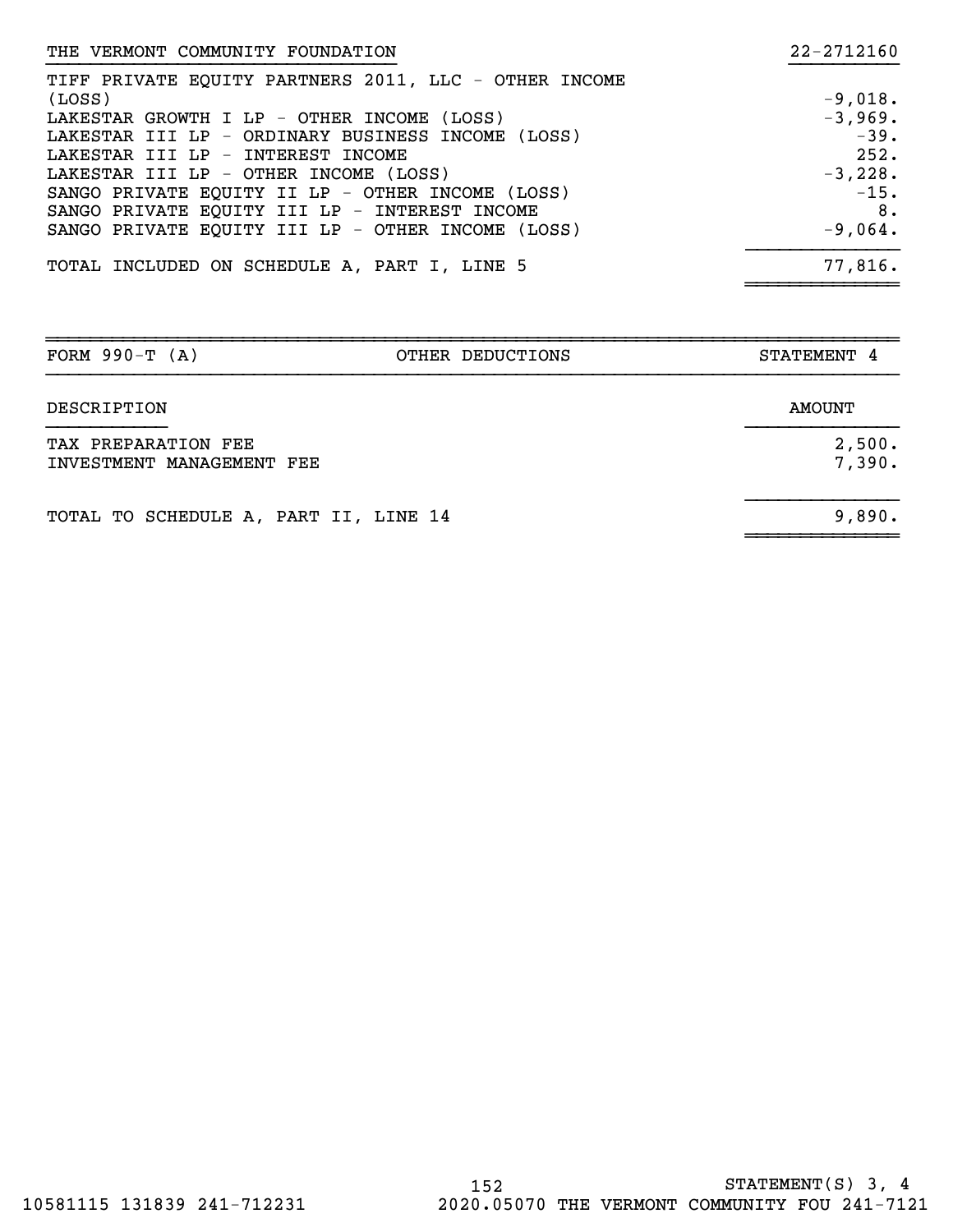Name

Department of the Treasury Internal Revenue Service

## **| Go to www.irs.gov/Form1120 for instructions and the latest information. | Attach to Form 1120, 1120-C, 1120-F, 1120-FSC, 1120-H, 1120-IC-DISC, 1120-L, 1120-ND, 1120-PC, 1120-POL, 1120-REIT, 1120-RIC, 1120-SF, or certain Forms 990-T. Capital Gains and Losses**

OMB No. 1545-0123

**2020**

**Employer identification number**

 $\blacktriangleright$   $\Box$  Yes  $\boxed{X}$  No

|  | THE VERMONT COMMUNITY FOUNDATION | $22 - 2712160$ |  |  |
|--|----------------------------------|----------------|--|--|
|  |                                  |                |  |  |

| Did the corporation dispose of any investment(s) in a qualified opportunity fund during the tax year?            |  |
|------------------------------------------------------------------------------------------------------------------|--|
| If "Yes," attach Form 8949 and see its instructions for additional requirements for reporting your gain or loss. |  |

| Short-Term Capital Gains and Losses - Assets Held One Year or Less<br>Part I                                                                                                                                                                                                                        |                                  |                                 |                                                                                      |                |                                                                                                        |
|-----------------------------------------------------------------------------------------------------------------------------------------------------------------------------------------------------------------------------------------------------------------------------------------------------|----------------------------------|---------------------------------|--------------------------------------------------------------------------------------|----------------|--------------------------------------------------------------------------------------------------------|
| See instructions for how to figure the amounts<br>to enter on the lines below.<br>This form may be easier to complete if you                                                                                                                                                                        | (d)<br>Proceeds                  | (e)<br>Cost                     | (g) Adjustments to gain<br>or loss from Form(s) 8949,                                |                | (h) Gain or (loss)<br>Subtract column (e) from<br>column (d) and combine the                           |
| round off cents to whole dollars.                                                                                                                                                                                                                                                                   | (sales price)                    | (or other basis)                | Part I, line 2, column (g)                                                           |                | result with column (g)                                                                                 |
| 1a Totals for all short-term transactions<br>reported on Form 1099-B for which basis<br>was reported to the IRS and for which you<br>have no adjustments (see instructions).<br>However, if you choose to report all these<br>transactions on Form 8949, leave this line<br>blank and go to line 1b |                                  |                                 |                                                                                      |                |                                                                                                        |
| <b>1b</b> Totals for all transactions reported on                                                                                                                                                                                                                                                   |                                  |                                 |                                                                                      |                |                                                                                                        |
| Form(s) 8949 with <b>Box A</b> checked                                                                                                                                                                                                                                                              |                                  |                                 |                                                                                      |                |                                                                                                        |
| 2 Totals for all transactions reported on                                                                                                                                                                                                                                                           |                                  |                                 |                                                                                      |                |                                                                                                        |
| Form(s) 8949 with <b>Box B</b> checked                                                                                                                                                                                                                                                              |                                  |                                 |                                                                                      |                |                                                                                                        |
| 3 Totals for all transactions reported on                                                                                                                                                                                                                                                           |                                  |                                 |                                                                                      |                |                                                                                                        |
| Form(s) 8949 with <b>Box C</b> checked                                                                                                                                                                                                                                                              |                                  |                                 |                                                                                      |                | 3.                                                                                                     |
| 4 Short-term capital gain from installment sales from Form 6252, line 26 or 37 [11] [12] Chang manuscription capital gain from installment sales from Form 6252, line 26 or 37                                                                                                                      |                                  |                                 |                                                                                      | 4              |                                                                                                        |
| Short-term capital gain or (loss) from like-kind exchanges from Form 8824 [11] [11] [11] [11] [11] Short-term capital gain or (loss) from like-kind exchanges from Form 8824<br>5                                                                                                                   |                                  |                                 |                                                                                      | 5              |                                                                                                        |
| Unused capital loss carryover (attach computation) manufaction and the content of the content of the content of<br>6                                                                                                                                                                                |                                  |                                 |                                                                                      | 6              |                                                                                                        |
|                                                                                                                                                                                                                                                                                                     |                                  |                                 |                                                                                      | $\overline{7}$ | $\overline{\mathbf{3}}$ .                                                                              |
| Long-Term Capital Gains and Losses - Assets Held More Than One Year<br>Part II                                                                                                                                                                                                                      |                                  |                                 |                                                                                      |                |                                                                                                        |
| See instructions for how to figure the amounts<br>to enter on the lines below.<br>This form may be easier to complete if you<br>round off cents to whole dollars.                                                                                                                                   | (d)<br>Proceeds<br>(sales price) | (e)<br>Cost<br>(or other basis) | (g) Adjustments to gain<br>or loss from Form(s) 8949,<br>Part II, line 2, column (g) |                | (h) Gain or (loss)<br>Subtract column (e) from<br>column (d) and combine the<br>result with column (g) |
| 8a Totals for all long-term transactions reported<br>on Form 1099-B for which basis was<br>reported to the IRS and for which you have<br>no adjustments (see instructions). However,<br>if you choose to report all these transactions<br>on Form 8949, leave this line blank and go to<br>line 8b  |                                  |                                 |                                                                                      |                |                                                                                                        |
| 8b Totals for all transactions reported on<br>Form(s) 8949 with <b>Box D</b> checked                                                                                                                                                                                                                |                                  |                                 |                                                                                      |                |                                                                                                        |
| <b>9</b> Totals for all transactions reported on                                                                                                                                                                                                                                                    |                                  |                                 |                                                                                      |                |                                                                                                        |
| Form(s) 8949 with <b>Box E</b> checked                                                                                                                                                                                                                                                              |                                  |                                 |                                                                                      |                |                                                                                                        |
| 10 Totals for all transactions reported on                                                                                                                                                                                                                                                          |                                  |                                 |                                                                                      |                |                                                                                                        |
| Form(s) 8949 with Box F checked                                                                                                                                                                                                                                                                     |                                  |                                 |                                                                                      |                | $-575.$                                                                                                |
| 11 Enter gain from Form 4797, line 7 or 9                                                                                                                                                                                                                                                           |                                  |                                 |                                                                                      | 11             | 866.                                                                                                   |
| 12 Long-term capital gain from installment sales from Form 6252, line 26 or 37 [11] [12] Long-term capital gain from installment sales from Form 6252, line 26 or 37                                                                                                                                |                                  |                                 |                                                                                      | 12             |                                                                                                        |
| 13 Long-term capital gain or (loss) from like-kind exchanges from Form 8824                                                                                                                                                                                                                         |                                  |                                 |                                                                                      | 13             |                                                                                                        |
| 14 Capital gain distributions                                                                                                                                                                                                                                                                       |                                  |                                 |                                                                                      | 14             |                                                                                                        |
|                                                                                                                                                                                                                                                                                                     |                                  |                                 |                                                                                      | 15             | 291.                                                                                                   |
| <b>Summary of Parts I and II</b><br>Part III                                                                                                                                                                                                                                                        |                                  |                                 |                                                                                      |                |                                                                                                        |
|                                                                                                                                                                                                                                                                                                     |                                  |                                 |                                                                                      | 16             | 3.                                                                                                     |
| 17                                                                                                                                                                                                                                                                                                  |                                  |                                 |                                                                                      | 17             | 291.                                                                                                   |
|                                                                                                                                                                                                                                                                                                     |                                  |                                 |                                                                                      | 18             | 294.                                                                                                   |
| Note: If losses exceed gains, see Capital Losses in the instructions.                                                                                                                                                                                                                               |                                  |                                 |                                                                                      |                |                                                                                                        |

**For Paperwork Reduction Act Notice, see the Instructions for Form 1120. Schedule D (Form 1120) 2020** LHA

021051 12-14-20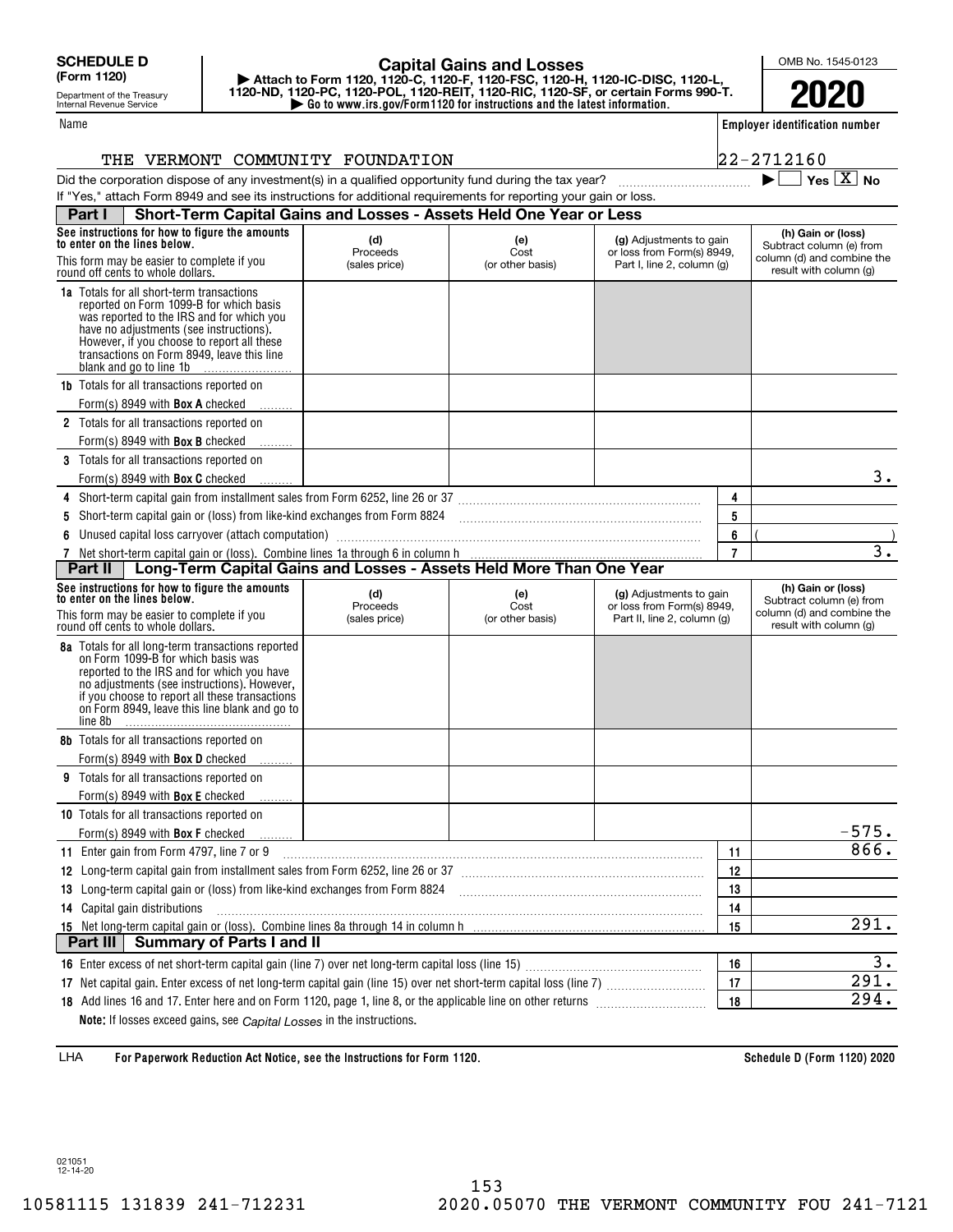| Form                                                   | uл |  |  |  |  |  |
|--------------------------------------------------------|----|--|--|--|--|--|
| Department of the Treasury<br>Internal Revenue Service |    |  |  |  |  |  |

# **Sales and Other Dispositions of Capital Assets**

**File with your Schedule D to list your transactions for lines 1b, 2, 3, 8b, 9, and 10 of Schedule D. | | Go to www.irs.gov/Form8949 for instructions and the latest information.**

OMB No. 1545-0074

Attachment Sequence No. **12A2020**

Name(s) shown on return

**Social security number or taxpayer identification no.**

| THE VERMONT COMMUNITY FOUNDATION                                                                                                                                                                                                                                                                                                                   |                 |                 |               |                                            |         |                                                                | 22-2712160                               |
|----------------------------------------------------------------------------------------------------------------------------------------------------------------------------------------------------------------------------------------------------------------------------------------------------------------------------------------------------|-----------------|-----------------|---------------|--------------------------------------------|---------|----------------------------------------------------------------|------------------------------------------|
| Before you check Box A, B, or C below, see whether you received any Form(s) 1099-B or substitute statement(s) from your broker. A substitute<br>statement will have the same information as Form 1099-B. Either will show whether                                                                                                                  |                 |                 |               |                                            |         |                                                                |                                          |
| broker and may even tell you which box to check.<br>Short-Term. Transactions involving capital assets you held 1 year or less are generally short-term (see instructions). For long-term<br>Part I                                                                                                                                                 |                 |                 |               |                                            |         |                                                                |                                          |
| transactions, see page 2.<br>Note: You may aggregate all short-term transactions reported on Form(s) 1099-B showing basis was reported to the IRS and for which no adjustments or                                                                                                                                                                  |                 |                 |               |                                            |         |                                                                |                                          |
| codes are required. Enter the totals directly on Schedule D, line 1a; you aren't required to report these transactions on Form 8949 (see instructions).<br>You must check Box A, B, or C below. Check only one box. If more than one box applies for your short-term transactions, complete a separate Form 8949, page 1, for each applicable box. |                 |                 |               |                                            |         |                                                                |                                          |
| If you have more short-term transactions than will fit on this page for one or more of the boxes, complete as many forms with the same box checked as you need.<br>(A) Short-term transactions reported on Form(s) 1099-B showing basis was reported to the IRS (see Note above)                                                                   |                 |                 |               |                                            |         |                                                                |                                          |
| (B) Short-term transactions reported on Form(s) 1099-B showing basis wasn't reported to the IRS                                                                                                                                                                                                                                                    |                 |                 |               |                                            |         |                                                                |                                          |
| [X] (C) Short-term transactions not reported to you on Form 1099-B                                                                                                                                                                                                                                                                                 |                 |                 |               |                                            |         |                                                                |                                          |
| (a)<br>1.                                                                                                                                                                                                                                                                                                                                          | (b)             | (c)             | (d)           | (e)                                        |         | Adjustment, if any, to gain or                                 | (h)                                      |
| Description of property                                                                                                                                                                                                                                                                                                                            | Date acquired   | Date sold or    | Proceeds      | Cost or other                              |         | loss. If you enter an amount<br>in column (g), enter a code in | Gain or (loss).                          |
| (Example: 100 sh. XYZ Co.)                                                                                                                                                                                                                                                                                                                         | (Mo., day, yr.) | disposed of     | (sales price) | basis. See the                             |         | column (f). See instructions.                                  | Subtract column (e)<br>from column (d) & |
|                                                                                                                                                                                                                                                                                                                                                    |                 | (Mo., day, yr.) |               | <b>Note</b> below and<br>see Column (e) in | (f)     | (g)<br>Amount of                                               | combine the result                       |
|                                                                                                                                                                                                                                                                                                                                                    |                 |                 |               | the instructions                           | Code(s) | adjustment                                                     | with column $(q)$                        |
| TIFF PRIVATE                                                                                                                                                                                                                                                                                                                                       |                 |                 |               |                                            |         |                                                                |                                          |
| EQUITY PARTNERS                                                                                                                                                                                                                                                                                                                                    |                 |                 |               |                                            |         |                                                                |                                          |
| $2008, \overline{LLC}$                                                                                                                                                                                                                                                                                                                             |                 |                 |               |                                            |         |                                                                | $\overline{1}$ .                         |
| TIFF PRIVATE                                                                                                                                                                                                                                                                                                                                       |                 |                 |               |                                            |         |                                                                |                                          |
| EQUITY PARTNERS                                                                                                                                                                                                                                                                                                                                    |                 |                 |               |                                            |         |                                                                |                                          |
| 2010, LLC                                                                                                                                                                                                                                                                                                                                          |                 |                 |               |                                            |         |                                                                | $\overline{2}$ .                         |
|                                                                                                                                                                                                                                                                                                                                                    |                 |                 |               |                                            |         |                                                                |                                          |
|                                                                                                                                                                                                                                                                                                                                                    |                 |                 |               |                                            |         |                                                                |                                          |
|                                                                                                                                                                                                                                                                                                                                                    |                 |                 |               |                                            |         |                                                                |                                          |
|                                                                                                                                                                                                                                                                                                                                                    |                 |                 |               |                                            |         |                                                                |                                          |
|                                                                                                                                                                                                                                                                                                                                                    |                 |                 |               |                                            |         |                                                                |                                          |
|                                                                                                                                                                                                                                                                                                                                                    |                 |                 |               |                                            |         |                                                                |                                          |
|                                                                                                                                                                                                                                                                                                                                                    |                 |                 |               |                                            |         |                                                                |                                          |
|                                                                                                                                                                                                                                                                                                                                                    |                 |                 |               |                                            |         |                                                                |                                          |
|                                                                                                                                                                                                                                                                                                                                                    |                 |                 |               |                                            |         |                                                                |                                          |
|                                                                                                                                                                                                                                                                                                                                                    |                 |                 |               |                                            |         |                                                                |                                          |
|                                                                                                                                                                                                                                                                                                                                                    |                 |                 |               |                                            |         |                                                                |                                          |
|                                                                                                                                                                                                                                                                                                                                                    |                 |                 |               |                                            |         |                                                                |                                          |
|                                                                                                                                                                                                                                                                                                                                                    |                 |                 |               |                                            |         |                                                                |                                          |
|                                                                                                                                                                                                                                                                                                                                                    |                 |                 |               |                                            |         |                                                                |                                          |
|                                                                                                                                                                                                                                                                                                                                                    |                 |                 |               |                                            |         |                                                                |                                          |
|                                                                                                                                                                                                                                                                                                                                                    |                 |                 |               |                                            |         |                                                                |                                          |
|                                                                                                                                                                                                                                                                                                                                                    |                 |                 |               |                                            |         |                                                                |                                          |
|                                                                                                                                                                                                                                                                                                                                                    |                 |                 |               |                                            |         |                                                                |                                          |
|                                                                                                                                                                                                                                                                                                                                                    |                 |                 |               |                                            |         |                                                                |                                          |
|                                                                                                                                                                                                                                                                                                                                                    |                 |                 |               |                                            |         |                                                                |                                          |
|                                                                                                                                                                                                                                                                                                                                                    |                 |                 |               |                                            |         |                                                                |                                          |
|                                                                                                                                                                                                                                                                                                                                                    |                 |                 |               |                                            |         |                                                                |                                          |
|                                                                                                                                                                                                                                                                                                                                                    |                 |                 |               |                                            |         |                                                                |                                          |
|                                                                                                                                                                                                                                                                                                                                                    |                 |                 |               |                                            |         |                                                                |                                          |
|                                                                                                                                                                                                                                                                                                                                                    |                 |                 |               |                                            |         |                                                                |                                          |
| <b>2 Totals.</b> Add the amounts in columns $(d)$ , $(e)$ , $(g)$ , and $(h)$ (subtract                                                                                                                                                                                                                                                            |                 |                 |               |                                            |         |                                                                |                                          |
| negative amounts). Enter each total here and include on your                                                                                                                                                                                                                                                                                       |                 |                 |               |                                            |         |                                                                |                                          |
| Schedule D, line 1b (if Box A above is checked), line 2 (if Box B                                                                                                                                                                                                                                                                                  |                 |                 |               |                                            |         |                                                                |                                          |
| above is checked), or <b>line 3</b> (if <b>Box C</b> above is checked)                                                                                                                                                                                                                                                                             |                 |                 |               |                                            |         |                                                                | з.                                       |
| Note: If you checked Box A above but the basis reported to the IRS was incorrect, enter in column (e) the basis as reported to the IRS, and enter an<br>adjustment in column (g) to correct the basis. See $Column(q)$ in the separate instructions for how to figure the amount of the adjustment.                                                |                 |                 |               |                                            |         |                                                                |                                          |

154

10581115 131839 241-712231 2020.05070 THE VERMONT COMMUNITY FOU 241-7121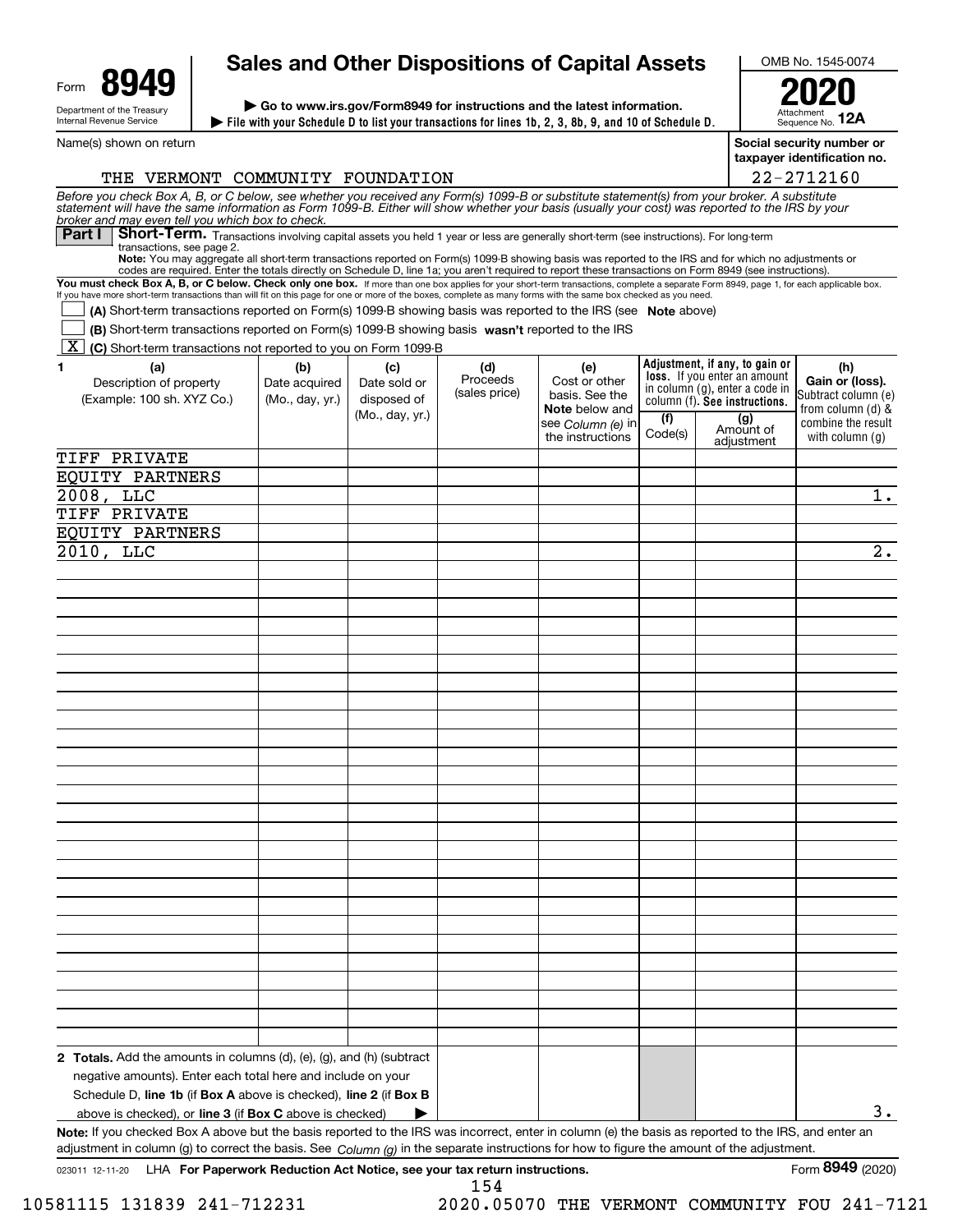| Form 8949 (2020)                                                                                                                                                                                                                                                                                                                                  |                 |                 |                           |                                  |         | Attachment Sequence No. 12A                                           | Page 2                                                   |
|---------------------------------------------------------------------------------------------------------------------------------------------------------------------------------------------------------------------------------------------------------------------------------------------------------------------------------------------------|-----------------|-----------------|---------------------------|----------------------------------|---------|-----------------------------------------------------------------------|----------------------------------------------------------|
| Name(s) shown on return. Name and SSN or taxpayer identification no. not required if shown on page 1                                                                                                                                                                                                                                              |                 |                 |                           |                                  |         |                                                                       | Social security number or<br>taxpayer identification no. |
| THE VERMONT COMMUNITY FOUNDATION                                                                                                                                                                                                                                                                                                                  |                 |                 |                           |                                  |         |                                                                       | 22-2712160                                               |
| Before you check Box D, E, or F below, see whether you received any Form(s) 1099-B or substitute statement(s) from your broker. A substitute statement will have the same information as Form 1099-B. Either will show whether                                                                                                                    |                 |                 |                           |                                  |         |                                                                       |                                                          |
| broker and may even tell you which box to check.<br>Long-Term. Transactions involving capital assets you held more than 1 year are generally long-term (see instructions). For short-term transactions,<br>Part II                                                                                                                                |                 |                 |                           |                                  |         |                                                                       |                                                          |
| see page 1.<br>Note: You may aggregate all long-term transactions reported on Form(s) 1099-B showing basis was reported to the IRS and for which no adjustments or                                                                                                                                                                                |                 |                 |                           |                                  |         |                                                                       |                                                          |
| codes are required. Enter the totals directly on Schedule D, line 8a; you aren't required to report these transactions on Form 8949 (see instructions).<br>You must check Box D, E, or F below. Check only one box. If more than one box applies for your long-term transactions, complete a separate Form 8949, page 2, for each applicable box. |                 |                 |                           |                                  |         |                                                                       |                                                          |
| If you have more long-term transactions than will fit on this page for one or more of the boxes, complete as many forms with the same box checked as you need.                                                                                                                                                                                    |                 |                 |                           |                                  |         |                                                                       |                                                          |
| (D) Long-term transactions reported on Form(s) 1099-B showing basis was reported to the IRS (see Note above)                                                                                                                                                                                                                                      |                 |                 |                           |                                  |         |                                                                       |                                                          |
| (E) Long-term transactions reported on Form(s) 1099-B showing basis wasn't reported to the IRS<br>[X F] Long-term transactions not reported to you on Form 1099-B                                                                                                                                                                                 |                 |                 |                           |                                  |         |                                                                       |                                                          |
| (a)<br>1.                                                                                                                                                                                                                                                                                                                                         | (b)             | (c)             | (d)                       | (e)                              |         | Adjustment, if any, to gain or                                        | (h)                                                      |
| Description of property                                                                                                                                                                                                                                                                                                                           | Date acquired   | Date sold or    | Proceeds<br>(sales price) | Cost or other                    |         | <b>loss.</b> If you enter an amount<br>in column (g), enter a code in | Gain or (loss).                                          |
| (Example: 100 sh. XYZ Co.)                                                                                                                                                                                                                                                                                                                        | (Mo., day, yr.) | disposed of     |                           | basis. See the<br>Note below and |         | column (f). See instructions.                                         | Subtract column (e)<br>from column $(d)$ &               |
|                                                                                                                                                                                                                                                                                                                                                   |                 | (Mo., day, yr.) |                           | see <i>Column (</i> e) in        | (1)     | (g)<br>Amount of                                                      | combine the result                                       |
|                                                                                                                                                                                                                                                                                                                                                   |                 |                 |                           | the instructions                 | Code(s) | adiustment                                                            | with column $(g)$                                        |
| TIFF PRIVATE                                                                                                                                                                                                                                                                                                                                      |                 |                 |                           |                                  |         |                                                                       |                                                          |
| EQUITY PARTNERS                                                                                                                                                                                                                                                                                                                                   |                 |                 |                           |                                  |         |                                                                       |                                                          |
| $2008$ , LLC                                                                                                                                                                                                                                                                                                                                      |                 |                 |                           |                                  |         |                                                                       | $\overline{313.5}$                                       |
| TIFF PRIVATE                                                                                                                                                                                                                                                                                                                                      |                 |                 |                           |                                  |         |                                                                       |                                                          |
| EQUITY PARTNERS                                                                                                                                                                                                                                                                                                                                   |                 |                 |                           |                                  |         |                                                                       |                                                          |
| $2010$ , LLC                                                                                                                                                                                                                                                                                                                                      |                 |                 |                           |                                  |         |                                                                       | $\overline{<}15.$                                        |
| ABERDEEN ENERGY &                                                                                                                                                                                                                                                                                                                                 |                 |                 |                           |                                  |         |                                                                       |                                                          |
| RESOURCES PARTNERS                                                                                                                                                                                                                                                                                                                                |                 |                 |                           |                                  |         |                                                                       |                                                          |
| II,                                                                                                                                                                                                                                                                                                                                               |                 |                 |                           |                                  |         |                                                                       | $\overline{\mathbf{3}}$ .                                |
| TIFF PRIVATE                                                                                                                                                                                                                                                                                                                                      |                 |                 |                           |                                  |         |                                                                       |                                                          |
| EQUITY PARTNERS                                                                                                                                                                                                                                                                                                                                   |                 |                 |                           |                                  |         |                                                                       |                                                          |
| 2011, LLC                                                                                                                                                                                                                                                                                                                                         |                 |                 |                           |                                  |         |                                                                       | < 250.                                                   |
|                                                                                                                                                                                                                                                                                                                                                   |                 |                 |                           |                                  |         |                                                                       |                                                          |
|                                                                                                                                                                                                                                                                                                                                                   |                 |                 |                           |                                  |         |                                                                       |                                                          |
|                                                                                                                                                                                                                                                                                                                                                   |                 |                 |                           |                                  |         |                                                                       |                                                          |
|                                                                                                                                                                                                                                                                                                                                                   |                 |                 |                           |                                  |         |                                                                       |                                                          |
|                                                                                                                                                                                                                                                                                                                                                   |                 |                 |                           |                                  |         |                                                                       |                                                          |
|                                                                                                                                                                                                                                                                                                                                                   |                 |                 |                           |                                  |         |                                                                       |                                                          |
|                                                                                                                                                                                                                                                                                                                                                   |                 |                 |                           |                                  |         |                                                                       |                                                          |
|                                                                                                                                                                                                                                                                                                                                                   |                 |                 |                           |                                  |         |                                                                       |                                                          |
|                                                                                                                                                                                                                                                                                                                                                   |                 |                 |                           |                                  |         |                                                                       |                                                          |
|                                                                                                                                                                                                                                                                                                                                                   |                 |                 |                           |                                  |         |                                                                       |                                                          |
|                                                                                                                                                                                                                                                                                                                                                   |                 |                 |                           |                                  |         |                                                                       |                                                          |
|                                                                                                                                                                                                                                                                                                                                                   |                 |                 |                           |                                  |         |                                                                       |                                                          |
|                                                                                                                                                                                                                                                                                                                                                   |                 |                 |                           |                                  |         |                                                                       |                                                          |
|                                                                                                                                                                                                                                                                                                                                                   |                 |                 |                           |                                  |         |                                                                       |                                                          |
|                                                                                                                                                                                                                                                                                                                                                   |                 |                 |                           |                                  |         |                                                                       |                                                          |
|                                                                                                                                                                                                                                                                                                                                                   |                 |                 |                           |                                  |         |                                                                       |                                                          |
|                                                                                                                                                                                                                                                                                                                                                   |                 |                 |                           |                                  |         |                                                                       |                                                          |
|                                                                                                                                                                                                                                                                                                                                                   |                 |                 |                           |                                  |         |                                                                       |                                                          |
|                                                                                                                                                                                                                                                                                                                                                   |                 |                 |                           |                                  |         |                                                                       |                                                          |
|                                                                                                                                                                                                                                                                                                                                                   |                 |                 |                           |                                  |         |                                                                       |                                                          |
|                                                                                                                                                                                                                                                                                                                                                   |                 |                 |                           |                                  |         |                                                                       |                                                          |
|                                                                                                                                                                                                                                                                                                                                                   |                 |                 |                           |                                  |         |                                                                       |                                                          |
| <b>2 Totals.</b> Add the amounts in columns $(d)$ , $(e)$ , $(g)$ , and $(h)$ (subtract                                                                                                                                                                                                                                                           |                 |                 |                           |                                  |         |                                                                       |                                                          |
| negative amounts). Enter each total here and include on your                                                                                                                                                                                                                                                                                      |                 |                 |                           |                                  |         |                                                                       |                                                          |
| Schedule D, line 8b (if Box D above is checked), line 9 (if Box E                                                                                                                                                                                                                                                                                 |                 |                 |                           |                                  |         |                                                                       | < 575.                                                   |
| above is checked), or line 10 (if Box F above is checked)                                                                                                                                                                                                                                                                                         |                 |                 |                           |                                  |         |                                                                       |                                                          |
| Note: If you checked Box D above but the basis reported to the IRS was incorrect, enter in column (e) the basis as reported to the IRS, and enter an<br>adjustment in column (g) to correct the basis. See Column (g) in the separate instructions for how to figure the amount of the adjustment.                                                |                 |                 |                           |                                  |         |                                                                       |                                                          |

023012 12-11-20

Form (2020) **8949**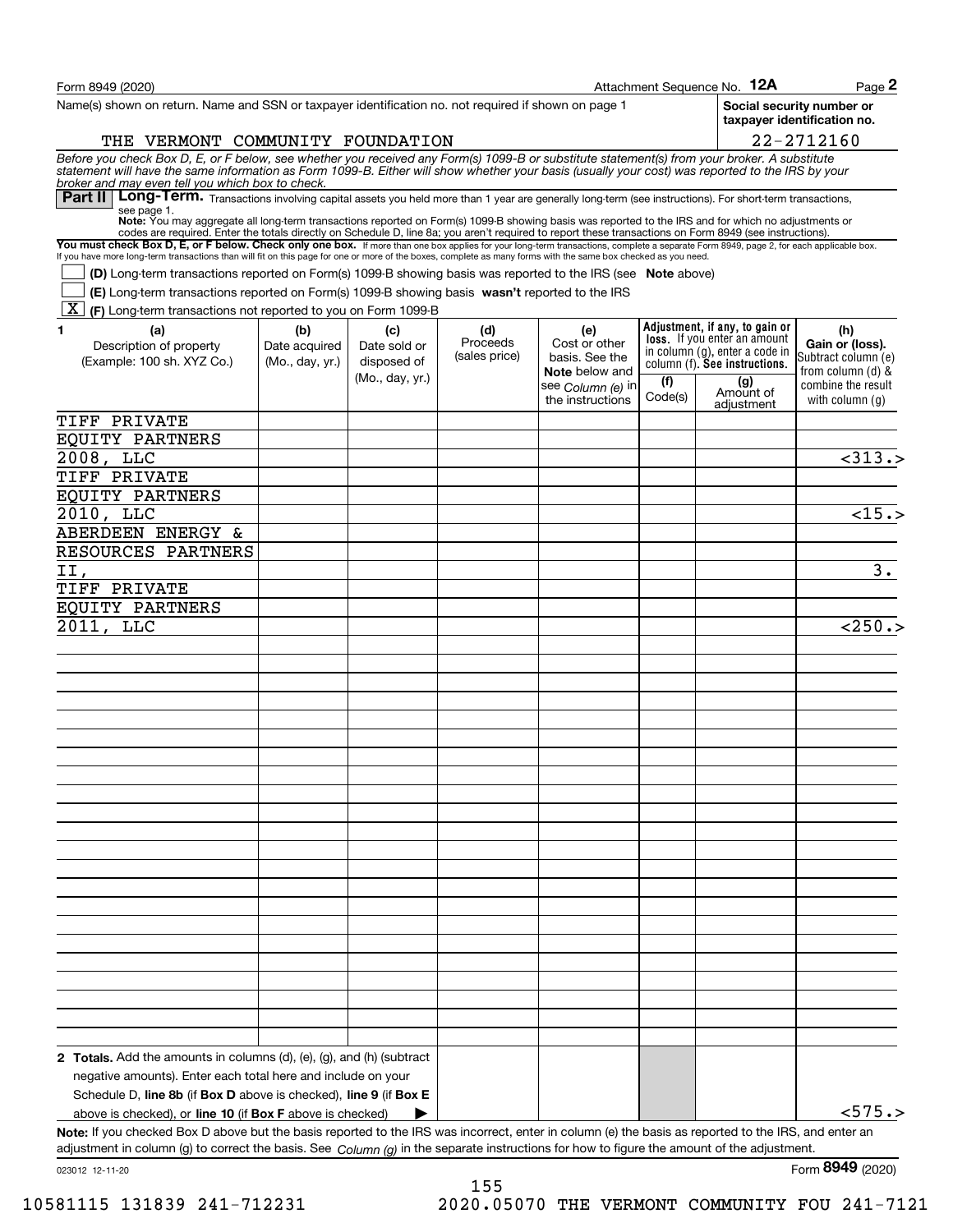Department of the Treasury Internal Revenue Service

## **| Go to www.irs.gov/Form1120 for instructions and the latest information. | Attach to Form 1120, 1120-C, 1120-F, 1120-FSC, 1120-H, 1120-IC-DISC, 1120-L, 1120-ND, 1120-PC, 1120-POL, 1120-REIT, 1120-RIC, 1120-SF, or certain Forms 990-T. Capital Gains and Losses**

Name

 $\blacktriangleright$   $\Box$  Yes  $\boxed{X}$  No

OMB No. 1545-0123

**2020**

**Employer identification number**

#### THE VERMONT COMMUNITY FOUNDATION **22-2712160**

Did the corporation dispose of any investment(s) in a qualified opportunity fund during the tax year?  $\Box$   $\Box$ If "Yes," attach Form 8949 and see its instructions for additional requirements for reporting your gain or loss.

| Part I                                                                         | Short-Term Capital Gains and Losses - Assets Held One Year or Less                                                                                                                                                                                                                                         |                                  |                                 |                                                                                      |                                                |                                                                                                        |
|--------------------------------------------------------------------------------|------------------------------------------------------------------------------------------------------------------------------------------------------------------------------------------------------------------------------------------------------------------------------------------------------------|----------------------------------|---------------------------------|--------------------------------------------------------------------------------------|------------------------------------------------|--------------------------------------------------------------------------------------------------------|
| See instructions for how to figure the amounts<br>to enter on the lines below. |                                                                                                                                                                                                                                                                                                            | (d)<br>(e)<br>Proceeds<br>Cost   |                                 | (g) Adjustments to gain<br>or loss from Form(s) 8949.                                | (h) Gain or (loss)<br>Subtract column (e) from |                                                                                                        |
|                                                                                | This form may be easier to complete if you<br>round off cents to whole dollars.                                                                                                                                                                                                                            | (sales price)                    | (or other basis)                | Part I, line 2, column (g)                                                           |                                                | column (d) and combine the<br>result with column (g)                                                   |
|                                                                                | <b>1a</b> Totals for all short-term transactions<br>reported on Form 1099-B for which basis<br>was reported to the IRS and for which you<br>have no adjustments (see instructions).<br>However, if you choose to report all these<br>transactions on Form 8949, leave this line<br>blank and go to line 1b |                                  |                                 |                                                                                      |                                                |                                                                                                        |
|                                                                                | <b>1b</b> Totals for all transactions reported on                                                                                                                                                                                                                                                          |                                  |                                 |                                                                                      |                                                |                                                                                                        |
|                                                                                | Form(s) 8949 with <b>Box A</b> checked                                                                                                                                                                                                                                                                     |                                  |                                 |                                                                                      |                                                |                                                                                                        |
|                                                                                | 2 Totals for all transactions reported on                                                                                                                                                                                                                                                                  |                                  |                                 |                                                                                      |                                                |                                                                                                        |
|                                                                                | Form(s) 8949 with <b>Box B</b> checked                                                                                                                                                                                                                                                                     |                                  |                                 |                                                                                      |                                                |                                                                                                        |
|                                                                                | 3 Totals for all transactions reported on                                                                                                                                                                                                                                                                  |                                  |                                 |                                                                                      |                                                |                                                                                                        |
|                                                                                | Form(s) 8949 with <b>Box C</b> checked                                                                                                                                                                                                                                                                     |                                  |                                 |                                                                                      |                                                | $3 \cdot$                                                                                              |
|                                                                                | 4 Short-term capital gain from installment sales from Form 6252, line 26 or 37 [11] [12] Chang Manuscoff Capital Contract Manuscoff Short Premium Short Premium Manuscoff Short Premium Manuscoff Short Premium Manuscoff Shor                                                                             |                                  |                                 |                                                                                      | 4                                              |                                                                                                        |
| 5                                                                              |                                                                                                                                                                                                                                                                                                            |                                  |                                 |                                                                                      | 5                                              |                                                                                                        |
|                                                                                | Unused capital loss carryover (attach computation)                                                                                                                                                                                                                                                         |                                  |                                 |                                                                                      | 6                                              | $\overline{3}$ .                                                                                       |
|                                                                                | 7 Net short-term capital gain or (loss). Combine lines 1a through 6 in column h<br><b>Part II</b>   Long-Term Capital Gains and Losses - Assets Held More Than One Year                                                                                                                                    |                                  |                                 |                                                                                      | $\overline{7}$                                 |                                                                                                        |
|                                                                                | See instructions for how to figure the amounts                                                                                                                                                                                                                                                             |                                  |                                 |                                                                                      |                                                |                                                                                                        |
|                                                                                | to enter on the lines below.<br>This form may be easier to complete if you<br>round off cents to whole dollars.                                                                                                                                                                                            | (d)<br>Proceeds<br>(sales price) | (e)<br>Cost<br>(or other basis) | (g) Adjustments to gain<br>or loss from Form(s) 8949,<br>Part II, line 2, column (g) |                                                | (h) Gain or (loss)<br>Subtract column (e) from<br>column (d) and combine the<br>result with column (g) |
|                                                                                |                                                                                                                                                                                                                                                                                                            |                                  |                                 |                                                                                      |                                                |                                                                                                        |
| line 8b                                                                        | 8a Totals for all long-term transactions reported<br>on Form 1099-B for which basis was<br>reported to the IRS and for which you have<br>no adjustments (see instructions). However,<br>if you choose to report all these transactions<br>on Form 8949, leave this line blank and go to                    |                                  |                                 |                                                                                      |                                                |                                                                                                        |
|                                                                                | <b>8b</b> Totals for all transactions reported on                                                                                                                                                                                                                                                          |                                  |                                 |                                                                                      |                                                |                                                                                                        |
|                                                                                | Form(s) 8949 with <b>Box D</b> checked                                                                                                                                                                                                                                                                     |                                  |                                 |                                                                                      |                                                |                                                                                                        |
|                                                                                | 9 Totals for all transactions reported on                                                                                                                                                                                                                                                                  |                                  |                                 |                                                                                      |                                                |                                                                                                        |
|                                                                                | Form(s) 8949 with <b>Box E</b> checked                                                                                                                                                                                                                                                                     |                                  |                                 |                                                                                      |                                                |                                                                                                        |
|                                                                                | 10 Totals for all transactions reported on                                                                                                                                                                                                                                                                 |                                  |                                 |                                                                                      |                                                |                                                                                                        |
|                                                                                | Form(s) 8949 with <b>Box F</b> checked                                                                                                                                                                                                                                                                     |                                  |                                 |                                                                                      |                                                | $-575.$                                                                                                |
|                                                                                | 11 Enter gain from Form 4797, line 7 or 9                                                                                                                                                                                                                                                                  |                                  |                                 |                                                                                      | 11                                             | 866.                                                                                                   |
|                                                                                | 12 Long-term capital gain from installment sales from Form 6252, line 26 or 37 [11] [12] Long-term capital gain from installment sales from Form 6252, line 26 or 37                                                                                                                                       |                                  |                                 |                                                                                      | 12                                             |                                                                                                        |
|                                                                                | 13 Long-term capital gain or (loss) from like-kind exchanges from Form 8824                                                                                                                                                                                                                                |                                  |                                 |                                                                                      | 13                                             |                                                                                                        |
|                                                                                | 14 Capital gain distributions                                                                                                                                                                                                                                                                              |                                  |                                 |                                                                                      | 14                                             |                                                                                                        |
|                                                                                |                                                                                                                                                                                                                                                                                                            |                                  |                                 |                                                                                      | 15                                             | $\overline{291}$ .                                                                                     |
| Part III I                                                                     | <b>Summary of Parts I and II</b>                                                                                                                                                                                                                                                                           |                                  |                                 |                                                                                      |                                                |                                                                                                        |
|                                                                                |                                                                                                                                                                                                                                                                                                            |                                  |                                 |                                                                                      | 16                                             | 3.                                                                                                     |
|                                                                                |                                                                                                                                                                                                                                                                                                            |                                  |                                 |                                                                                      | 17                                             | $\overline{291}$ .                                                                                     |
|                                                                                | Note: If losses exceed gains, see Capital Losses in the instructions.                                                                                                                                                                                                                                      |                                  |                                 |                                                                                      | 18                                             | 294.                                                                                                   |

**For Paperwork Reduction Act Notice, see the Instructions for Form 1120. Schedule D (Form 1120) 2020** LHA

021051 12-14-20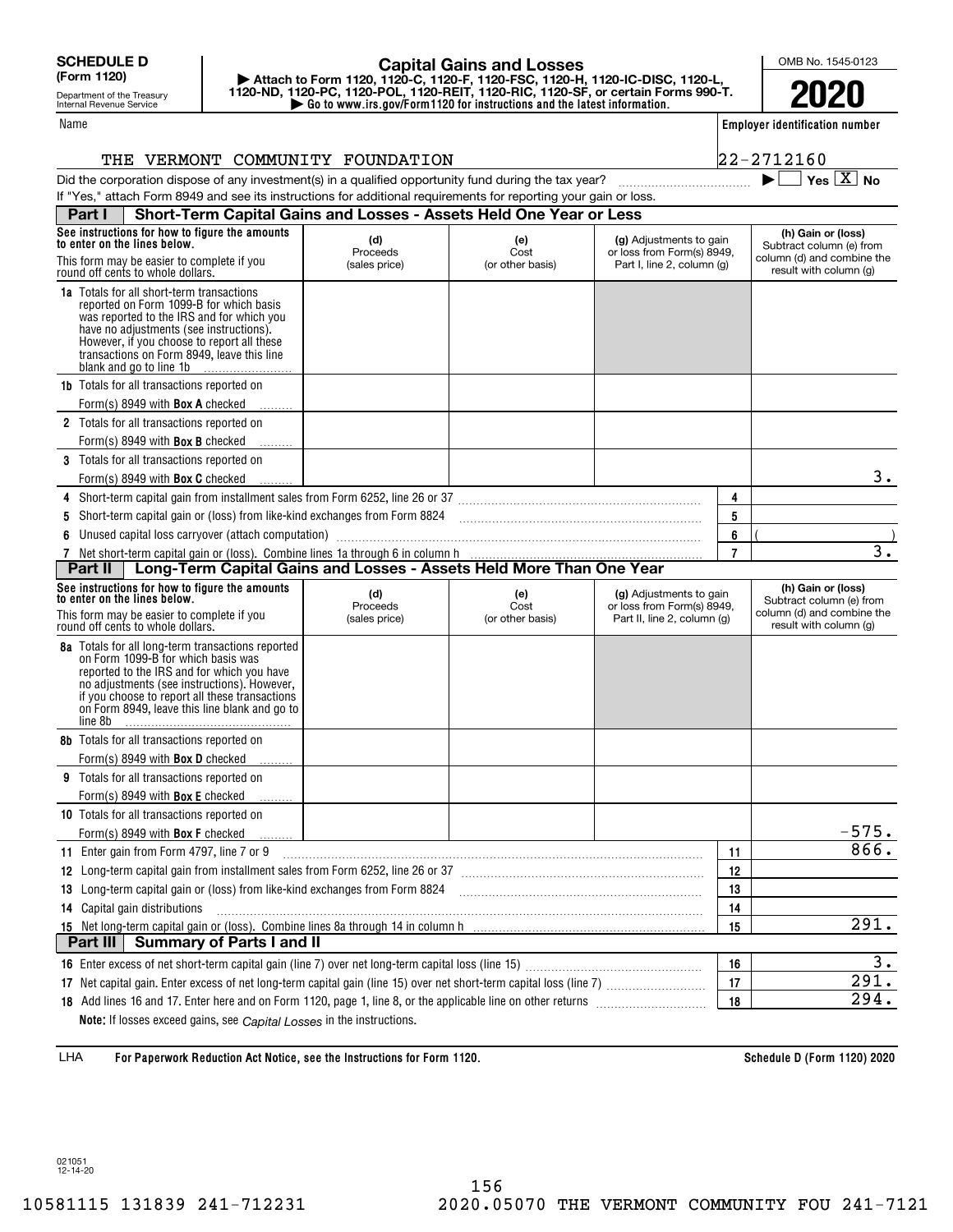| Form                                                   | uл |  |  |  |  |  |
|--------------------------------------------------------|----|--|--|--|--|--|
| Department of the Treasury<br>Internal Revenue Service |    |  |  |  |  |  |

# **Sales and Other Dispositions of Capital Assets**

**File with your Schedule D to list your transactions for lines 1b, 2, 3, 8b, 9, and 10 of Schedule D. | | Go to www.irs.gov/Form8949 for instructions and the latest information.**

OMB No. 1545-0074

Attachment Sequence No. **12A2020**

Name(s) shown on return

**Social security number or taxpayer identification no.**

| THE VERMONT COMMUNITY FOUNDATION                                                                                                                                                                                                                                                                                                                   |                 |                 |               |                                            |         |                                                                 | 22-2712160                              |
|----------------------------------------------------------------------------------------------------------------------------------------------------------------------------------------------------------------------------------------------------------------------------------------------------------------------------------------------------|-----------------|-----------------|---------------|--------------------------------------------|---------|-----------------------------------------------------------------|-----------------------------------------|
| Before you check Box A, B, or C below, see whether you received any Form(s) 1099-B or substitute statement(s) from your broker. A substitute<br>statement will have the same information as Form 1099-B. Either will show whether                                                                                                                  |                 |                 |               |                                            |         |                                                                 |                                         |
| broker and may even tell you which box to check.<br>Short-Term. Transactions involving capital assets you held 1 year or less are generally short-term (see instructions). For long-term<br>Part I                                                                                                                                                 |                 |                 |               |                                            |         |                                                                 |                                         |
| transactions, see page 2.<br>Note: You may aggregate all short-term transactions reported on Form(s) 1099-B showing basis was reported to the IRS and for which no adjustments or                                                                                                                                                                  |                 |                 |               |                                            |         |                                                                 |                                         |
| codes are required. Enter the totals directly on Schedule D, line 1a; you aren't required to report these transactions on Form 8949 (see instructions).<br>You must check Box A, B, or C below. Check only one box. If more than one box applies for your short-term transactions, complete a separate Form 8949, page 1, for each applicable box. |                 |                 |               |                                            |         |                                                                 |                                         |
| If you have more short-term transactions than will fit on this page for one or more of the boxes, complete as many forms with the same box checked as you need.                                                                                                                                                                                    |                 |                 |               |                                            |         |                                                                 |                                         |
| (A) Short-term transactions reported on Form(s) 1099-B showing basis was reported to the IRS (see Note above)<br>(B) Short-term transactions reported on Form(s) 1099-B showing basis wasn't reported to the IRS                                                                                                                                   |                 |                 |               |                                            |         |                                                                 |                                         |
| [X] (C) Short-term transactions not reported to you on Form 1099-B                                                                                                                                                                                                                                                                                 |                 |                 |               |                                            |         |                                                                 |                                         |
| (a)<br>1                                                                                                                                                                                                                                                                                                                                           | (b)             | (c)             | (d)           | (e)                                        |         | Adjustment, if any, to gain or                                  | (h)                                     |
| Description of property                                                                                                                                                                                                                                                                                                                            | Date acquired   | Date sold or    | Proceeds      | Cost or other                              |         | loss. If you enter an amount                                    | Gain or (loss).                         |
| (Example: 100 sh. XYZ Co.)                                                                                                                                                                                                                                                                                                                         | (Mo., day, yr.) | disposed of     | (sales price) | basis. See the                             |         | in column (g), enter a code in<br>column (f). See instructions. | Subtract column (e)                     |
|                                                                                                                                                                                                                                                                                                                                                    |                 | (Mo., day, yr.) |               | <b>Note</b> below and<br>see Column (e) in | (1)     | (g)                                                             | from column (d) &<br>combine the result |
|                                                                                                                                                                                                                                                                                                                                                    |                 |                 |               | the instructions                           | Code(s) | Amount of<br>adjustment                                         | with column $(q)$                       |
| TIFF PRIVATE                                                                                                                                                                                                                                                                                                                                       |                 |                 |               |                                            |         |                                                                 |                                         |
| <b>EQUITY PARTNERS</b>                                                                                                                                                                                                                                                                                                                             |                 |                 |               |                                            |         |                                                                 |                                         |
| $2008$ , LLC                                                                                                                                                                                                                                                                                                                                       |                 |                 |               |                                            |         |                                                                 | $1$ .                                   |
| TIFF PRIVATE                                                                                                                                                                                                                                                                                                                                       |                 |                 |               |                                            |         |                                                                 |                                         |
| EQUITY PARTNERS                                                                                                                                                                                                                                                                                                                                    |                 |                 |               |                                            |         |                                                                 |                                         |
| 2010, LLC                                                                                                                                                                                                                                                                                                                                          |                 |                 |               |                                            |         |                                                                 | $\overline{2}$ .                        |
|                                                                                                                                                                                                                                                                                                                                                    |                 |                 |               |                                            |         |                                                                 |                                         |
|                                                                                                                                                                                                                                                                                                                                                    |                 |                 |               |                                            |         |                                                                 |                                         |
|                                                                                                                                                                                                                                                                                                                                                    |                 |                 |               |                                            |         |                                                                 |                                         |
|                                                                                                                                                                                                                                                                                                                                                    |                 |                 |               |                                            |         |                                                                 |                                         |
|                                                                                                                                                                                                                                                                                                                                                    |                 |                 |               |                                            |         |                                                                 |                                         |
|                                                                                                                                                                                                                                                                                                                                                    |                 |                 |               |                                            |         |                                                                 |                                         |
|                                                                                                                                                                                                                                                                                                                                                    |                 |                 |               |                                            |         |                                                                 |                                         |
|                                                                                                                                                                                                                                                                                                                                                    |                 |                 |               |                                            |         |                                                                 |                                         |
|                                                                                                                                                                                                                                                                                                                                                    |                 |                 |               |                                            |         |                                                                 |                                         |
|                                                                                                                                                                                                                                                                                                                                                    |                 |                 |               |                                            |         |                                                                 |                                         |
|                                                                                                                                                                                                                                                                                                                                                    |                 |                 |               |                                            |         |                                                                 |                                         |
|                                                                                                                                                                                                                                                                                                                                                    |                 |                 |               |                                            |         |                                                                 |                                         |
|                                                                                                                                                                                                                                                                                                                                                    |                 |                 |               |                                            |         |                                                                 |                                         |
|                                                                                                                                                                                                                                                                                                                                                    |                 |                 |               |                                            |         |                                                                 |                                         |
|                                                                                                                                                                                                                                                                                                                                                    |                 |                 |               |                                            |         |                                                                 |                                         |
|                                                                                                                                                                                                                                                                                                                                                    |                 |                 |               |                                            |         |                                                                 |                                         |
|                                                                                                                                                                                                                                                                                                                                                    |                 |                 |               |                                            |         |                                                                 |                                         |
|                                                                                                                                                                                                                                                                                                                                                    |                 |                 |               |                                            |         |                                                                 |                                         |
|                                                                                                                                                                                                                                                                                                                                                    |                 |                 |               |                                            |         |                                                                 |                                         |
|                                                                                                                                                                                                                                                                                                                                                    |                 |                 |               |                                            |         |                                                                 |                                         |
|                                                                                                                                                                                                                                                                                                                                                    |                 |                 |               |                                            |         |                                                                 |                                         |
|                                                                                                                                                                                                                                                                                                                                                    |                 |                 |               |                                            |         |                                                                 |                                         |
|                                                                                                                                                                                                                                                                                                                                                    |                 |                 |               |                                            |         |                                                                 |                                         |
|                                                                                                                                                                                                                                                                                                                                                    |                 |                 |               |                                            |         |                                                                 |                                         |
|                                                                                                                                                                                                                                                                                                                                                    |                 |                 |               |                                            |         |                                                                 |                                         |
| <b>2 Totals.</b> Add the amounts in columns $(d)$ , $(e)$ , $(g)$ , and $(h)$ (subtract                                                                                                                                                                                                                                                            |                 |                 |               |                                            |         |                                                                 |                                         |
| negative amounts). Enter each total here and include on your                                                                                                                                                                                                                                                                                       |                 |                 |               |                                            |         |                                                                 |                                         |
| Schedule D, line 1b (if Box A above is checked), line 2 (if Box B                                                                                                                                                                                                                                                                                  |                 |                 |               |                                            |         |                                                                 |                                         |
| above is checked), or <b>line 3</b> (if <b>Box C</b> above is checked)                                                                                                                                                                                                                                                                             |                 |                 |               |                                            |         |                                                                 | 3.                                      |
| Note: If you checked Box A above but the basis reported to the IRS was incorrect, enter in column (e) the basis as reported to the IRS, and enter an<br>adjustment in column (g) to correct the basis. See $Column(q)$ in the separate instructions for how to figure the amount of the adjustment.                                                |                 |                 |               |                                            |         |                                                                 |                                         |

**8949**

157

10581115 131839 241-712231 2020.05070 THE VERMONT COMMUNITY FOU 241-7121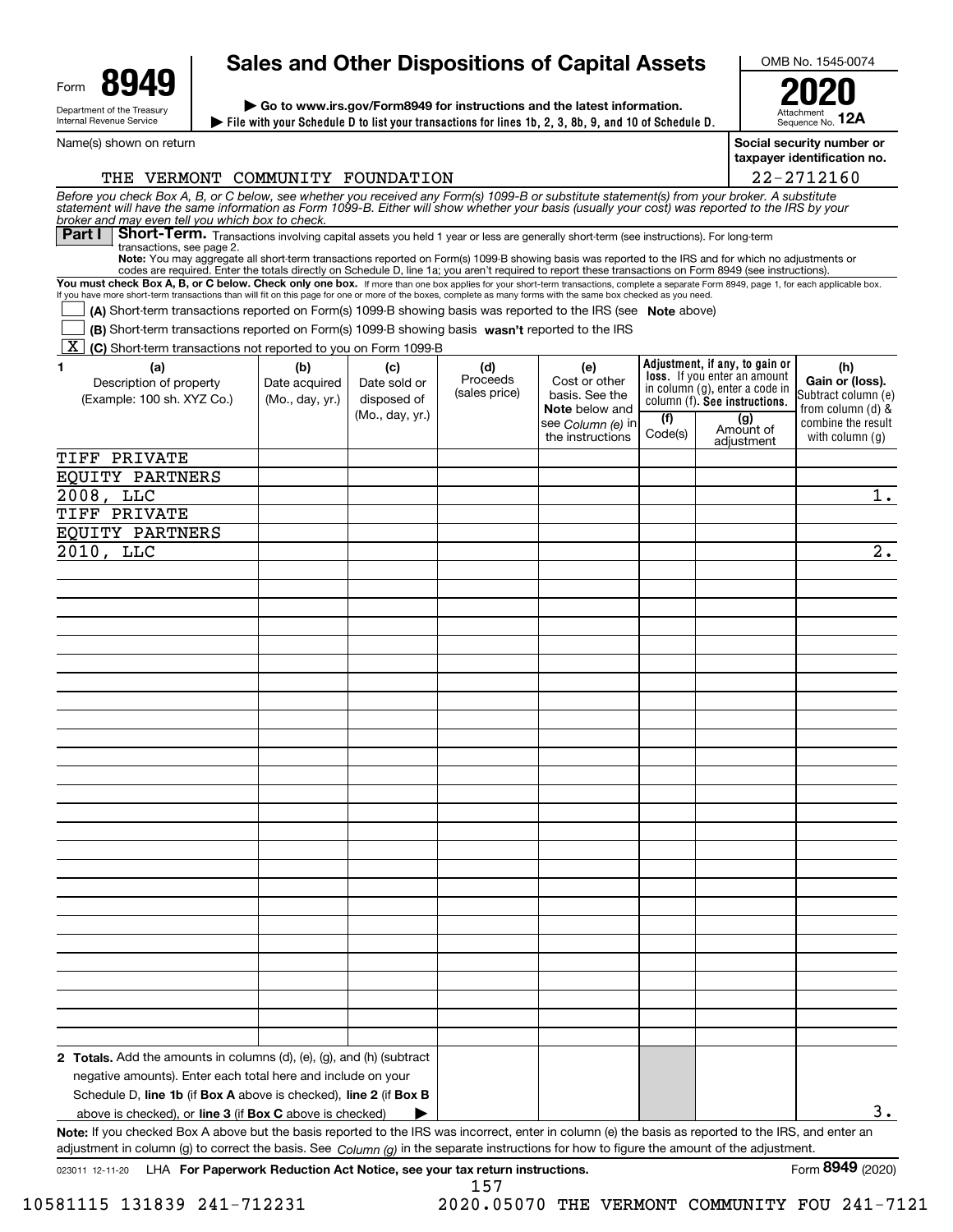| Form 8949 (2020)                                                                                                                                                                                                                                                                                                                                  |                 |                 |               |                                                    |         | Attachment Sequence No. 12A                                           | Page 2                                                   |
|---------------------------------------------------------------------------------------------------------------------------------------------------------------------------------------------------------------------------------------------------------------------------------------------------------------------------------------------------|-----------------|-----------------|---------------|----------------------------------------------------|---------|-----------------------------------------------------------------------|----------------------------------------------------------|
| Name(s) shown on return. Name and SSN or taxpayer identification no. not required if shown on page 1                                                                                                                                                                                                                                              |                 |                 |               |                                                    |         |                                                                       | Social security number or<br>taxpaver identification no. |
| THE VERMONT COMMUNITY FOUNDATION                                                                                                                                                                                                                                                                                                                  |                 |                 |               |                                                    |         |                                                                       | 22-2712160                                               |
| Before you check Box D, E, or F below, see whether you received any Form(s) 1099-B or substitute statement(s) from your broker. A substitute<br>statement will have the same information as Form 1099-B. Either will show whether                                                                                                                 |                 |                 |               |                                                    |         |                                                                       |                                                          |
| broker and may even tell you which box to check.<br>Part II   Long-Term. Transactions involving capital assets you held more than 1 year are generally long-term (see instructions). For short-term transactions,<br>see page 1.                                                                                                                  |                 |                 |               |                                                    |         |                                                                       |                                                          |
| Note: You may aggregate all long-term transactions reported on Form(s) 1099-B showing basis was reported to the IRS and for which no adjustments or                                                                                                                                                                                               |                 |                 |               |                                                    |         |                                                                       |                                                          |
| codes are required. Enter the totals directly on Schedule D, line 8a; you aren't required to report these transactions on Form 8949 (see instructions).<br>You must check Box D, E, or F below. Check only one box. If more than one box applies for your long-term transactions, complete a separate Form 8949, page 2, for each applicable box. |                 |                 |               |                                                    |         |                                                                       |                                                          |
| If you have more long-term transactions than will fit on this page for one or more of the boxes, complete as many forms with the same box checked as you need.                                                                                                                                                                                    |                 |                 |               |                                                    |         |                                                                       |                                                          |
| (D) Long-term transactions reported on Form(s) 1099-B showing basis was reported to the IRS (see Note above)<br>(E) Long-term transactions reported on Form(s) 1099-B showing basis wasn't reported to the IRS                                                                                                                                    |                 |                 |               |                                                    |         |                                                                       |                                                          |
| X  <br>(F) Long-term transactions not reported to you on Form 1099-B                                                                                                                                                                                                                                                                              |                 |                 |               |                                                    |         |                                                                       |                                                          |
| (a)<br>1.                                                                                                                                                                                                                                                                                                                                         | (b)             | (c)             | (d)           | (e)                                                |         | Adjustment, if any, to gain or                                        | (h)                                                      |
| Description of property                                                                                                                                                                                                                                                                                                                           | Date acquired   | Date sold or    | Proceeds      | Cost or other                                      |         | <b>loss.</b> If you enter an amount<br>in column (g), enter a code in | Gain or (loss).                                          |
| (Example: 100 sh. XYZ Co.)                                                                                                                                                                                                                                                                                                                        | (Mo., day, yr.) | disposed of     | (sales price) | basis. See the                                     |         | column (f). See instructions.                                         | Subtract column (e)                                      |
|                                                                                                                                                                                                                                                                                                                                                   |                 | (Mo., day, yr.) |               | <b>Note</b> below and<br>see <i>Column (</i> e) in | (f)     | (g)                                                                   | from column $(d)$ &<br>combine the result                |
|                                                                                                                                                                                                                                                                                                                                                   |                 |                 |               | the instructions                                   | Code(s) | Amount of<br>adjustment                                               | with column $(g)$                                        |
| TIFF PRIVATE                                                                                                                                                                                                                                                                                                                                      |                 |                 |               |                                                    |         |                                                                       |                                                          |
| EQUITY PARTNERS                                                                                                                                                                                                                                                                                                                                   |                 |                 |               |                                                    |         |                                                                       |                                                          |
| 2008, LLC                                                                                                                                                                                                                                                                                                                                         |                 |                 |               |                                                    |         |                                                                       | < 313.                                                   |
| TIFF PRIVATE                                                                                                                                                                                                                                                                                                                                      |                 |                 |               |                                                    |         |                                                                       |                                                          |
| EQUITY PARTNERS                                                                                                                                                                                                                                                                                                                                   |                 |                 |               |                                                    |         |                                                                       |                                                          |
| 2010, LLC                                                                                                                                                                                                                                                                                                                                         |                 |                 |               |                                                    |         |                                                                       | $\overline{<}15.$                                        |
| ABERDEEN ENERGY &                                                                                                                                                                                                                                                                                                                                 |                 |                 |               |                                                    |         |                                                                       |                                                          |
| RESOURCES PARTNERS                                                                                                                                                                                                                                                                                                                                |                 |                 |               |                                                    |         |                                                                       |                                                          |
| II,                                                                                                                                                                                                                                                                                                                                               |                 |                 |               |                                                    |         |                                                                       | $\overline{3}$ .                                         |
| TIFF PRIVATE                                                                                                                                                                                                                                                                                                                                      |                 |                 |               |                                                    |         |                                                                       |                                                          |
| EQUITY PARTNERS                                                                                                                                                                                                                                                                                                                                   |                 |                 |               |                                                    |         |                                                                       |                                                          |
| 2011, LLC                                                                                                                                                                                                                                                                                                                                         |                 |                 |               |                                                    |         |                                                                       | < 250.                                                   |
|                                                                                                                                                                                                                                                                                                                                                   |                 |                 |               |                                                    |         |                                                                       |                                                          |
|                                                                                                                                                                                                                                                                                                                                                   |                 |                 |               |                                                    |         |                                                                       |                                                          |
|                                                                                                                                                                                                                                                                                                                                                   |                 |                 |               |                                                    |         |                                                                       |                                                          |
|                                                                                                                                                                                                                                                                                                                                                   |                 |                 |               |                                                    |         |                                                                       |                                                          |
|                                                                                                                                                                                                                                                                                                                                                   |                 |                 |               |                                                    |         |                                                                       |                                                          |
|                                                                                                                                                                                                                                                                                                                                                   |                 |                 |               |                                                    |         |                                                                       |                                                          |
|                                                                                                                                                                                                                                                                                                                                                   |                 |                 |               |                                                    |         |                                                                       |                                                          |
|                                                                                                                                                                                                                                                                                                                                                   |                 |                 |               |                                                    |         |                                                                       |                                                          |
|                                                                                                                                                                                                                                                                                                                                                   |                 |                 |               |                                                    |         |                                                                       |                                                          |
|                                                                                                                                                                                                                                                                                                                                                   |                 |                 |               |                                                    |         |                                                                       |                                                          |
|                                                                                                                                                                                                                                                                                                                                                   |                 |                 |               |                                                    |         |                                                                       |                                                          |
|                                                                                                                                                                                                                                                                                                                                                   |                 |                 |               |                                                    |         |                                                                       |                                                          |
|                                                                                                                                                                                                                                                                                                                                                   |                 |                 |               |                                                    |         |                                                                       |                                                          |
|                                                                                                                                                                                                                                                                                                                                                   |                 |                 |               |                                                    |         |                                                                       |                                                          |
|                                                                                                                                                                                                                                                                                                                                                   |                 |                 |               |                                                    |         |                                                                       |                                                          |
|                                                                                                                                                                                                                                                                                                                                                   |                 |                 |               |                                                    |         |                                                                       |                                                          |
|                                                                                                                                                                                                                                                                                                                                                   |                 |                 |               |                                                    |         |                                                                       |                                                          |
|                                                                                                                                                                                                                                                                                                                                                   |                 |                 |               |                                                    |         |                                                                       |                                                          |
|                                                                                                                                                                                                                                                                                                                                                   |                 |                 |               |                                                    |         |                                                                       |                                                          |
|                                                                                                                                                                                                                                                                                                                                                   |                 |                 |               |                                                    |         |                                                                       |                                                          |
| <b>2 Totals.</b> Add the amounts in columns $(d)$ , $(e)$ , $(g)$ , and $(h)$ (subtract                                                                                                                                                                                                                                                           |                 |                 |               |                                                    |         |                                                                       |                                                          |
| negative amounts). Enter each total here and include on your                                                                                                                                                                                                                                                                                      |                 |                 |               |                                                    |         |                                                                       |                                                          |
| Schedule D, line 8b (if Box D above is checked), line 9 (if Box E                                                                                                                                                                                                                                                                                 |                 |                 |               |                                                    |         |                                                                       |                                                          |
| above is checked), or line 10 (if Box F above is checked)                                                                                                                                                                                                                                                                                         |                 |                 |               |                                                    |         |                                                                       | < 575.                                                   |
| Note: If you checked Box D above but the basis reported to the IRS was incorrect, enter in column (e) the basis as reported to the IRS, and enter an                                                                                                                                                                                              |                 |                 |               |                                                    |         |                                                                       |                                                          |
| adjustment in column (g) to correct the basis. See $Column(q)$ in the separate instructions for how to figure the amount of the adjustment.                                                                                                                                                                                                       |                 |                 |               |                                                    |         |                                                                       |                                                          |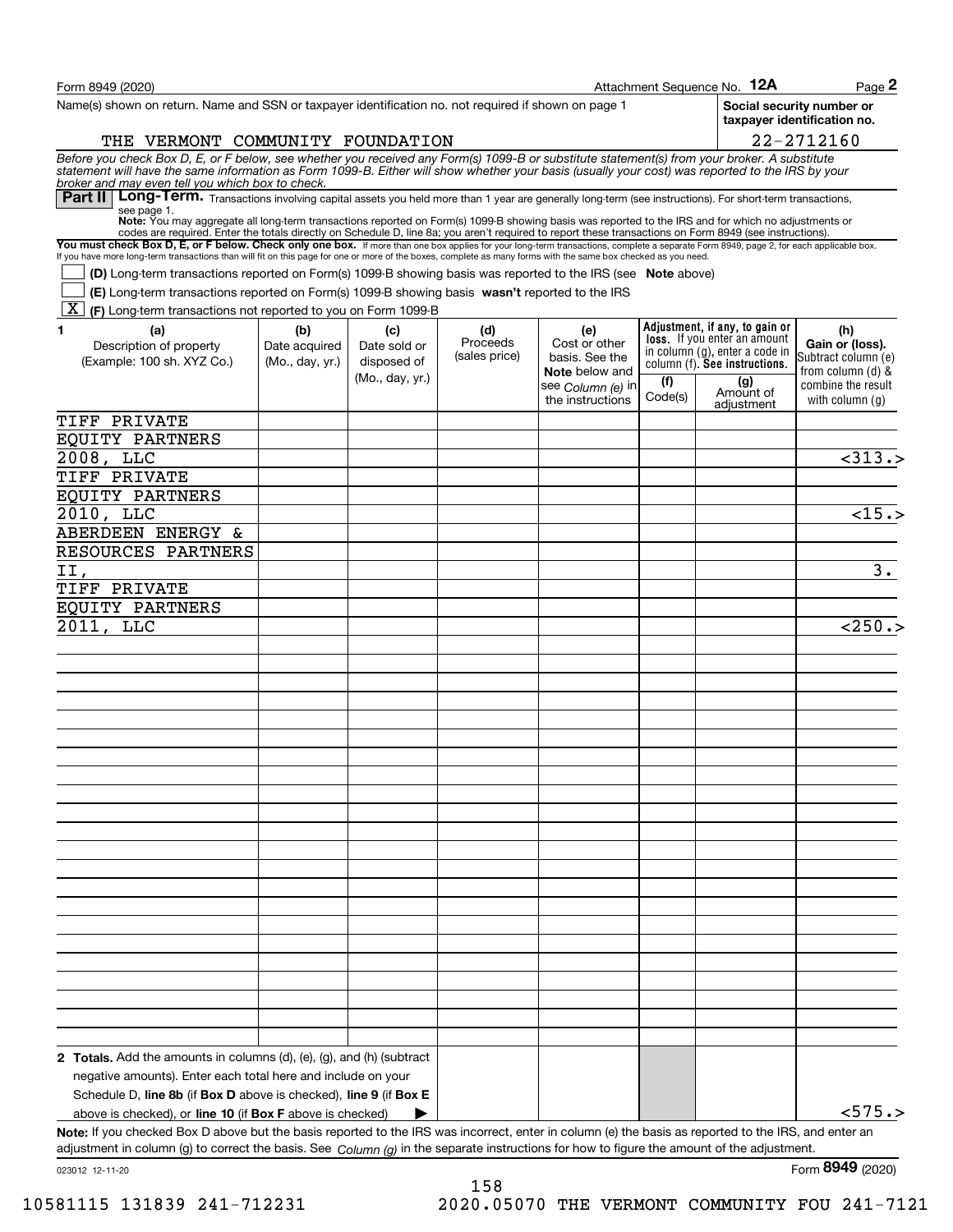| Form | c                                                      |
|------|--------------------------------------------------------|
|      | Department of the Treasury<br>Internal Revenue Service |

Name

| 20 | <b>Underpayment of Estimated Tax by Corporations</b> |  |  |
|----|------------------------------------------------------|--|--|
|    |                                                      |  |  |

FORM 990-T

**| Attach to the corporation's tax return. | Go to www.irs.gov/Form2220 for instructions and the latest information.**

**Employer identification number**

OMB No. 1545-0123

**2020**

## THE VERMONT COMMUNITY FOUNDATION  $|$  22-2712160

**Note:** Generally, the corporation is not required to file Form 2220 (see Part II below for exceptions) because the IRS will figure any penalty owed and estimated tax penalty line of the corporation's income tax return, but **do not** attach Form 2220. bill the corporation. However, the corporation may still use Form 2220 to figure the penalty. If so, enter the amount from page 2, line 38, on the

| <b>Required Annual Payment</b><br>Part I                                                                                                                                                         |     |         |     |         |
|--------------------------------------------------------------------------------------------------------------------------------------------------------------------------------------------------|-----|---------|-----|---------|
|                                                                                                                                                                                                  |     |         |     | 12,412. |
| 2 a Personal holding company tax (Schedule PH (Form 1120), line 26) included on line 1 [2010]                                                                                                    |     | 2a      |     |         |
| <b>b</b> Look-back interest included on line 1 under section 460(b)(2) for completed long-term<br>contracts or section 167(g) for depreciation under the income forecast method <i>mummummmm</i> |     | 2b      |     |         |
|                                                                                                                                                                                                  |     | 2c      |     |         |
| <b>d Total.</b> Add lines 2a through 2c                                                                                                                                                          |     |         | 2d  |         |
| Subtract line 2d from line 1. If the result is less than \$500, do not complete or file this form. The corporation<br>3<br>does not owe the penalty                                              | 3   | 12,412. |     |         |
| Enter the tax shown on the corporation's 2019 income tax return. See instructions. Caution: If the tax is zero<br>4                                                                              | 4   |         |     |         |
| Required annual payment. Enter the smaller of line 3 or line 4. If the corporation is required to skip line 4,<br>5                                                                              |     |         | 5   | 12,412. |
| <b>Part II</b><br>even if it does not owe a penalty. See instructions.                                                                                                                           |     |         |     |         |
| The corporation is using the adjusted seasonal installment method.                                                                                                                               |     |         |     |         |
| The corporation is using the annualized income installment method.                                                                                                                               |     |         |     |         |
| The corporation is a "large corporation" figuring its first required installment based on the prior year's tax.                                                                                  |     |         |     |         |
| Part III   Figuring the Underpayment                                                                                                                                                             |     |         |     |         |
|                                                                                                                                                                                                  | (a) | (b)     | (c) | (d)     |
| Installment due dates. Enter in columns (a) through (d) the 15th day of the 4th (Form 990-PF filers: Use 5th month),                                                                             |     |         |     |         |

| 9  | <b>Installment due dates.</b> Enter in columns (a) through (d) the                                                                                                                                                            |    |          | , ט        | 1 U J    | , u j    |  |  |  |  |
|----|-------------------------------------------------------------------------------------------------------------------------------------------------------------------------------------------------------------------------------|----|----------|------------|----------|----------|--|--|--|--|
|    | 15th day of the 4th (Form 990-PF filers: Use 5th month),<br>6th, 9th, and 12th months of the corporation's tax year.<br>Filers with installments due on or after April 1, 2020, and<br>before July 15, 2020, see instructions | 9  | 07/15/20 | 07/15/20   | 09/15/20 | 12/15/20 |  |  |  |  |
| 10 | <b>Required installments.</b> If the box on line 6 and/or line 7                                                                                                                                                              |    |          |            |          |          |  |  |  |  |
|    | above is checked, enter the amounts from Sch A, line 38. If                                                                                                                                                                   |    |          |            |          |          |  |  |  |  |
|    | the box on line 8 (but not 6 or 7) is checked, see instructions                                                                                                                                                               |    |          |            |          |          |  |  |  |  |
|    | for the amounts to enter. If none of these boxes are checked.                                                                                                                                                                 |    |          |            |          |          |  |  |  |  |
|    | enter 25% (0.25) of line 5 above in each column                                                                                                                                                                               | 10 | 3,103.   | 3,103.     | 3,103.   | 3,103.   |  |  |  |  |
|    | 11 Estimated tax paid or credited for each period. For                                                                                                                                                                        |    |          |            |          |          |  |  |  |  |
|    | column (a) only, enter the amount from line 11 on line 15.                                                                                                                                                                    |    |          |            |          |          |  |  |  |  |
|    | See instructions                                                                                                                                                                                                              | 11 |          |            |          |          |  |  |  |  |
|    | Complete lines 12 through 18 of one column                                                                                                                                                                                    |    |          |            |          |          |  |  |  |  |
|    | before going to the next column.                                                                                                                                                                                              |    |          |            |          |          |  |  |  |  |
| 12 | Enter amount, if any, from line 18 of the preceding column                                                                                                                                                                    | 12 |          |            |          |          |  |  |  |  |
| 13 |                                                                                                                                                                                                                               | 13 |          |            |          |          |  |  |  |  |
| 14 | Add amounts on lines 16 and 17 of the preceding column                                                                                                                                                                        | 14 |          | 3,103.     | 6, 206.  | 9,309.   |  |  |  |  |
| 15 | Subtract line 14 from line 13. If zero or less, enter -0-                                                                                                                                                                     | 15 | О.       | $\Omega$ . | 0.       | 0.       |  |  |  |  |
| 16 | If the amount on line 15 is zero, subtract line 13 from line                                                                                                                                                                  |    |          |            |          |          |  |  |  |  |
|    |                                                                                                                                                                                                                               | 16 |          | 3,103.     | 6, 206.  |          |  |  |  |  |
|    | 17 Underpayment. If line 15 is less than or equal to line 10,                                                                                                                                                                 |    |          |            |          |          |  |  |  |  |
|    | subtract line 15 from line 10. Then go to line 12 of the next                                                                                                                                                                 |    |          |            |          |          |  |  |  |  |
|    |                                                                                                                                                                                                                               | 17 | 3,103.   | 3,103.     | 3,103.   | 3,103.   |  |  |  |  |
|    | 18 Overpayment. If line 10 is less than line 15, subtract line 10                                                                                                                                                             |    |          |            |          |          |  |  |  |  |
|    | from line 15. Then go to line 12 of the next column                                                                                                                                                                           | 18 |          |            |          |          |  |  |  |  |
|    | Go to Part IV on page 2 to figure the penalty. Do not go to Part IV if there are no entries on line 17 - no penalty is owed.                                                                                                  |    |          |            |          |          |  |  |  |  |
|    | $\Gamma$ case 10000                                                                                                                                                                                                           |    |          |            |          |          |  |  |  |  |

**For Paperwork Reduction Act Notice, see separate instructions.** LHA

Form 2220 (2020)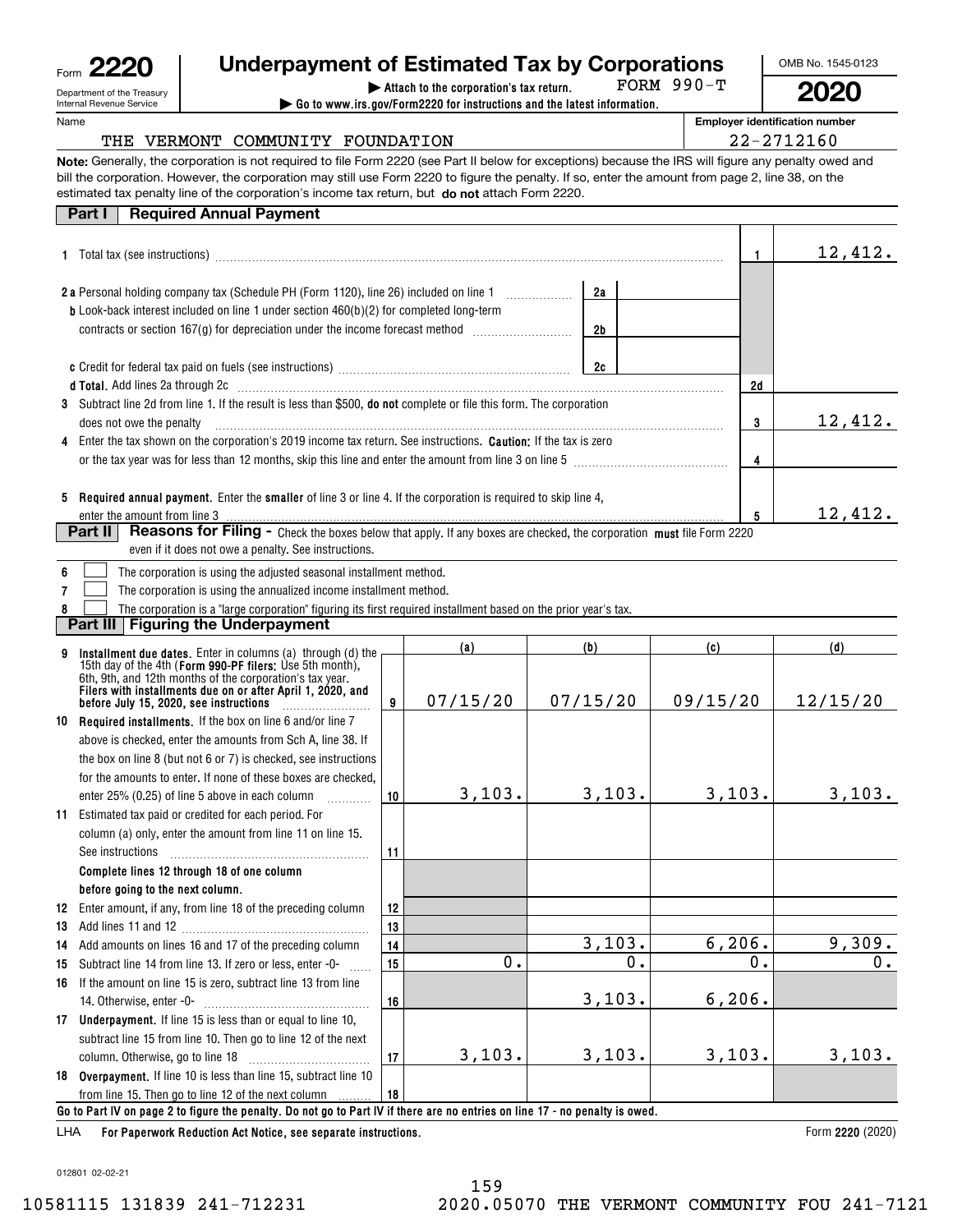#### **Part IV Figuring the Penalty**

|    |                                                                                                                                                                                                                                                                                                                                    |                 | (a)  | (b)             | (c)        | (d)  |
|----|------------------------------------------------------------------------------------------------------------------------------------------------------------------------------------------------------------------------------------------------------------------------------------------------------------------------------------|-----------------|------|-----------------|------------|------|
|    | 19 Enter the date of payment or the 15th day of the 4th month<br>after the close of the tax year, whichever is earlier.<br>(C corporations with tax years ending June 30<br>and S corporations: Use 3rd month instead of 4th month.<br>Form 990-PF and Form 990-T filers: Use 5th month<br>instead of 4th month.) See instructions | 19              |      |                 |            |      |
|    | 20 Number of days from due date of installment on line 9 to the                                                                                                                                                                                                                                                                    |                 |      |                 |            |      |
|    | date shown on line 19                                                                                                                                                                                                                                                                                                              | 20              |      |                 |            |      |
|    | 21 Number of days on line 20 after 4/15/2020 and before 7/1/2020                                                                                                                                                                                                                                                                   | 21              |      |                 |            |      |
|    | 22 Underpayment on line 17 x Number of days on line 21 x 5% (0.05)<br>366                                                                                                                                                                                                                                                          | 22              | \$   | \$              | \$         |      |
|    | 23 Number of days on line 20 after 6/30/2020 and before 10/1/2020                                                                                                                                                                                                                                                                  | 23              |      |                 |            |      |
|    | 24 Underpayment on line 17 x Number of days on line 23 x 3% (0.03)<br>366                                                                                                                                                                                                                                                          | 24              | 8    | \$              | \$         | \$   |
|    | 25 Number of days on line 20 after 9/30/2020 and before 1/1/2021                                                                                                                                                                                                                                                                   | 25              |      |                 |            |      |
|    | 26 Underpayment on line 17 x Number of days on line 25 x 3% (0.03)<br>366                                                                                                                                                                                                                                                          | 26              | l \$ | \$              | \$         | \$   |
| 27 | Number of days on line 20 after 12/31/2020 and before 4/1/2021                                                                                                                                                                                                                                                                     | 27              | SEE  | <b>ATTACHED</b> | WORKSHEET  |      |
|    | 28 Underpayment on line 17 x Number of days on line 27 x 3% (0.03)<br>365                                                                                                                                                                                                                                                          | 28              | -\$  | \$              | \$         |      |
|    | 29 Number of days on line 20 after 3/31/2021 and before 7/1/2021                                                                                                                                                                                                                                                                   | 29              |      |                 |            |      |
|    | 30 Underpayment on line 17 x Number of days on line 29 x $*$ %<br>365                                                                                                                                                                                                                                                              | 30 <sup>°</sup> | 8    | \$              | \$         | \$   |
|    | $31$ Number of days on line 20 after 6/30/2021 and before 10/1/2021                                                                                                                                                                                                                                                                | 31              |      |                 |            |      |
|    | 32 Underpayment on line 17 x Number of days on line 31 x $*$ %<br>365                                                                                                                                                                                                                                                              | 32              | 8    | \$              | \$         | \$   |
|    | 33 Number of days on line 20 after 9/30/2021 and before 1/1/2022                                                                                                                                                                                                                                                                   | 33              |      |                 |            |      |
|    | 34 Underpayment on line 17 x Number of days on line 33 x $*$ %<br>365                                                                                                                                                                                                                                                              | $34$   $$$      |      | \$              | \$         | \$   |
|    | $35$ Number of days on line 20 after 12/31/2021 and before 3/16/2022                                                                                                                                                                                                                                                               | 35              |      |                 |            |      |
|    | <b>36</b> Underpayment on line 17 x Number of days on line 35 x $*$ %<br>.<br>365                                                                                                                                                                                                                                                  | 36              | \$   | \$              | \$         | \$   |
|    | 37 Add lines 22, 24, 26, 28, 30, 32, 34, and 36                                                                                                                                                                                                                                                                                    | 37 <sup>5</sup> | \$   | \$              | \$         | \$   |
|    | 38 Penalty. Add columns (a) through (d) of line 37. Enter the total here and on Form 1120, line 34; or the comparable<br>line for other income tax returns<br>* Use the penalty interest rate for each calendar quarter, which the IRS will determine during the first month in the preceding quarter.                             |                 |      |                 | $38$ \ $$$ | 255. |

information on the Internet, access the IRS website at **www.irs.gov**. You can also call 1-800-829-4933 to get interest rate information. These rates are published quarterly in an IRS News Release and in a revenue ruling in the Internal Revenue Bulletin. To obtain this

**2220**  Form (2020)

012802 02-02-21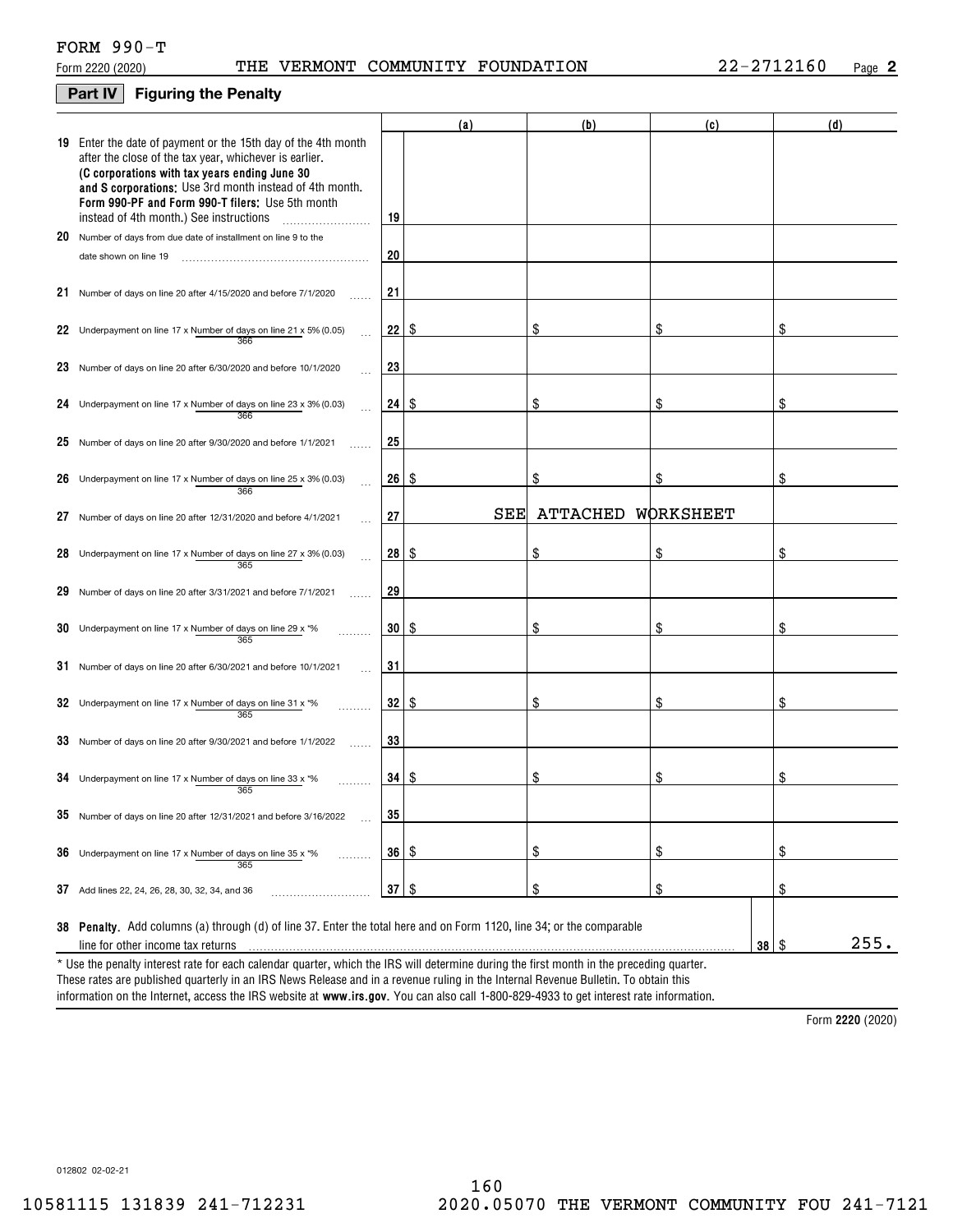#### **UNDERPAYMENT OF ESTIMATED TAX WORKSHEET** FORM 990-T

| Name(s)                        |                      |                                |                            | <b>Identifying Number</b> |         |
|--------------------------------|----------------------|--------------------------------|----------------------------|---------------------------|---------|
| THE VERMONT                    | COMMUNITY FOUNDATION |                                |                            | $22 - 2712160$            |         |
| (A)                            | (B)                  | (C)                            | (D)                        | (E)                       | (F)     |
| $^\star$ Date                  | Amount               | Adjusted<br><b>Balance Due</b> | Number Days<br>Balance Due | Daily<br>Penalty Rate     | Penalty |
|                                |                      | $-0-$                          |                            |                           |         |
| 07/15/20                       | 3,103.               | 3,103.                         |                            |                           |         |
| 07/15/20                       | 3,103.               | 6, 206.                        | 62                         | .000081967                | 32.     |
| 09/15/20                       | 3,103.               | 9,309.                         | 91                         | .000081967                | 69.     |
| 12/15/20                       | 3,103.               | 12,412.                        | 16                         | .000081967                | 16.     |
| 12/31/20                       | $\mathbf 0$ .        | 12,412.                        | 135                        | .000082192                | 138.    |
|                                |                      |                                |                            |                           |         |
|                                |                      |                                |                            |                           |         |
|                                |                      |                                |                            |                           |         |
|                                |                      |                                |                            |                           |         |
|                                |                      |                                |                            |                           |         |
|                                |                      |                                |                            |                           |         |
|                                |                      |                                |                            |                           |         |
|                                |                      |                                |                            |                           |         |
|                                |                      |                                |                            |                           |         |
|                                |                      |                                |                            |                           |         |
|                                |                      |                                |                            |                           |         |
|                                |                      |                                |                            |                           |         |
|                                |                      |                                |                            |                           |         |
|                                |                      |                                |                            |                           |         |
|                                |                      |                                |                            |                           |         |
|                                |                      |                                |                            |                           |         |
| Penalty Due (Sum of Column F). |                      |                                |                            |                           | 255.    |

\* Date of estimated tax payment, withholding credit date or installment due date.

012511 04-01-20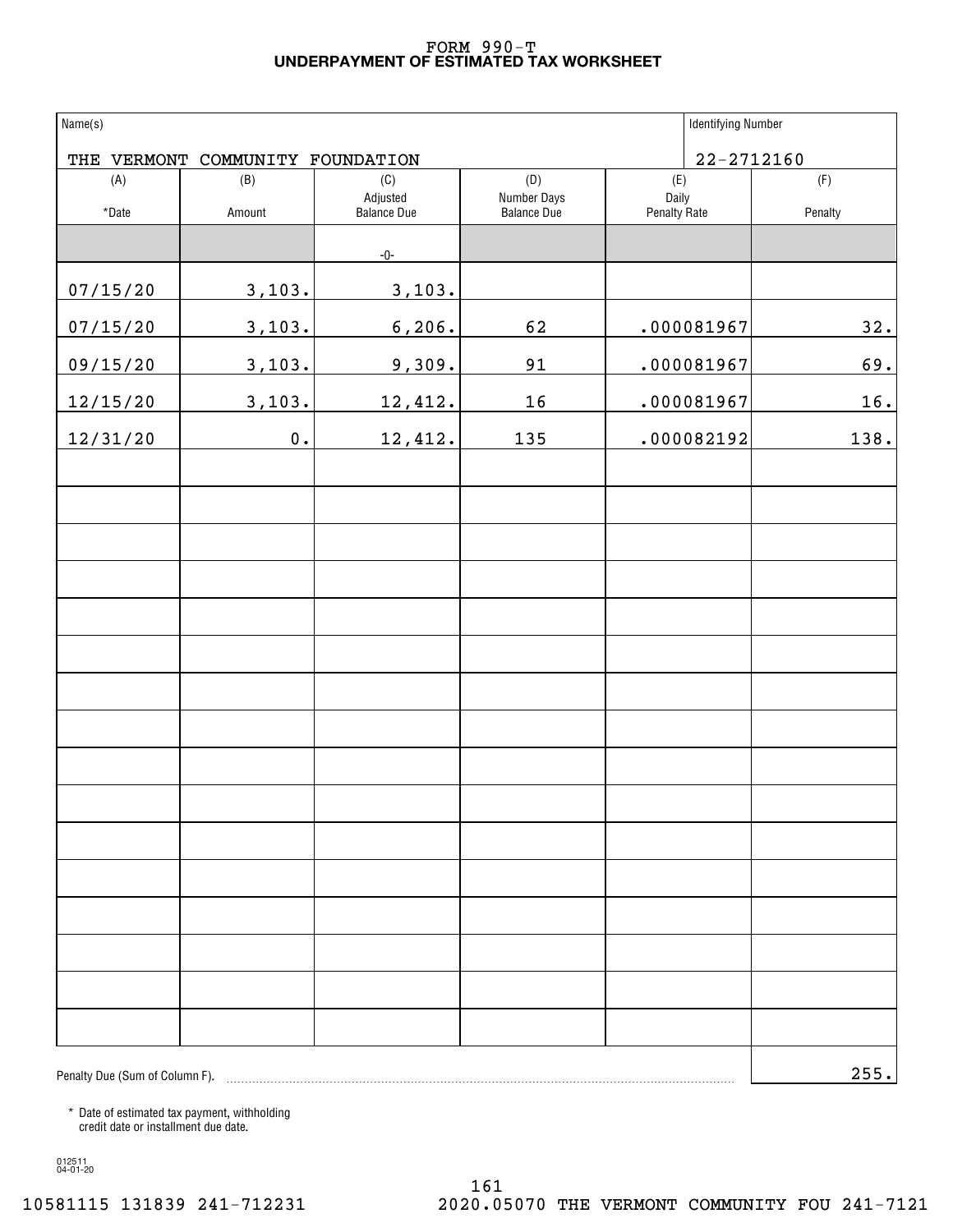| Form                                                   |  |
|--------------------------------------------------------|--|
| Department of the Treasury<br>Internal Revenue Service |  |

## **Depreciation and Amortization**

**(Including Information on Listed Property)** A PG1 **2020**

1

**| Attach to your tax return.**

| ► Go to www.irs.gov/Form4562 for instructions and the latest information. | Sequence No. 179 |
|---------------------------------------------------------------------------|------------------|
|                                                                           |                  |

| Attachment<br>Sequence No. 179 |  |
|--------------------------------|--|
| ويحاملون ومراميات فتقصدها      |  |

OMB No. 1545-0172

| Name(s) shown on return<br>Business or activity to which this form relates                                                                            |                              |  |                                                        |                         |                  |              | Identifying number         |
|-------------------------------------------------------------------------------------------------------------------------------------------------------|------------------------------|--|--------------------------------------------------------|-------------------------|------------------|--------------|----------------------------|
| THE<br>VERMONT COMMUNITY FOUNDATION                                                                                                                   |                              |  |                                                        | ALTERNATIVE INVESTMENTS |                  |              | $22 - 2712160$             |
| Part I  <br>Election To Expense Certain Property Under Section 179 Note: If you have any listed property, complete Part V before you complete Part I. |                              |  |                                                        |                         |                  |              |                            |
| 1 Maximum amount (see instructions)                                                                                                                   |                              |  |                                                        |                         |                  | $\mathbf{1}$ | 1,040,000.                 |
|                                                                                                                                                       |                              |  |                                                        |                         |                  | $\mathbf{2}$ | 1,225.                     |
| З                                                                                                                                                     |                              |  |                                                        |                         |                  | 3            | 2,590,000.                 |
| Reduction in limitation. Subtract line 3 from line 2. If zero or less, enter -0-<br>4                                                                 |                              |  |                                                        |                         |                  | 4            | $0$ .                      |
| Dollar limitation for tax year. Subtract line 4 from line 1. If zero or less, enter -0-. If married filing separately, see instructions<br>5          |                              |  |                                                        |                         |                  | 5            | 1,040,000.                 |
| (a) Description of property<br>6                                                                                                                      |                              |  | (b) Cost (business use only)                           |                         | (c) Elected cost |              |                            |
| CONSONANCE PRIVATE EQUITY LP                                                                                                                          |                              |  |                                                        |                         |                  | 1,225.       |                            |
|                                                                                                                                                       |                              |  |                                                        |                         |                  |              |                            |
|                                                                                                                                                       |                              |  |                                                        |                         |                  |              |                            |
|                                                                                                                                                       |                              |  |                                                        |                         |                  |              |                            |
| 7 Listed property. Enter the amount from line 29                                                                                                      |                              |  |                                                        | 7                       |                  |              |                            |
|                                                                                                                                                       |                              |  |                                                        |                         |                  | 8            | <u>1,225.</u>              |
|                                                                                                                                                       |                              |  |                                                        |                         |                  | 9            | 1,225.                     |
|                                                                                                                                                       |                              |  |                                                        |                         |                  | 10           |                            |
| 11 Business income limitation. Enter the smaller of business income (not less than zero) or line 5                                                    |                              |  |                                                        |                         |                  | 11           | 1,040,000.                 |
|                                                                                                                                                       |                              |  |                                                        |                         |                  | 12           | 1,225.                     |
| 13 Carryover of disallowed deduction to 2021. Add lines 9 and 10, less line 12                                                                        |                              |  |                                                        | 13                      |                  |              |                            |
| Note: Don't use Part II or Part III below for listed property. Instead, use Part V.                                                                   |                              |  |                                                        |                         |                  |              |                            |
| <b>Part II</b><br>Special Depreciation Allowance and Other Depreciation (Don't include listed property.)                                              |                              |  |                                                        |                         |                  |              |                            |
| 14 Special depreciation allowance for qualified property (other than listed property) placed in service during                                        |                              |  |                                                        |                         |                  |              |                            |
| the tax year                                                                                                                                          |                              |  |                                                        |                         |                  | 14           |                            |
| 15 Property subject to section 168(f)(1) election material content content and a section of the content of the                                        |                              |  |                                                        |                         |                  | 15           |                            |
| <b>16</b> Other depreciation (including ACRS)                                                                                                         |                              |  |                                                        |                         |                  | 16           |                            |
| <b>Part III</b><br><b>MACRS Depreciation (Don't include listed property. See instructions.)</b>                                                       |                              |  |                                                        |                         |                  |              |                            |
|                                                                                                                                                       |                              |  | <b>Section A</b>                                       |                         |                  |              |                            |
| 17 MACRS deductions for assets placed in service in tax years beginning before 2020                                                                   |                              |  |                                                        |                         |                  | 17           |                            |
| 18 If you are electing to group any assets placed in service during the tax year into one or more general asset accounts, check here                  |                              |  |                                                        |                         |                  |              |                            |
| Section B - Assets Placed in Service During 2020 Tax Year Using the General Depreciation System                                                       |                              |  |                                                        |                         |                  |              |                            |
| (a) Classification of property                                                                                                                        | (b) Month and<br>year placed |  | (c) Basis for depreciation<br>(business/investment use | (d) Recovery            | (e) Convention   | (f) Method   | (g) Depreciation deduction |
|                                                                                                                                                       | in service                   |  | only - see instructions)                               | period                  |                  |              |                            |
| 3-year property<br>19a                                                                                                                                |                              |  |                                                        |                         |                  |              |                            |
| 5-year property<br>b                                                                                                                                  |                              |  |                                                        |                         |                  |              |                            |
| 7-year property<br>с                                                                                                                                  |                              |  |                                                        |                         |                  |              |                            |
| 10-year property<br>d                                                                                                                                 |                              |  |                                                        |                         |                  |              |                            |
| 15-year property<br>е                                                                                                                                 |                              |  |                                                        |                         |                  |              |                            |
| 20-year property<br>f                                                                                                                                 |                              |  |                                                        |                         |                  |              |                            |
| 25-year property<br>g                                                                                                                                 |                              |  |                                                        | 25 yrs.                 |                  | S/L          |                            |
|                                                                                                                                                       |                              |  |                                                        | 27.5 yrs.               | МM               | S/L          |                            |
| h<br>Residential rental property                                                                                                                      |                              |  |                                                        | 27.5 yrs.               | ΜМ               | S/L          |                            |
|                                                                                                                                                       |                              |  |                                                        | 39 yrs.                 | ΜМ               | S/L          |                            |
| Nonresidential real property<br>j.                                                                                                                    |                              |  |                                                        |                         | MМ               | S/L          |                            |
| Section C - Assets Placed in Service During 2020 Tax Year Using the Alternative Depreciation System                                                   |                              |  |                                                        |                         |                  |              |                            |
| Class life<br>20a                                                                                                                                     |                              |  |                                                        |                         |                  | S/L          |                            |
| 12-year<br>b                                                                                                                                          |                              |  |                                                        | 12 yrs.                 |                  | S/L          |                            |
| 30-year<br>с                                                                                                                                          |                              |  |                                                        | 30 yrs.                 | ΜМ               | S/L          |                            |
| 40-year<br>d                                                                                                                                          |                              |  |                                                        | 40 yrs.                 | ΜМ               | S/L          |                            |
| <b>Part IV</b><br><b>Summary (See instructions.)</b>                                                                                                  |                              |  |                                                        |                         |                  |              |                            |
| 21 Listed property. Enter amount from line 28                                                                                                         |                              |  |                                                        |                         |                  | 21           |                            |
| 22 Total. Add amounts from line 12, lines 14 through 17, lines 19 and 20 in column (g), and line 21.                                                  |                              |  |                                                        |                         |                  |              |                            |
| Enter here and on the appropriate lines of your return. Partnerships and S corporations - see instr.                                                  |                              |  |                                                        |                         |                  | 22           | 1,225.                     |
| 23 For assets shown above and placed in service during the current year, enter the                                                                    |                              |  |                                                        |                         |                  |              |                            |

portion of the basis attributable to section 263A costs

**23**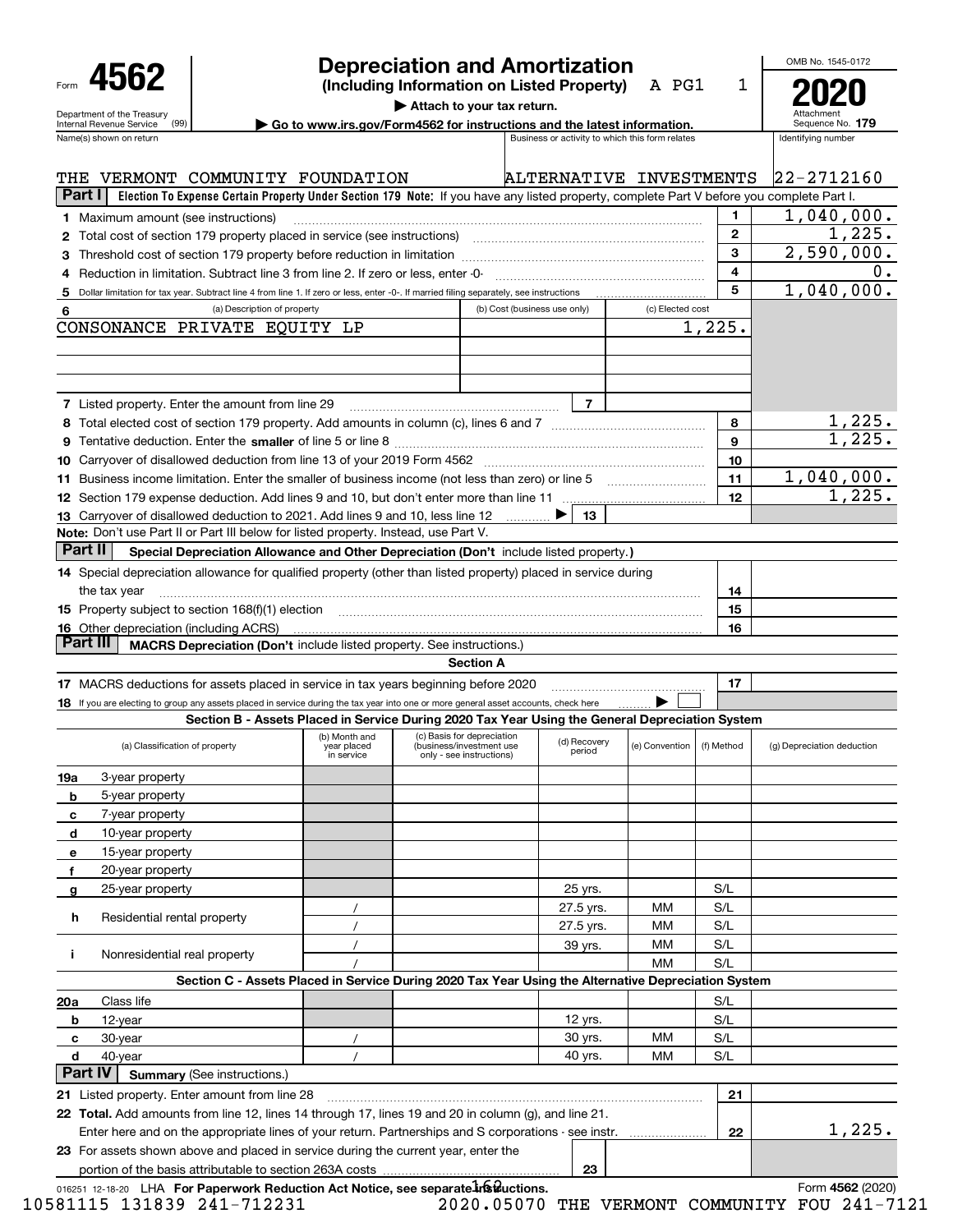| Form 4562 (2020)                                                                                                                                                    |                                           | THE VERMONT COMMUNITY FOUNDATION                                                                                     |                                      |                        |                    |                                            |     |                                             |         |                      |     | 22-2712160 Page 2   |                     |                |
|---------------------------------------------------------------------------------------------------------------------------------------------------------------------|-------------------------------------------|----------------------------------------------------------------------------------------------------------------------|--------------------------------------|------------------------|--------------------|--------------------------------------------|-----|---------------------------------------------|---------|----------------------|-----|---------------------|---------------------|----------------|
| <b>Part V</b><br>Listed Property (Include automobiles, certain other vehicles, certain aircraft, and property used for                                              |                                           |                                                                                                                      |                                      |                        |                    |                                            |     |                                             |         |                      |     |                     |                     |                |
| entertainment, recreation, or amusement.)<br>Note: For any vehicle for which you are using the standard mileage rate or deducting lease expense, complete only 24a, |                                           |                                                                                                                      |                                      |                        |                    |                                            |     |                                             |         |                      |     |                     |                     |                |
| 24b, columns (a) through (c) of Section A, all of Section B, and Section C if applicable.                                                                           |                                           |                                                                                                                      |                                      |                        |                    |                                            |     |                                             |         |                      |     |                     |                     |                |
|                                                                                                                                                                     |                                           | Section A - Depreciation and Other Information (Caution: See the instructions for limits for passenger automobiles.) |                                      |                        |                    |                                            |     |                                             |         |                      |     |                     |                     |                |
| 24a Do you have evidence to support the business/investment use claimed?                                                                                            |                                           |                                                                                                                      |                                      |                        |                    | Yes                                        |     | No   24b If "Yes," is the evidence written? |         |                      |     |                     | Yes                 | No             |
| (a)<br>Type of property                                                                                                                                             | (b)<br>Date                               | (c)<br>Business/                                                                                                     |                                      | (d)                    |                    | (e)<br>Basis for depreciation              |     | (f)<br>Recovery                             |         | (g)<br>Method/       |     | (h)<br>Depreciation |                     | (i)<br>Elected |
| (list vehicles first)                                                                                                                                               | placed in                                 | investment                                                                                                           |                                      | Cost or<br>other basis |                    | (business/investment<br>use only)          |     | period                                      |         | Convention           |     | deduction           |                     | section 179    |
|                                                                                                                                                                     | service                                   | use percentage                                                                                                       |                                      |                        |                    |                                            |     |                                             |         |                      |     |                     |                     | cost           |
| 25 Special depreciation allowance for qualified listed property placed in service during the tax year and                                                           |                                           |                                                                                                                      |                                      |                        |                    |                                            |     |                                             |         |                      |     |                     |                     |                |
| 26 Property used more than 50% in a qualified business use:                                                                                                         |                                           |                                                                                                                      |                                      |                        |                    |                                            |     |                                             |         | 25                   |     |                     |                     |                |
|                                                                                                                                                                     |                                           |                                                                                                                      |                                      |                        |                    |                                            |     |                                             |         |                      |     |                     |                     |                |
|                                                                                                                                                                     | 生产于                                       |                                                                                                                      | %                                    |                        |                    |                                            |     |                                             |         |                      |     |                     |                     |                |
|                                                                                                                                                                     | 中间 中                                      |                                                                                                                      | $\%$<br>$\%$                         |                        |                    |                                            |     |                                             |         |                      |     |                     |                     |                |
| 27 Property used 50% or less in a qualified business use:                                                                                                           | $\pm$                                     |                                                                                                                      |                                      |                        |                    |                                            |     |                                             |         |                      |     |                     |                     |                |
|                                                                                                                                                                     | $\frac{1}{2}$ $\frac{1}{2}$ $\frac{1}{2}$ |                                                                                                                      | %                                    |                        |                    |                                            |     |                                             | $S/L -$ |                      |     |                     |                     |                |
|                                                                                                                                                                     | $3 - 3$                                   |                                                                                                                      | $\%$                                 |                        |                    |                                            |     |                                             | $S/L -$ |                      |     |                     |                     |                |
|                                                                                                                                                                     | $\ddot{\phantom{a}}$                      |                                                                                                                      | %                                    |                        |                    |                                            |     |                                             | $S/L -$ |                      |     |                     |                     |                |
|                                                                                                                                                                     |                                           |                                                                                                                      |                                      |                        |                    |                                            |     |                                             |         | 28                   |     |                     |                     |                |
|                                                                                                                                                                     |                                           |                                                                                                                      |                                      |                        |                    |                                            |     |                                             |         |                      |     | 29                  |                     |                |
|                                                                                                                                                                     |                                           |                                                                                                                      |                                      |                        |                    | Section B - Information on Use of Vehicles |     |                                             |         |                      |     |                     |                     |                |
| Complete this section for vehicles used by a sole proprietor, partner, or other "more than 5% owner," or related person. If you provided vehicles                   |                                           |                                                                                                                      |                                      |                        |                    |                                            |     |                                             |         |                      |     |                     |                     |                |
| to your employees, first answer the questions in Section C to see if you meet an exception to completing this section for those vehicles.                           |                                           |                                                                                                                      |                                      |                        |                    |                                            |     |                                             |         |                      |     |                     |                     |                |
|                                                                                                                                                                     |                                           |                                                                                                                      |                                      |                        |                    |                                            |     |                                             |         |                      |     |                     |                     |                |
|                                                                                                                                                                     |                                           |                                                                                                                      |                                      | (a)                    |                    | (b)                                        |     | (c)                                         |         | (d)                  |     | (e)                 | (f)                 |                |
| <b>30</b> Total business/investment miles driven during the                                                                                                         |                                           |                                                                                                                      |                                      | Vehicle                |                    | Vehicle                                    |     | Vehicle                                     |         | Vehicle              |     | Vehicle             | Vehicle             |                |
| year (don't include commuting miles)                                                                                                                                |                                           |                                                                                                                      |                                      |                        |                    |                                            |     |                                             |         |                      |     |                     |                     |                |
| 31 Total commuting miles driven during the year                                                                                                                     |                                           |                                                                                                                      |                                      |                        |                    |                                            |     |                                             |         |                      |     |                     |                     |                |
| 32 Total other personal (noncommuting) miles                                                                                                                        |                                           |                                                                                                                      |                                      |                        |                    |                                            |     |                                             |         |                      |     |                     |                     |                |
|                                                                                                                                                                     |                                           |                                                                                                                      |                                      |                        |                    |                                            |     |                                             |         |                      |     |                     |                     |                |
| 33 Total miles driven during the year.                                                                                                                              |                                           |                                                                                                                      |                                      |                        |                    |                                            |     |                                             |         |                      |     |                     |                     |                |
|                                                                                                                                                                     |                                           |                                                                                                                      |                                      |                        |                    |                                            |     |                                             |         |                      |     |                     |                     |                |
| 34 Was the vehicle available for personal use                                                                                                                       |                                           |                                                                                                                      | Yes                                  | No                     | Yes                | No.                                        | Yes | No.                                         | Yes     | No                   | Yes | No                  | Yes                 | No             |
|                                                                                                                                                                     |                                           |                                                                                                                      |                                      |                        |                    |                                            |     |                                             |         |                      |     |                     |                     |                |
| <b>35</b> Was the vehicle used primarily by a more                                                                                                                  |                                           |                                                                                                                      |                                      |                        |                    |                                            |     |                                             |         |                      |     |                     |                     |                |
| than 5% owner or related person?                                                                                                                                    |                                           |                                                                                                                      |                                      |                        |                    |                                            |     |                                             |         |                      |     |                     |                     |                |
| <b>36</b> Is another vehicle available for personal                                                                                                                 |                                           |                                                                                                                      |                                      |                        |                    |                                            |     |                                             |         |                      |     |                     |                     |                |
| use?                                                                                                                                                                |                                           |                                                                                                                      |                                      |                        |                    |                                            |     |                                             |         |                      |     |                     |                     |                |
|                                                                                                                                                                     |                                           | Section C - Questions for Employers Who Provide Vehicles for Use by Their Employees                                  |                                      |                        |                    |                                            |     |                                             |         |                      |     |                     |                     |                |
| Answer these questions to determine if you meet an exception to completing Section B for vehicles used by employees who aren't                                      |                                           |                                                                                                                      |                                      |                        |                    |                                            |     |                                             |         |                      |     |                     |                     |                |
| more than 5% owners or related persons.                                                                                                                             |                                           |                                                                                                                      |                                      |                        |                    |                                            |     |                                             |         |                      |     |                     |                     |                |
| 37 Do you maintain a written policy statement that prohibits all personal use of vehicles, including commuting, by your                                             |                                           |                                                                                                                      |                                      |                        |                    |                                            |     |                                             |         |                      |     |                     | Yes                 | No             |
|                                                                                                                                                                     |                                           |                                                                                                                      |                                      |                        |                    |                                            |     |                                             |         |                      |     |                     |                     |                |
| 38 Do you maintain a written policy statement that prohibits personal use of vehicles, except commuting, by your                                                    |                                           |                                                                                                                      |                                      |                        |                    |                                            |     |                                             |         |                      |     |                     |                     |                |
| employees? See the instructions for vehicles used by corporate officers, directors, or 1% or more owners                                                            |                                           |                                                                                                                      |                                      |                        |                    |                                            |     |                                             |         |                      |     |                     |                     |                |
| 39 Do you treat all use of vehicles by employees as personal use?                                                                                                   |                                           |                                                                                                                      |                                      |                        |                    |                                            |     |                                             |         |                      |     |                     |                     |                |
| 40 Do you provide more than five vehicles to your employees, obtain information from your employees about                                                           |                                           |                                                                                                                      |                                      |                        |                    |                                            |     |                                             |         |                      |     |                     |                     |                |
|                                                                                                                                                                     |                                           |                                                                                                                      |                                      |                        |                    |                                            |     |                                             |         |                      |     |                     |                     |                |
|                                                                                                                                                                     |                                           |                                                                                                                      |                                      |                        |                    |                                            |     |                                             |         |                      |     |                     |                     |                |
| Note: If your answer to 37, 38, 39, 40, or 41 is "Yes," don't complete Section B for the covered vehicles.                                                          |                                           |                                                                                                                      |                                      |                        |                    |                                            |     |                                             |         |                      |     |                     |                     |                |
| <b>Part VI</b><br>Amortization                                                                                                                                      |                                           |                                                                                                                      |                                      |                        |                    |                                            |     |                                             |         |                      |     |                     |                     |                |
| (a)<br>Description of costs                                                                                                                                         |                                           |                                                                                                                      | (b)<br>Date amortization             |                        | (c)<br>Amortizable |                                            |     | (d)<br>Code                                 |         | (e)<br>Amortization  |     |                     | (f)<br>Amortization |                |
|                                                                                                                                                                     |                                           |                                                                                                                      | begins                               |                        | amount             |                                            |     | section                                     |         | period or percentage |     |                     | for this year       |                |
| 42 Amortization of costs that begins during your 2020 tax year:                                                                                                     |                                           |                                                                                                                      |                                      |                        |                    |                                            |     |                                             |         |                      |     |                     |                     |                |
|                                                                                                                                                                     |                                           |                                                                                                                      | 4. 一本                                |                        |                    |                                            |     |                                             |         |                      |     |                     |                     |                |
|                                                                                                                                                                     |                                           |                                                                                                                      | $\ddot{\phantom{a}}$<br>$\mathbb{C}$ |                        |                    |                                            |     |                                             |         |                      |     |                     |                     |                |
|                                                                                                                                                                     |                                           |                                                                                                                      |                                      |                        |                    |                                            |     |                                             |         |                      | 43  |                     |                     |                |

| Amortization of costs that began before your 2020 tax year                           | . 4ա |                  |
|--------------------------------------------------------------------------------------|------|------------------|
| <b>44 Total.</b> Add amounts in column (f). See the instructions for where to report | лл   |                  |
| 016252 12-18-20                                                                      |      | Form 4562 (2020) |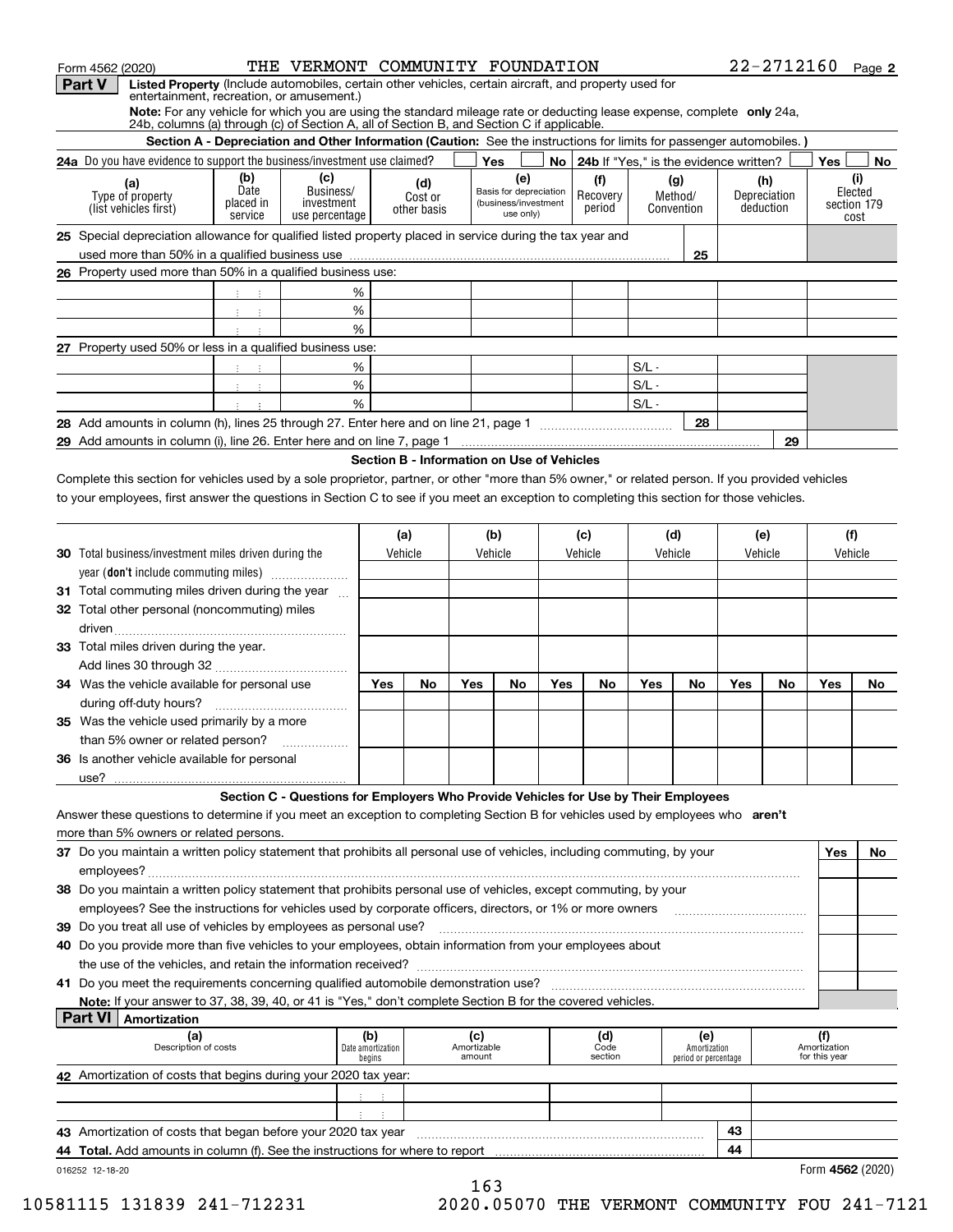#### **(Also Involuntary Conversions and Recapture Amounts Under Sections 179 and 280F(b)(2)) 4797 2020 | Attach to your tax return. Sales of Business Property**

| Attachment<br>Sequence No. |  |
|----------------------------|--|

OMB No. 1545-0184

Department of the Treasury **Number of the Treasury Attachment**<br>Internal Revenue Service **Sequence No.**<br>Dequence No. Name(s) shown on return **Identifying number Identifying number Identifying number Identifying number Identifying number** 

| THE VERMONT COMMUNITY FOUNDATION                                                                                   |  |  |                                 |                  |                     | 22-2712160 |                      |  |
|--------------------------------------------------------------------------------------------------------------------|--|--|---------------------------------|------------------|---------------------|------------|----------------------|--|
| 1 Enter the gross proceeds from sales or exchanges reported to you for 2020 on Form(s) 1099-B or 1099-S            |  |  |                                 |                  |                     |            |                      |  |
| (or substitute statement) that you are including on line 2, 10, or 20                                              |  |  |                                 |                  |                     |            |                      |  |
| <b>Part I</b><br>Sales or Exchanges of Property Used in a Trade or Business and Involuntary Conversions From Other |  |  |                                 |                  |                     |            |                      |  |
| Than Casualty or Theft-Most Property Held More Than 1 Year<br>(see instructions)                                   |  |  |                                 |                  |                     |            |                      |  |
| $I - V - V - V$                                                                                                    |  |  | $\mathcal{L}$ and $\mathcal{L}$ | (e) Depreciation | $(f)$ Cost or other |            | $(n)$ Coin or (loop) |  |

| $\mathbf{2}$ | (a) Description<br>of property                                                                                                                                                                                                                                                                                                                                                                                                                | (b) Date acquired<br>(mo., day, yr.) | (C) Date sold<br>(mo., day, yr.) | $(d)$ Gross sales<br>price | $\sigma$ $\mu$ Depreciation<br>allowed or<br>allowable since<br>acquisition | (1) COST OF OTHER<br>basis, plus<br>improvements and<br>expense of sale |                | $(g)$ Gain or (loss)<br>Subtract (f) from the<br>sum of (d) and (e) |
|--------------|-----------------------------------------------------------------------------------------------------------------------------------------------------------------------------------------------------------------------------------------------------------------------------------------------------------------------------------------------------------------------------------------------------------------------------------------------|--------------------------------------|----------------------------------|----------------------------|-----------------------------------------------------------------------------|-------------------------------------------------------------------------|----------------|---------------------------------------------------------------------|
|              |                                                                                                                                                                                                                                                                                                                                                                                                                                               |                                      |                                  |                            |                                                                             |                                                                         |                |                                                                     |
|              |                                                                                                                                                                                                                                                                                                                                                                                                                                               |                                      |                                  |                            |                                                                             |                                                                         |                |                                                                     |
|              |                                                                                                                                                                                                                                                                                                                                                                                                                                               |                                      |                                  |                            |                                                                             |                                                                         |                |                                                                     |
| SEE          | STATEMENT<br>.5                                                                                                                                                                                                                                                                                                                                                                                                                               |                                      |                                  |                            |                                                                             |                                                                         |                | 866.                                                                |
| 3            |                                                                                                                                                                                                                                                                                                                                                                                                                                               |                                      |                                  |                            |                                                                             |                                                                         | 3              |                                                                     |
| 4            |                                                                                                                                                                                                                                                                                                                                                                                                                                               |                                      |                                  |                            |                                                                             |                                                                         | 4              |                                                                     |
| 5            |                                                                                                                                                                                                                                                                                                                                                                                                                                               |                                      |                                  |                            |                                                                             |                                                                         | 5              |                                                                     |
| 6            |                                                                                                                                                                                                                                                                                                                                                                                                                                               |                                      |                                  |                            |                                                                             |                                                                         | 6              |                                                                     |
| 7            |                                                                                                                                                                                                                                                                                                                                                                                                                                               |                                      |                                  |                            |                                                                             |                                                                         | $\overline{7}$ | 866.                                                                |
|              | Partnerships and S corporations. Report the gain or (loss) following the instructions for Form 1065, Schedule K,<br>line 10, or Form 1120-S, Schedule K, line 9. Skip lines 8, 9, 11, and 12 below.                                                                                                                                                                                                                                           |                                      |                                  |                            |                                                                             |                                                                         |                |                                                                     |
|              | Individuals, partners, S corporation shareholders, and all others. If line 7 is zero or a loss, enter the amount<br>from line 7 on line 11 below and skip lines 8 and 9. If line 7 is a gain and you didn't have any prior year section<br>1231 losses, or they were recaptured in an earlier year, enter the gain from line 7 as a long-term capital gain on<br>the Schedule D filed with your return and skip lines 8, 9, 11, and 12 below. |                                      |                                  |                            |                                                                             |                                                                         |                |                                                                     |
| 8            | Nonrecaptured net section 1231 losses from prior years. See instructions                                                                                                                                                                                                                                                                                                                                                                      |                                      |                                  |                            |                                                                             |                                                                         | 8              |                                                                     |
| 9            | Subtract line 8 from line 7. If zero or less, enter -0-. If line 9 is zero, enter the gain from line 7 on line 12 below. If<br>line 9 is more than zero, enter the amount from line 8 on line 12 below and enter the gain from line 9 as a long-term                                                                                                                                                                                          |                                      |                                  |                            |                                                                             |                                                                         |                |                                                                     |
|              |                                                                                                                                                                                                                                                                                                                                                                                                                                               |                                      |                                  |                            |                                                                             |                                                                         | 9              | 866.                                                                |

#### **Part II** | Crdinary Gains and Losses (see instructions)

| 10 | Ordinary gains and losses not included on lines 11 through 16 (include property held 1 year or less):                                                                                                                          |  |  |  |  |  |     |  |
|----|--------------------------------------------------------------------------------------------------------------------------------------------------------------------------------------------------------------------------------|--|--|--|--|--|-----|--|
|    |                                                                                                                                                                                                                                |  |  |  |  |  |     |  |
|    |                                                                                                                                                                                                                                |  |  |  |  |  |     |  |
|    |                                                                                                                                                                                                                                |  |  |  |  |  |     |  |
|    |                                                                                                                                                                                                                                |  |  |  |  |  |     |  |
| 11 | Loss, if any, from line 7                                                                                                                                                                                                      |  |  |  |  |  | 11  |  |
| 12 |                                                                                                                                                                                                                                |  |  |  |  |  | 12  |  |
| 13 |                                                                                                                                                                                                                                |  |  |  |  |  | 13  |  |
| 14 |                                                                                                                                                                                                                                |  |  |  |  |  | 14  |  |
| 15 |                                                                                                                                                                                                                                |  |  |  |  |  | 15  |  |
| 16 |                                                                                                                                                                                                                                |  |  |  |  |  | 16  |  |
| 17 | Combine lines 10 through 16 [11] manufactured in the combine lines 10 through 16 [11] manufactured in the combine lines 10 through 16 [11] manufactured in the combine lines in the combine of the combine of the combine of t |  |  |  |  |  | 17  |  |
| 18 | For all except individual returns, enter the amount from line 17 on the appropriate line of your return and skip lines                                                                                                         |  |  |  |  |  |     |  |
|    | a and b below. For individual returns, complete lines a and b below.                                                                                                                                                           |  |  |  |  |  |     |  |
|    | a If the loss on line 11 includes a loss from Form 4684, line 35, column (b)(ii), enter that part of the loss here. Enter the                                                                                                  |  |  |  |  |  |     |  |
|    | loss from income-producing property on Schedule A (Form 1040), line 16. (Do not include any loss on property used                                                                                                              |  |  |  |  |  |     |  |
|    |                                                                                                                                                                                                                                |  |  |  |  |  | 18a |  |
|    | <b>b</b> Redetermine the gain or (loss) on line 17 excluding the loss, if any, on line 18a. Enter here and on Schedule 1                                                                                                       |  |  |  |  |  |     |  |
|    |                                                                                                                                                                                                                                |  |  |  |  |  | 18b |  |

**For Paperwork Reduction Act Notice, see separate instructions.** Form **4797** (2020) LHA

018011 12-18-20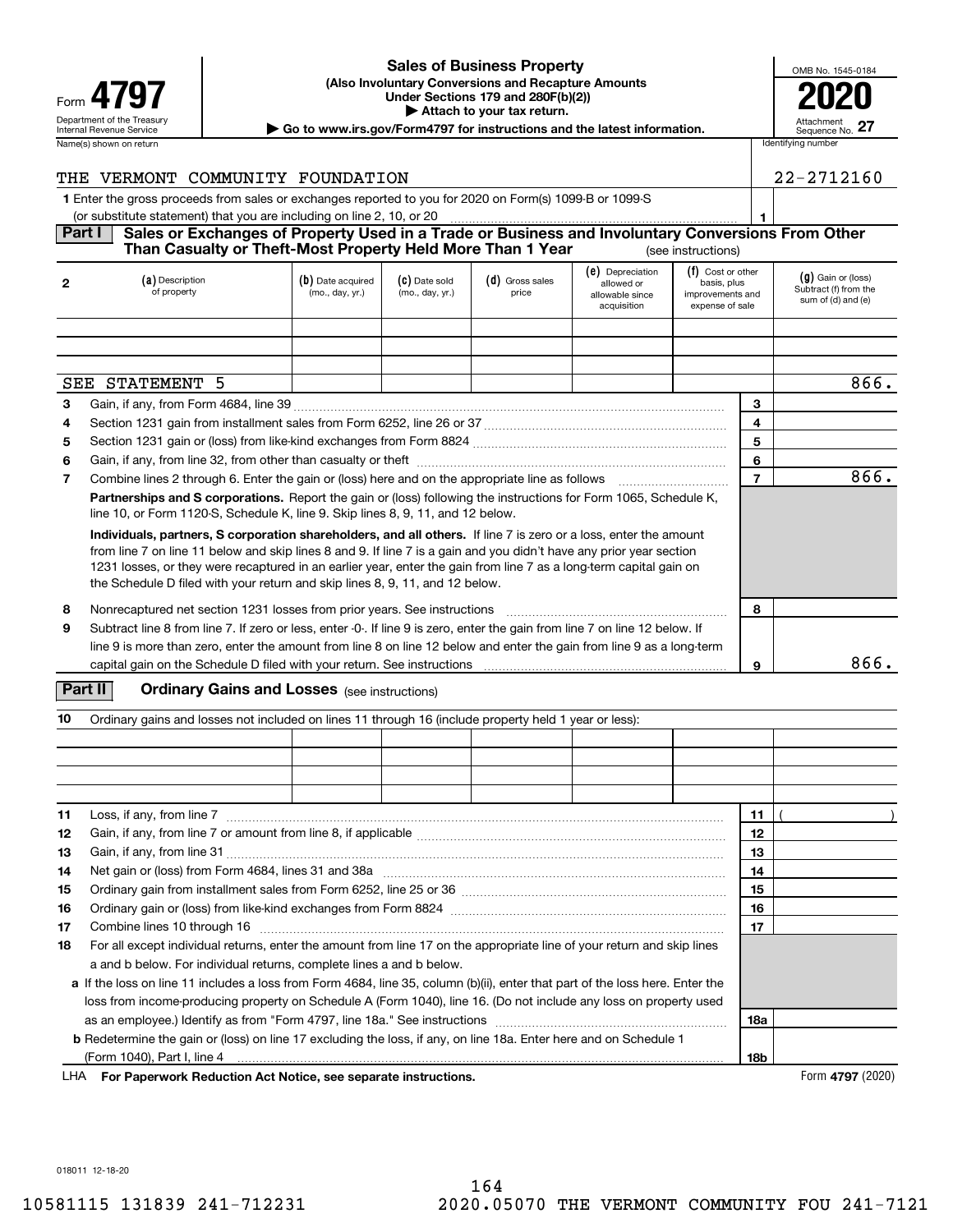**2**

|  | Part III   Gain From Disposition of Property Under Sections 1245, 1250, 1252, 1254, and 1255 (see instructions) |  |
|--|-----------------------------------------------------------------------------------------------------------------|--|
|--|-----------------------------------------------------------------------------------------------------------------|--|

| 19                              | (a) Description of section 1245, 1250, 1252, 1254, or 1255 property:                                                                                                           |                 | (b) Date acquired<br>(mo., day, yr.) | (c) Date sold<br>(mo., day, yr.) |                   |                   |
|---------------------------------|--------------------------------------------------------------------------------------------------------------------------------------------------------------------------------|-----------------|--------------------------------------|----------------------------------|-------------------|-------------------|
| Α                               |                                                                                                                                                                                |                 |                                      |                                  |                   |                   |
| В                               |                                                                                                                                                                                |                 |                                      |                                  |                   |                   |
| C                               |                                                                                                                                                                                |                 |                                      |                                  |                   |                   |
| D                               |                                                                                                                                                                                |                 |                                      |                                  |                   |                   |
|                                 | These columns relate to the properties on                                                                                                                                      |                 |                                      |                                  |                   |                   |
| lines 19A through 19D.          |                                                                                                                                                                                | ▶               | <b>Property A</b>                    | <b>Property B</b>                | <b>Property C</b> | <b>Property D</b> |
| 20                              | Gross sales price (Note: See line 1 before completing.)                                                                                                                        | 20              |                                      |                                  |                   |                   |
| 21                              | Cost or other basis plus expense of sale                                                                                                                                       | 21              |                                      |                                  |                   |                   |
| 22                              | Depreciation (or depletion) allowed or allowable                                                                                                                               | 22              |                                      |                                  |                   |                   |
| 23                              | Adjusted basis. Subtract line 22 from line 21                                                                                                                                  | 23              |                                      |                                  |                   |                   |
| 24                              | Total gain. Subtract line 23 from line 20                                                                                                                                      | 24              |                                      |                                  |                   |                   |
| If section 1245 property:<br>25 |                                                                                                                                                                                |                 |                                      |                                  |                   |                   |
|                                 | a Depreciation allowed or allowable from line 22<br>$\mathbb{R}$                                                                                                               | 25a             |                                      |                                  |                   |                   |
|                                 |                                                                                                                                                                                | 25 <sub>b</sub> |                                      |                                  |                   |                   |
| 26<br>subject to section 291.   | <b>If section 1250 property:</b> If straight line depreciation<br>was used, enter -0- on line 26g, except for a corporation                                                    |                 |                                      |                                  |                   |                   |
|                                 | a Additional depreciation after 1975. See instructions                                                                                                                         | <b>26a</b>      |                                      |                                  |                   |                   |
|                                 | <b>b</b> Applicable percentage multiplied by the smaller<br>of line 24 or line 26a. See instructions                                                                           | 26b             |                                      |                                  |                   |                   |
|                                 | c Subtract line 26a from line 24. If residential rental<br>property or line 24 isn't more than line 26a, skip                                                                  | 26c             |                                      |                                  |                   |                   |
|                                 | d Additional depreciation after 1969 and before 1976                                                                                                                           | <b>26d</b>      |                                      |                                  |                   |                   |
|                                 |                                                                                                                                                                                | <b>26e</b>      |                                      |                                  |                   |                   |
|                                 | f Section 291 amount (corporations only)                                                                                                                                       | <b>26f</b>      |                                      |                                  |                   |                   |
| g Add lines 26b, 26e, and 26f   |                                                                                                                                                                                | <b>26a</b>      |                                      |                                  |                   |                   |
| a partnership.                  | 27 If section 1252 property: Skip this section if you didn't<br>dispose of farmland or if this form is being completed for                                                     |                 |                                      |                                  |                   |                   |
|                                 | a Soil, water, and land clearing expenses                                                                                                                                      | 27a             |                                      |                                  |                   |                   |
|                                 | <b>b</b> Line 27a multiplied by applicable percentage <i></i>                                                                                                                  | 27b             |                                      |                                  |                   |                   |
|                                 | c Enter the smaller of line 24 or 27b                                                                                                                                          | 27c             |                                      |                                  |                   |                   |
| 28 If section 1254 property:    | a Intangible drilling and development costs, expenditures<br>for development of mines and other natural deposits,<br>mining exploration costs, and depletion. See instructions | 28a             |                                      |                                  |                   |                   |
|                                 | b Enter the smaller of line 24 or 28a                                                                                                                                          | <b>28b</b>      |                                      |                                  |                   |                   |
| 29 If section 1255 property:    | a Applicable percentage of payments excluded<br>from income under section 126. See instructions                                                                                | 29a             |                                      |                                  |                   |                   |
|                                 | <b>b</b> Enter the smaller of line 24 or 29a. See instructions                                                                                                                 | 29b             |                                      |                                  |                   |                   |

#### $S$ ummary of Part III Gains. Complete property columns A through D through line 29b before going to line 30.

| -30 | Total gains for all properties. Add property columns A through D, line 24                                           | 30 |  |  |  |  |
|-----|---------------------------------------------------------------------------------------------------------------------|----|--|--|--|--|
|     |                                                                                                                     |    |  |  |  |  |
| -31 | Add property columns A through D, lines 25b, 26g, 27c, 28b, and 29b. Enter here and on line 13                      | 31 |  |  |  |  |
|     | 32 Subtract line 31 from line 30. Enter the portion from casualty or theft on Form 4684, line 33. Enter the portion |    |  |  |  |  |
|     | from other than casualty or theft on Form 4797, line 6                                                              | 32 |  |  |  |  |
|     | Part IV   Recapture Amounts Under Sections 179 and 280F(b)(2) When Business Use Drops to 50% or Less                |    |  |  |  |  |

|  | (see instructions) |  |
|--|--------------------|--|
|  |                    |  |

|    |                                                                                           |    | (a) Section<br>179 | (b) Section<br>280F(b)(2) |
|----|-------------------------------------------------------------------------------------------|----|--------------------|---------------------------|
|    | 33 Section 179 expense deduction or depreciation allowable in prior years                 | 33 |                    |                           |
| 34 | Recomputed depreciation. See instructions                                                 | 34 |                    |                           |
| 35 | Recapture amount. Subtract line 34 from line 33. See the instructions for where to report | 35 |                    |                           |
|    | 018012 12-18-20                                                                           |    |                    | Form 4797 (2020)          |

165

10581115 131839 241-712231 2020.05070 THE VERMONT COMMUNITY FOU 241-7121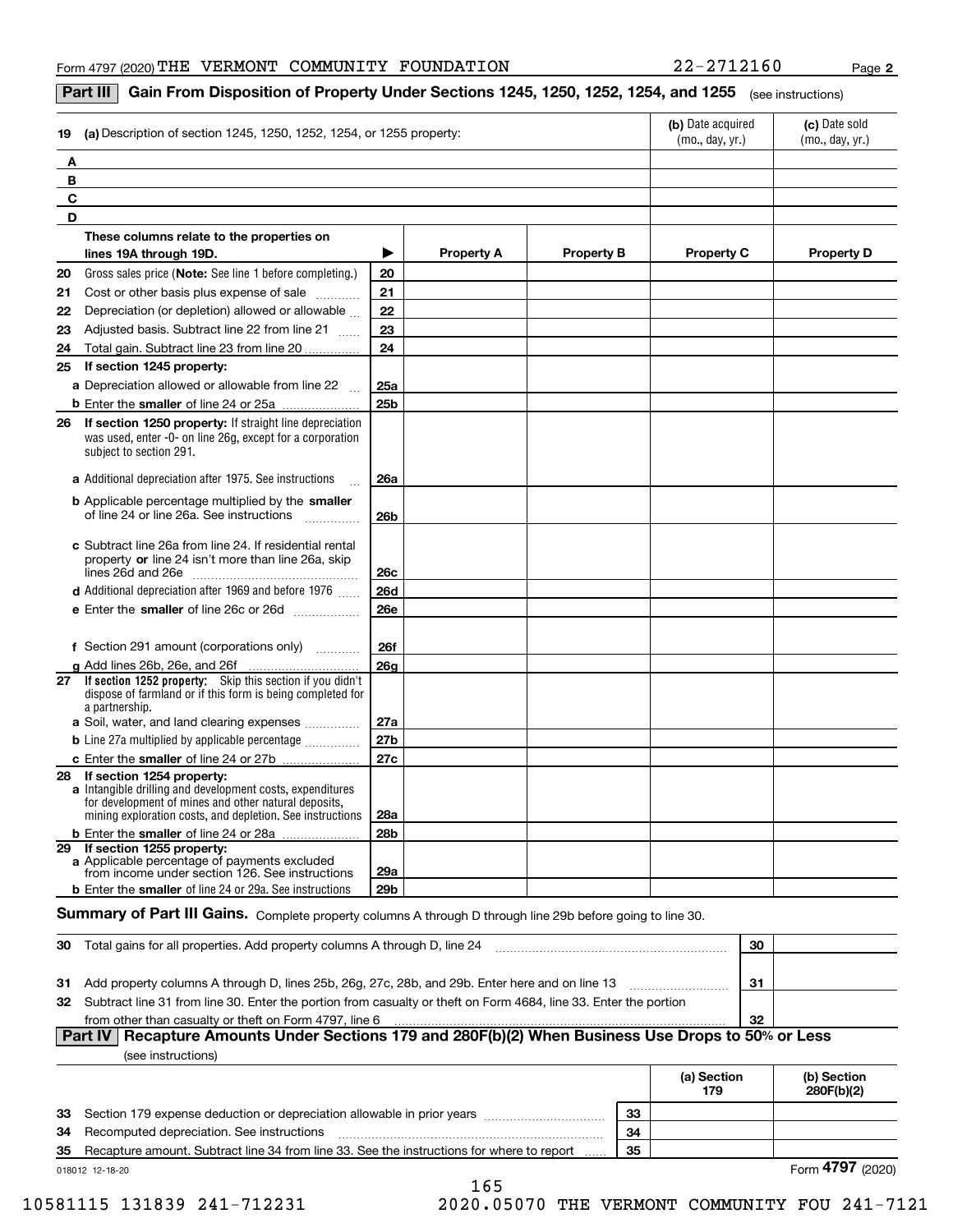| FORM 4797                                                          |                  |              | PROPERTY HELD MORE THAN ONE YEAR |       | STATEMENT 5             |                 |  |
|--------------------------------------------------------------------|------------------|--------------|----------------------------------|-------|-------------------------|-----------------|--|
| DESCRIPTION                                                        | DATE<br>ACQUIRED | DATE<br>SOLD | <b>SALES</b><br>PRICE            | DEPR. | <b>COST</b><br>OR BASIS | GAIN<br>OR LOSS |  |
| TIFF PRIVATE<br>EQUITY PARTNERS<br>2008, LLC<br>TIFF PRIVATE       |                  |              |                                  |       |                         | $-4,792.$       |  |
| EQUITY PARTNERS<br>2010, LLC<br><b>ABERDEEN REAL</b>               |                  |              |                                  |       |                         | $-287.$         |  |
| ESTATE PARTNERS<br>II, LP<br>ABERDEEN ENERGY &<br><b>RESOURCES</b> |                  |              |                                  |       |                         | 133.            |  |
| PARTNERS II,<br>TIFF PRIVATE<br>EQUITY PARTNERS                    |                  |              |                                  |       |                         | 591.            |  |
| 2011, LLC                                                          |                  |              |                                  |       |                         | 5,221.          |  |
| TOTAL TO 4797, PART I, LINE 2                                      |                  |              |                                  |       |                         | 866.            |  |

}}}}}}}}}}}}}}}}}}}}}}}}}}}}}}}} }}}}}}}}}}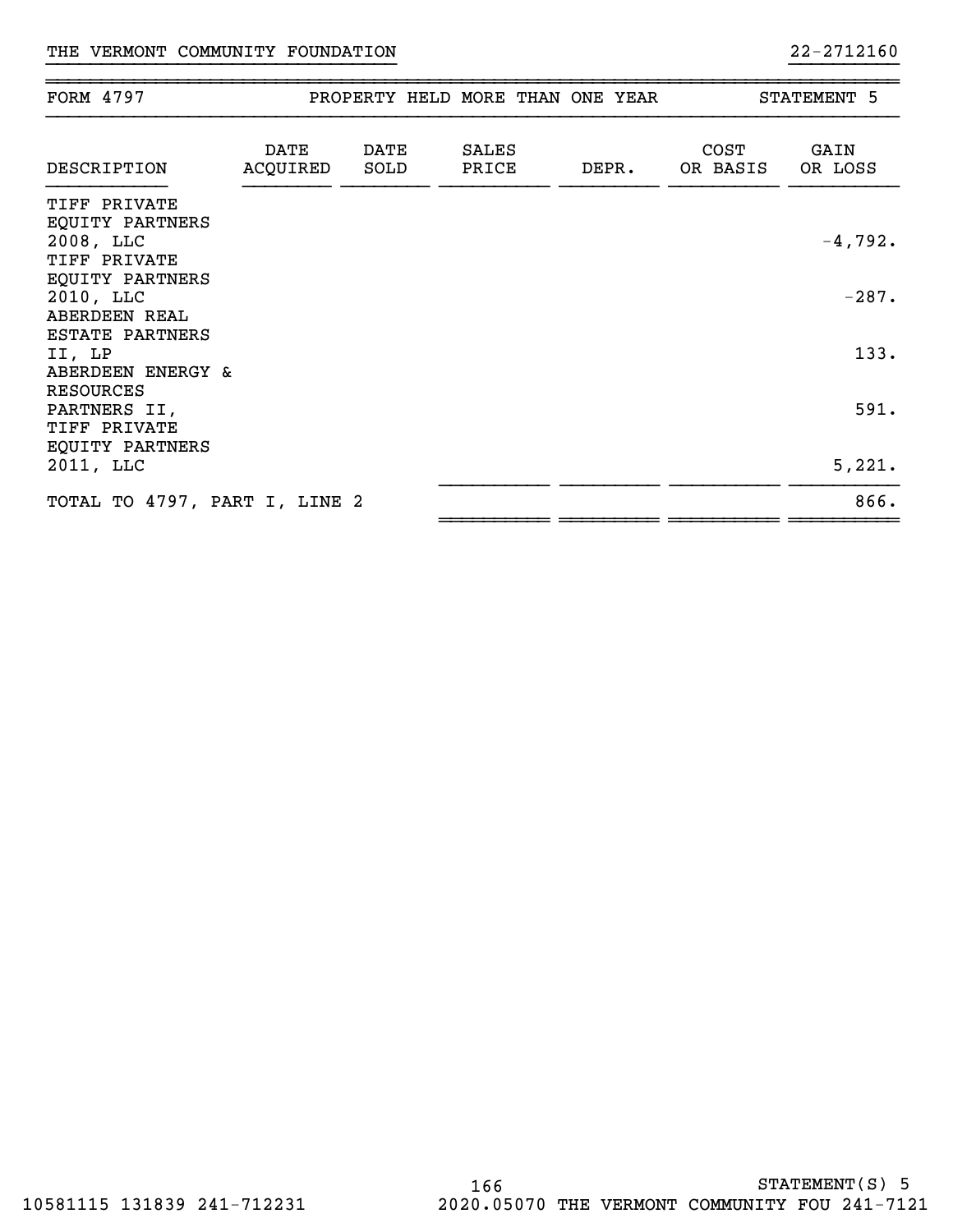| Form                                                          |
|---------------------------------------------------------------|
| Department of the Treasury<br><b>Internal Revenue Service</b> |
| Name(s) shown on return                                       |

#### **(Also Involuntary Conversions and Recapture Amounts Under Sections 179 and 280F(b)(2)) 4797 2020 | Attach to your tax return. Sales of Business Property**

| OMB No. 1545-0184             |
|-------------------------------|
|                               |
| Attachment<br>Sequence No. 27 |

Department of the Treasury **Number of the Treasury Attachment**<br>Internal Revenue Service **Sequence No.**<br>Dequence No.

| Name(s) shown on return                                                                                                                                                                         |                                |                                         |                                       |                            |                                                                                                                           |                                                                 | Identifying number                            |  |
|-------------------------------------------------------------------------------------------------------------------------------------------------------------------------------------------------|--------------------------------|-----------------------------------------|---------------------------------------|----------------------------|---------------------------------------------------------------------------------------------------------------------------|-----------------------------------------------------------------|-----------------------------------------------|--|
| THE.                                                                                                                                                                                            | VERMONT COMMUNITY FOUNDATION   |                                         |                                       |                            |                                                                                                                           |                                                                 | 22-2712160                                    |  |
| 1 Enter the gross proceeds from sales or exchanges reported to you for 2020 on Form(s) 1099-B or 1099-S                                                                                         |                                |                                         |                                       |                            |                                                                                                                           |                                                                 |                                               |  |
| (or substitute statement) that you are including on line 2, 10, or 20                                                                                                                           |                                |                                         |                                       |                            |                                                                                                                           |                                                                 |                                               |  |
| Part I<br>Sales or Exchanges of Property Used in a Trade or Business and Involuntary Conversions From Other<br>Than Casualty or Theft-Most Property Held More Than 1 Year<br>(see instructions) |                                |                                         |                                       |                            |                                                                                                                           |                                                                 |                                               |  |
|                                                                                                                                                                                                 | (a) Description<br>of property | (b) Date acquired<br>$(m_0, d_0)$ $(r)$ | $(c)$ Date sold<br>$(m_0, d_0)$ $(r)$ | $(d)$ Gross sales<br>nrice | (e) Depreciation<br>allowed or<br>and the company of the state of the state of the state of the state of the state of the | $(f)$ Cost or other<br>basis, plus<br>المسما مقمم مسمريه بمسمعا | $(g)$ Gain or (loss)<br>Subtract (f) from the |  |

|                                                                                                                                                                                                                                                                                                                                                                                                                                               | of property                                                                                                                                                                                         | (mo., day, yr.) | (mo., day, yr.) | price | allowable since<br>acquisition | improvements and<br>expense of sale |      | Subtract (i) from the<br>sum of (d) and (e) |
|-----------------------------------------------------------------------------------------------------------------------------------------------------------------------------------------------------------------------------------------------------------------------------------------------------------------------------------------------------------------------------------------------------------------------------------------------|-----------------------------------------------------------------------------------------------------------------------------------------------------------------------------------------------------|-----------------|-----------------|-------|--------------------------------|-------------------------------------|------|---------------------------------------------|
|                                                                                                                                                                                                                                                                                                                                                                                                                                               |                                                                                                                                                                                                     |                 |                 |       |                                |                                     |      |                                             |
|                                                                                                                                                                                                                                                                                                                                                                                                                                               |                                                                                                                                                                                                     |                 |                 |       |                                |                                     |      |                                             |
|                                                                                                                                                                                                                                                                                                                                                                                                                                               |                                                                                                                                                                                                     |                 |                 |       |                                |                                     |      |                                             |
|                                                                                                                                                                                                                                                                                                                                                                                                                                               |                                                                                                                                                                                                     |                 |                 |       |                                |                                     |      |                                             |
| 3                                                                                                                                                                                                                                                                                                                                                                                                                                             |                                                                                                                                                                                                     |                 |                 |       |                                |                                     | 3    |                                             |
| 4                                                                                                                                                                                                                                                                                                                                                                                                                                             |                                                                                                                                                                                                     |                 |                 |       |                                |                                     | 4    |                                             |
| 5                                                                                                                                                                                                                                                                                                                                                                                                                                             |                                                                                                                                                                                                     |                 |                 |       |                                |                                     | 5    |                                             |
| 6                                                                                                                                                                                                                                                                                                                                                                                                                                             |                                                                                                                                                                                                     |                 |                 |       |                                |                                     | 6    |                                             |
| 7                                                                                                                                                                                                                                                                                                                                                                                                                                             | Combine lines 2 through 6. Enter the gain or (loss) here and on the appropriate line as follows                                                                                                     |                 |                 |       |                                | 7                                   | 866. |                                             |
|                                                                                                                                                                                                                                                                                                                                                                                                                                               | Partnerships and S corporations. Report the gain or (loss) following the instructions for Form 1065, Schedule K,<br>line 10, or Form 1120-S, Schedule K, line 9. Skip lines 8, 9, 11, and 12 below. |                 |                 |       |                                |                                     |      |                                             |
| Individuals, partners, S corporation shareholders, and all others. If line 7 is zero or a loss, enter the amount<br>from line 7 on line 11 below and skip lines 8 and 9. If line 7 is a gain and you didn't have any prior year section<br>1231 losses, or they were recaptured in an earlier year, enter the gain from line 7 as a long-term capital gain on<br>the Schedule D filed with your return and skip lines 8, 9, 11, and 12 below. |                                                                                                                                                                                                     |                 |                 |       |                                |                                     |      |                                             |
| 8                                                                                                                                                                                                                                                                                                                                                                                                                                             | Nonrecaptured net section 1231 losses from prior years. See instructions                                                                                                                            |                 |                 |       |                                |                                     |      |                                             |
| 9                                                                                                                                                                                                                                                                                                                                                                                                                                             | Subtract line 8 from line 7. If zero or less, enter -0-. If line 9 is zero, enter the gain from line 7 on line 12 below. If                                                                         |                 |                 |       |                                |                                     |      |                                             |
|                                                                                                                                                                                                                                                                                                                                                                                                                                               | line 9 is more than zero, enter the amount from line 8 on line 12 below and enter the gain from line 9 as a long-term                                                                               |                 |                 |       |                                |                                     |      |                                             |
|                                                                                                                                                                                                                                                                                                                                                                                                                                               |                                                                                                                                                                                                     |                 |                 |       |                                |                                     | 9    | 866.                                        |

#### **Part II** | Crdinary Gains and Losses (see instructions)

| 10 | Ordinary gains and losses not included on lines 11 through 16 (include property held 1 year or less):                                                                                                                                                                                       |  |  |  |  |  |    |  |
|----|---------------------------------------------------------------------------------------------------------------------------------------------------------------------------------------------------------------------------------------------------------------------------------------------|--|--|--|--|--|----|--|
|    |                                                                                                                                                                                                                                                                                             |  |  |  |  |  |    |  |
|    |                                                                                                                                                                                                                                                                                             |  |  |  |  |  |    |  |
|    |                                                                                                                                                                                                                                                                                             |  |  |  |  |  |    |  |
|    |                                                                                                                                                                                                                                                                                             |  |  |  |  |  |    |  |
| 11 | Loss, if any, from line 7 <b>Constitution</b> 2 <b>Constitution</b> 2 <b>Constitution</b> 2 <b>Constitution</b> 2 <b>Constitution</b> 2 <b>Constitution</b> 2 <b>Constitution</b> 2 <b>Constitution</b> 2 <b>Constitution</b> 2 <b>Constitution</b> 2 <b>Constitution</b> 2 <b>Constitu</b> |  |  |  |  |  | 11 |  |
| 12 |                                                                                                                                                                                                                                                                                             |  |  |  |  |  | 12 |  |
| 13 |                                                                                                                                                                                                                                                                                             |  |  |  |  |  | 13 |  |
| 14 |                                                                                                                                                                                                                                                                                             |  |  |  |  |  | 14 |  |
| 15 |                                                                                                                                                                                                                                                                                             |  |  |  |  |  |    |  |
| 16 |                                                                                                                                                                                                                                                                                             |  |  |  |  |  |    |  |
| 17 | Combine lines 10 through 16                                                                                                                                                                                                                                                                 |  |  |  |  |  |    |  |
| 18 | For all except individual returns, enter the amount from line 17 on the appropriate line of your return and skip lines                                                                                                                                                                      |  |  |  |  |  |    |  |
|    | a and b below. For individual returns, complete lines a and b below.                                                                                                                                                                                                                        |  |  |  |  |  |    |  |
|    | a If the loss on line 11 includes a loss from Form 4684, line 35, column (b)(ii), enter that part of the loss here. Enter the                                                                                                                                                               |  |  |  |  |  |    |  |
|    | loss from income-producing property on Schedule A (Form 1040), line 16. (Do not include any loss on property used                                                                                                                                                                           |  |  |  |  |  |    |  |
|    |                                                                                                                                                                                                                                                                                             |  |  |  |  |  |    |  |
|    | <b>b</b> Redetermine the gain or (loss) on line 17 excluding the loss, if any, on line 18a. Enter here and on Schedule 1                                                                                                                                                                    |  |  |  |  |  |    |  |
|    |                                                                                                                                                                                                                                                                                             |  |  |  |  |  |    |  |

**For Paperwork Reduction Act Notice, see separate instructions.** Form **4797** (2020) LHA

018011 12-18-20